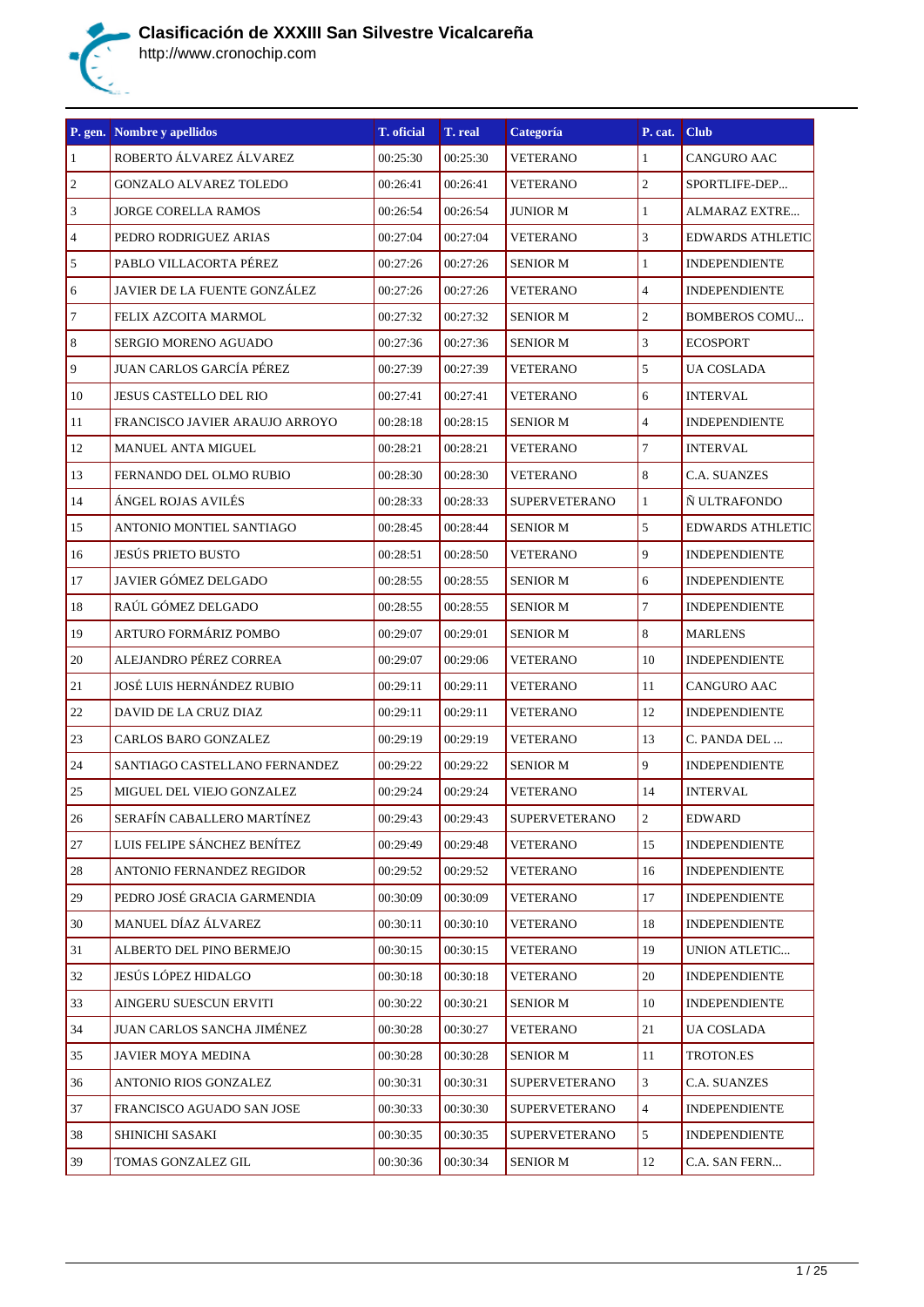

| $\vert$ 40 | <b>MARIO GIL ORTIZ</b>             | 00:30:36 | 00:30:36 | <b>SENIOR M</b>      | 13             | <b>UNION ATLETIC</b>    |
|------------|------------------------------------|----------|----------|----------------------|----------------|-------------------------|
| 41         | <b>JOSE LUIS SERRANO MERINO</b>    | 00:30:36 | 00:30:32 | <b>SENIOR M</b>      | 14             | <b>INDEPENDIENTE</b>    |
| 42         | JOSE CARLOS TORRES GONZALEZ        | 00:30:37 | 00:30:36 | <b>SENIOR M</b>      | 15             | <b>INDEPENDIENTE</b>    |
| 43         | FRANCISCO FERNANDEZ DELGADO        | 00:30:39 | 00:30:39 | <b>SUPERVETERANO</b> | 6              | <b>MARATONIANOS</b>     |
| 44         | <b>JOSE LUIS MEDINA RODAS</b>      | 00:30:39 | 00:30:37 | <b>SENIOR M</b>      | 16             | HOSTINGCLUBTEAM         |
| 45         | RAUL MORENO CARMONA                | 00:30:41 | 00:30:40 | <b>SENIOR M</b>      | 17             | <b>LOS RODILLITAS</b>   |
| 46         | JORGE ANYERI MARTÍNEZ              | 00:30:42 | 00:30:35 | <b>VETERANO</b>      | 22             | <b>MARLENS</b>          |
| 47         | SAMUEL JARAMILLO MARIN             | 00:30:43 | 00:30:41 | <b>SUPERVETERANO</b> | $\tau$         | C.A. LYNZE-PARLA        |
| 48         | JOSE RAMON HERRADON ALEGRE         | 00:30:53 | 00:30:53 | <b>SUPERVETERANO</b> | 8              | <b>EDWARDS ATHLETIC</b> |
| 49         | ELIAS CALVO MORENO                 | 00:30:55 | 00:30:53 | <b>SENIOR M</b>      | 18             | <b>AVANCE</b>           |
| 50         | FRANCISCO JAVIER ARENAS SÁNCHEZ    | 00:31:01 | 00:30:59 | <b>SENIOR M</b>      | 19             | <b>LOS RODILLITAS</b>   |
| 51         | FLORENCIO MARTÍN MARTÍN            | 00:31:03 | 00:31:03 | <b>VETERANO</b>      | 23             | <b>INDEPENDIENTE</b>    |
| 52         | <b>EMILIO DE LOS RÍOS OLIVER</b>   | 00:31:07 | 00:31:05 | <b>VETERANO</b>      | 24             | <b>INDEPENDIENTE</b>    |
| 53         | ANDRES ROBLEDO FERNANDEZ           | 00:31:07 | 00:31:07 | <b>SENIOR M</b>      | 20             | <b>INDEPENDIENTE</b>    |
| 54         | LUIS MIGUEL CANFRANC DOBLAS        | 00:31:07 | 00:31:07 | <b>SUPERVETERANO</b> | 9              | <b>EDWARDS ATHLETIC</b> |
| 55         | ANTONIO MARTÍN MARTÍN              | 00:31:08 | 00:31:06 | <b>SENIOR M</b>      | 21             | <b>INDEPENDIENTE</b>    |
| 56         | <b>JAVIER GONZALEZ</b>             | 00:31:10 | 00:31:05 | <b>SENIOR M</b>      | 22             | UAC TRIATLON            |
| 57         | <b>JUAN MANUEL RINCON PALLASAR</b> | 00:31:12 | 00:31:05 | <b>VETERANO</b>      | 25             | <b>INDEPENDIENTE</b>    |
| 58         | RUBÉN ÁLVAREZ RICO                 | 00:31:13 | 00:31:11 | <b>SENIOR M</b>      | 23             | PANDA DEL MURO          |
| 59         | EDUARDO RAMOS MONTEMAYOR           | 00:31:18 | 00:31:18 | <b>SUPERVETERANO</b> | 10             | ATLETISMO VIC           |
| 60         | SERGIO ALBA SÁNCHEZ                | 00:31:18 | 00:31:14 | <b>JUNIOR M</b>      | $\overline{c}$ | UA COSLADA              |
| 61         | CARLOS M. HURTADO GUTIÉRREZ        | 00:31:23 | 00:31:23 | <b>VETERANO</b>      | 26             | <b>SUANZES</b>          |
| 62         | PIERRE-VICTOR MORALES              | 00:31:23 | 00:31:13 | <b>JUNIOR M</b>      | 3              | ATLETISMO BAR           |
| 63         | ALFONSO ROMERO GARCIA              | 00:31:25 | 00:31:25 | <b>VETERANO</b>      | 27             | <b>INDEPENDIENTE</b>    |
| 64         | ANTONIO RODRÍGUEZ CATALINA         | 00:31:29 | 00:31:25 | <b>SENIOR M</b>      | 24             | <b>INDEPENDIENTE</b>    |
| 65         | JESUS FERNANDEZ NAVAS              | 00:31:29 | 00:31:28 | <b>VETERANO</b>      | 28             | C.A. SUANZES            |
| 66         | JAVIER CARRILLO BARRERO            | 00:31:32 | 00:31:26 | <b>VETERANO</b>      | 29             | <b>EDWARDS ATHLETIC</b> |
| 67         | JAVIER PEREZ GONZALEZ              | 00:31:41 | 00:31:38 | <b>SENIOR M</b>      | 25             | <b>INDEPENDIENTE</b>    |
| 68         | MAYTE ÍÑIGUEZ VILLAPLANA           | 00:31:41 | 00:31:41 | <b>SENIOR F</b>      | $\mathbf{1}$   | CLÍNICA DENT            |
| 69         | AURORA PÉREZ GUTIÉRREZ             | 00:31:44 | 00:31:44 | <b>SUPERVETERANA</b> | $\mathbf{1}$   | <b>VALENCIA TERR</b>    |
| 70         | JUAN CARLOS VILLACORTA PÉREZ       | 00:31:45 | 00:31:45 | <b>VETERANO</b>      | 30             | <b>INDEPENDIENTE</b>    |
| 71         | JESUS MARIA GARCIA AVENDAÑO        | 00:31:45 | 00:31:44 | <b>VETERANO</b>      | 31             | C.A. SUANZES            |
| 72         | EDUARDO FERNANDEZ GUIJARRO         | 00:31:51 | 00:31:50 | <b>SUPERVETERANO</b> | 11             | <b>EDWARDS ATHLETIC</b> |
| 73         | CARLOS PEÑA FERNANDEZ              | 00:31:51 | 00:31:35 | <b>SENIOR M</b>      | 26             | <b>INDEPENDIENTE</b>    |
| 74         | FRANCISCO JAVIER MORENO CASTILLO   | 00:31:54 | 00:31:53 | <b>SENIOR M</b>      | 27             | <b>ENSANCHE VK R</b>    |
| 75         | RAFAEL SANCHO BIOSCA               | 00:31:55 | 00:31:44 | <b>VETERANO</b>      | 32             | <b>INDEPENDIENTE</b>    |
| 76         | ADRIAN CASTELLO HERRERA            | 00:31:57 | 00:31:57 | <b>JUNIOR M</b>      | $\overline{4}$ | <b>INTERVAL</b>         |
| 77         | RICARDO PEÑA VICENTE               | 00:31:59 | 00:31:58 | <b>SENIOR M</b>      | 28             | <b>INDEPENDIENTE</b>    |
| 78         | TOMÁS RUBIO GONZÁLEZ               | 00:32:00 | 00:32:00 | <b>SENIOR M</b>      | 29             | <b>INDEPENDIENTE</b>    |
| 79         | JAIME LÁZARO VADILLO               | 00:32:00 | 00:31:50 | <b>SENIOR M</b>      | 30             | INDEPENDIENTE           |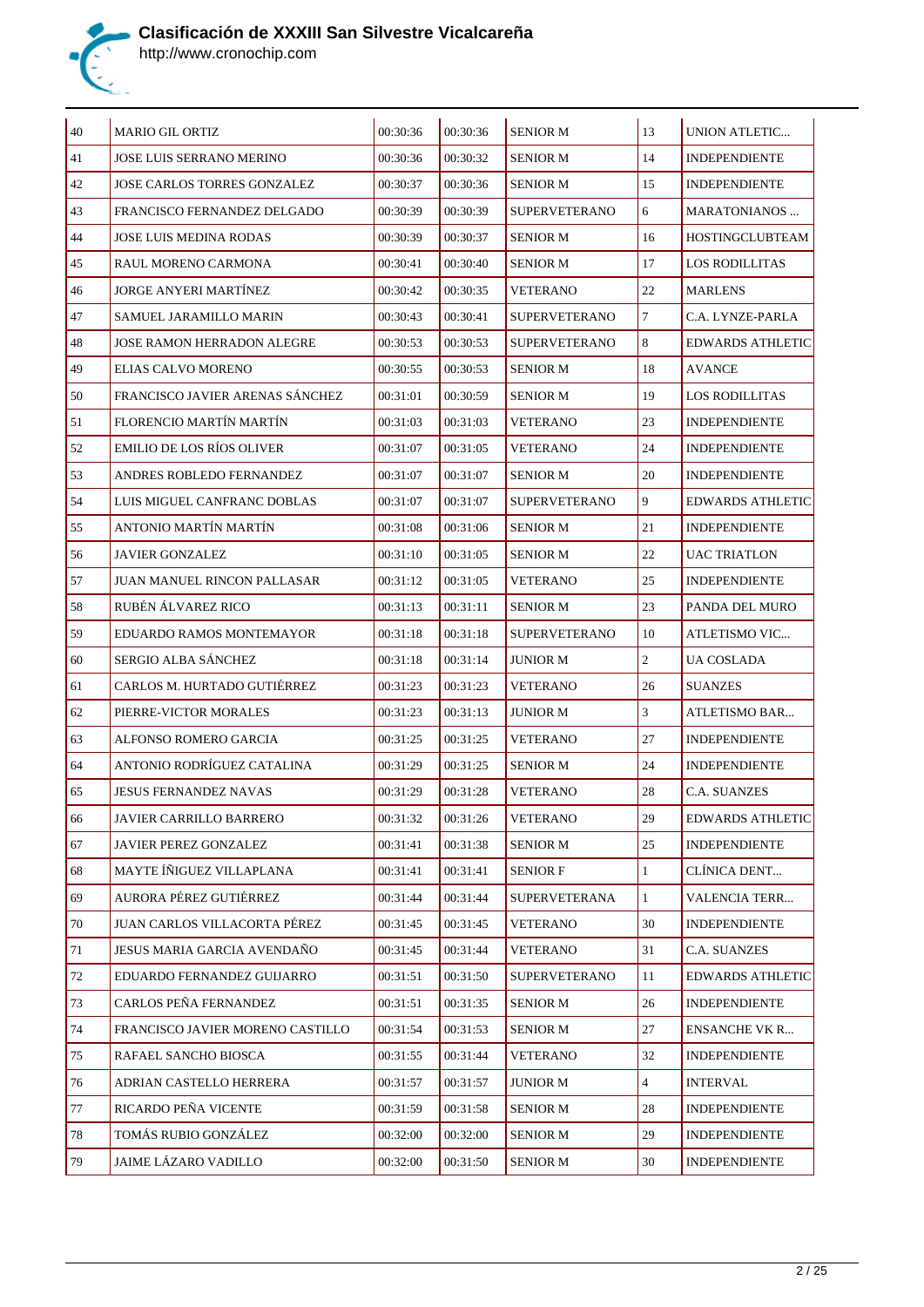

| 80  | OSCAR SOUSA COLMENERO           | 00:32:03 | 00:32:03 | <b>SENIOR M</b>      | 31               | ESTÉTICA MARSYA       |
|-----|---------------------------------|----------|----------|----------------------|------------------|-----------------------|
| 81  | PABLO GARCIA MARTINEZ           | 00:32:06 | 00:31:16 | <b>SENIOR M</b>      | 32               | <b>INDEPENDIENTE</b>  |
| 82  | SATURNINO FERNANDEZ FERNANDEZ   | 00:32:07 | 00:32:04 | <b>SENIOR M</b>      | 33               | <b>INDEPENDIENTE</b>  |
| 83  | <b>IVÁN TORRES MARTÍN</b>       | 00:32:09 | 00:31:53 | <b>SENIOR M</b>      | 34               | <b>RUNNING PINTO</b>  |
| 84  | MIGUEL GONZÁLEZ MARTÍN          | 00:32:14 | 00:32:12 | <b>SENIOR M</b>      | 35               | <b>INDEPENDIENTE</b>  |
| 85  | DAVID GARCIA GRANDA             | 00:32:17 | 00:32:15 | <b>SENIOR M</b>      | 36               | <b>INDEPENDIENTE</b>  |
| 86  | DAVID LÁZARO VADILLO            | 00:32:19 | 00:32:09 | <b>SENIOR M</b>      | 37               | <b>INDEPENDIENTE</b>  |
| 87  | RAMON RODRIGUEZ AGUILAR         | 00:32:20 | 00:32:18 | <b>VETERANO</b>      | 33               | C.A. SUANZES          |
| 88  | MOHAMMAD FALJAMI                | 00:32:23 | 00:32:23 | <b>JUNIOR M</b>      | 5                | <b>INDEPENDIENTE</b>  |
| 89  | <b>MARCOS CUESTA CAVIA</b>      | 00:32:26 | 00:32:24 | <b>JUNIOR M</b>      | 6                | C.C. VICÁLVARO        |
| 90  | EMILIANO DÍAZ GARCÍA            | 00:32:26 | 00:32:15 | <b>SENIOR M</b>      | 38               | S. MARTÍN DE          |
| 91  | ALEJANDRO MESTO VELASCO         | 00:32:27 | 00:32:26 | <b>VETERANO</b>      | 34               | <b>INDEPENDIENTE</b>  |
| 92  | JOSE ANTONIO MIGUEL GALLARDO    | 00:32:30 | 00:32:12 | <b>VETERANO</b>      | 35               | <b>INDEPENDIENTE</b>  |
| 93  | JOSE JIMENO DOMINGUEZ           | 00:32:33 | 00:32:24 | <b>SUPERVETERANO</b> | 12               | <b>INDEPENDIENTE</b>  |
| 94  | MIGUEL ANGEL BORREGA            | 00:32:34 | 00:32:19 | <b>SENIOR M</b>      | 39               | <b>INDEPENDIENTE</b>  |
| 95  | FRANCISCO GONZÁLEZ MORÓN        | 00:32:35 | 00:32:32 | <b>SENIOR M</b>      | 40               | <b>INDEPENDIENTE</b>  |
| 96  | <b>JOSE LUIS VALLE PEREZ</b>    | 00:32:35 | 00:32:28 | <b>SUPERVETERANO</b> | 13               | <b>INDEPENDIENTE</b>  |
| 97  | LAURA DE MIGUEL MARTIN          | 00:32:35 | 00:32:34 | <b>SENIOR F</b>      | $\overline{c}$   | C.A. SUANZES          |
| 98  | ÓSCAR JIMÉNEZ                   | 00:32:36 | 00:32:02 | <b>SENIOR M</b>      | 41               | <b>INDEPENDIENTE</b>  |
| 99  | ALFREDO DÍAZ GARCÍA             | 00:32:37 | 00:32:37 | <b>SENIOR M</b>      | 42               | <b>INDEPENDIENTE</b>  |
| 100 | FRANCISCO COLINAS SALA          | 00:32:40 | 00:32:33 | <b>SUPERVETERANO</b> | 14               | <b>INDEPENDIENTE</b>  |
| 101 | <b>JESUS ROS SELGAS</b>         | 00:32:41 | 00:32:40 | <b>SENIOR M</b>      | 43               | <b>INDEPENDIENTE</b>  |
| 102 | <b>GOYO MEDIAS GONZÁLEZ</b>     | 00:32:42 | 00:32:35 | <b>VETERANO</b>      | 36               | <b>INDEPENDIENTE</b>  |
| 103 | ANAIS DOÑORO GALLARDO           | 00:32:46 | 00:32:46 | <b>JUNIOR F</b>      | 1                | <b>INDEPENDIENTE</b>  |
| 104 | <b>BONIFACIO FIERRO RUIZ</b>    | 00:32:48 | 00:32:47 | <b>SUPERVETERANO</b> | 15               | TROTON.ES             |
| 105 | JAVIER ARRIOLA TURPIN           | 00:32:49 | 00:32:48 | <b>VETERANO</b>      | 37               | <b>INDEPENDIENTE</b>  |
| 106 | JORGE BOYARIZO OVEJERO          | 00:32:53 | 00:32:49 | SENIOR M             | $44\,$           | <b>CAPRUS</b>         |
| 107 | <b>GUSTAVO MERINO SAN ROMAN</b> | 00:32:53 | 00:32:47 | <b>SENIOR M</b>      | 45               | <b>INDEPENDIENTE</b>  |
| 108 | MOISES CASTILLEJOS MARTIN       | 00:32:54 | 00:32:26 | <b>SENIOR M</b>      | 46               | <b>INDEPENDIENTE</b>  |
| 109 | ÁNGEL GÓMEZ GRANADOS            | 00:32:55 | 00:32:51 | <b>SENIOR M</b>      | 47               | TIERRA DE LARA        |
| 110 | RAFAEL MORAS DEL CAMPO          | 00:32:55 | 00:32:52 | <b>VETERANO</b>      | 38               | <b>CAPRUS</b>         |
| 111 | VICENTE SÁNCHEZ GÓMEZ           | 00:32:55 | 00:32:53 | <b>VETERANO</b>      | 39               | <b>EDWARD</b>         |
| 112 | JUANFRAN CABELLO GARCÍA         | 00:33:01 | 00:33:00 | <b>VETERANO</b>      | 40               | <b>SUANZES</b>        |
| 113 | JOSE JAIME GARCIA PEREZ         | 00:33:04 | 00:33:03 | <b>VETERANO</b>      | 41               | <b>INDEPENDIENTE</b>  |
| 114 | JOSÉ MARTÍNEZ SÁNCHEZ           | 00:33:05 | 00:33:02 | <b>SENIOR M</b>      | 48               | <b>INDEPENDIENTE</b>  |
| 115 | RAFAEL ZARCO DEL OLMO           | 00:33:05 | 00:33:04 | <b>SENIOR M</b>      | 49               | <b>INDEPENDIENTE</b>  |
| 116 | JOSÉ EDUARDO QUIÑONES GARCÍA    | 00:33:06 | 00:33:06 | <b>VETERANO</b>      | 42               | <b>INDEPENDIENTE</b>  |
| 117 | DAVID GONZÁLEZ RAMÍREZ          | 00:33:06 | 00:32:56 | <b>SENIOR M</b>      | 50               | <b>JUAN DE VALDÉS</b> |
| 118 | <b>GUSTAVO RODRIGUEZ ROJO</b>   | 00:33:06 | 00:32:51 | <b>JUNIOR M</b>      | $\boldsymbol{7}$ | <b>INDEPENDIENTE</b>  |
| 119 | AARON VAZQUEZ PAREDERO          | 00:33:08 | 00:33:02 | <b>SENIOR M</b>      | 51               | <b>INDEPENDIENTE</b>  |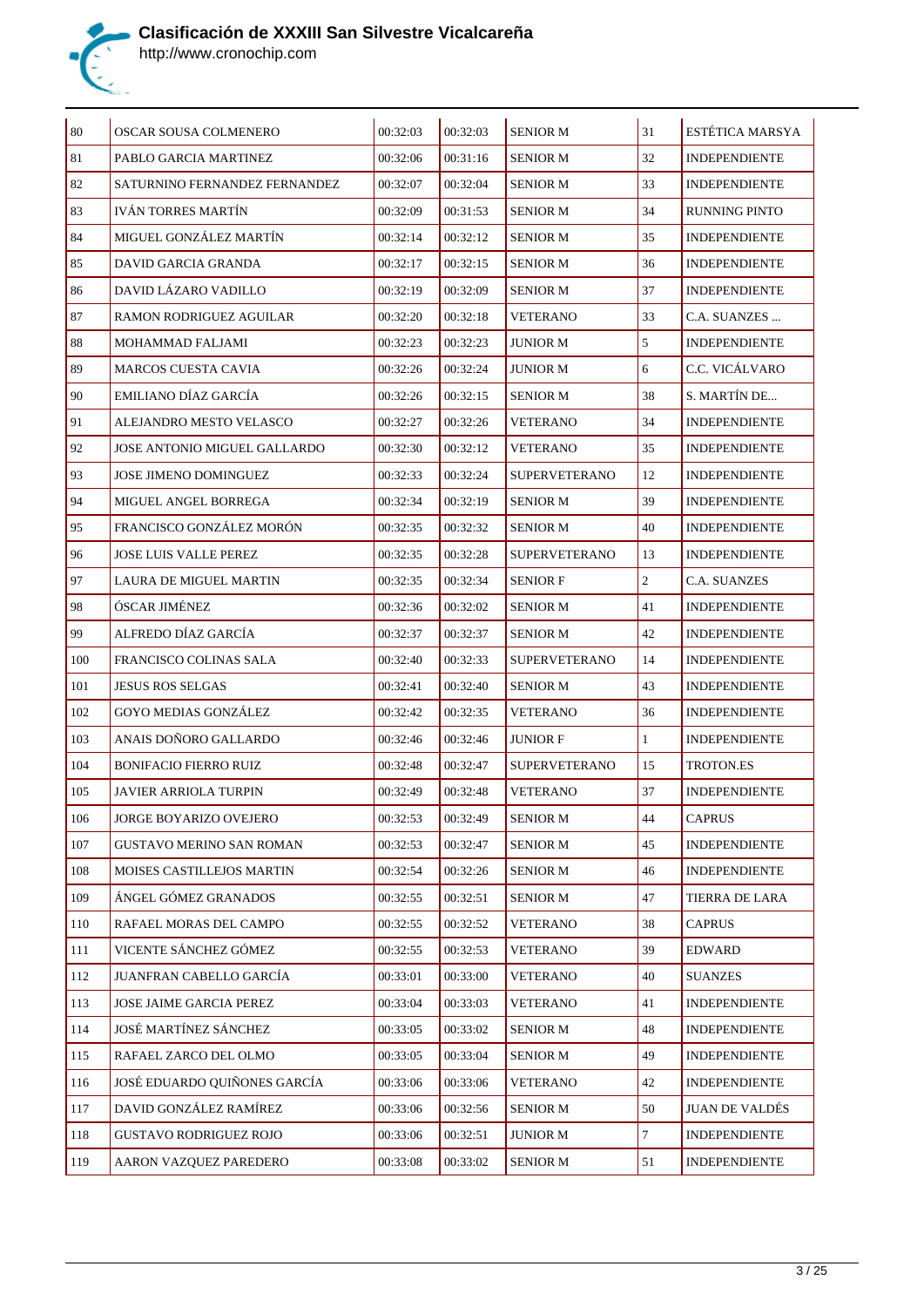

| 120 | JAVIER VEGA PESQUERO             | 00:33:11 | 00:32:54 | <b>SENIOR M</b>      | 52             | <b>INDEPENDIENTE</b>   |
|-----|----------------------------------|----------|----------|----------------------|----------------|------------------------|
| 121 | FRANCISCO JAVIER CARRERA AFONSO  | 00:33:12 | 00:33:10 | <b>SENIOR M</b>      | 53             | <b>INDEPENDIENTE</b>   |
| 122 | <b>IRENE MARTÍN ÁLVAREZ</b>      | 00:33:12 | 00:33:10 | <b>SENIOR F</b>      | 3              |                        |
| 123 | AITOR PASERO GARCÍA              | 00:33:13 | 00:33:00 | <b>SENIOR M</b>      | 54             | <b>INDEPENDIENTE</b>   |
| 124 | ELSA DEL VAL ENJOLRAS            | 00:33:13 | 00:33:12 | <b>JUNIOR F</b>      | $\overline{2}$ | <b>INDEPENDIENTE</b>   |
| 125 | ÁLVARO GÓMEZ RODRÍGUEZ           | 00:33:14 | 00:33:09 | <b>SENIOR M</b>      | 55             | UA COSLADA             |
| 126 | ALEJANDRO VIDAL HURTADO          | 00:33:15 | 00:33:12 | <b>SENIOR M</b>      | 56             | <b>REFORMAS NAJAR</b>  |
| 127 | MIGUEL A. GARCIA EXPOSITO        | 00:33:16 | 00:33:07 | <b>VETERANO</b>      | 43             | ATL. PARQUESUR         |
| 128 | <b>MANUEL CUESTA NIETO</b>       | 00:33:16 | 00:33:14 | <b>VETERANO</b>      | 44             | C.C. VICÁLVARO         |
| 129 | ROBERTO BENITO                   | 00:33:17 | 00:33:15 | <b>SUPERVETERANO</b> | 16             | CANGURO AAC            |
| 130 | RAUL GARAY SANCHEZ               | 00:33:17 | 00:33:02 | <b>VETERANO</b>      | 45             | <b>INDEPENDIENTE</b>   |
| 131 | RICARDO GARCÍA LOZANO            | 00:33:18 | 00:33:11 | <b>VETERANO</b>      | 46             | ATLETISMO BAR          |
| 132 | <b>JAIME PARRO GOMEZ</b>         | 00:33:18 | 00:33:03 | <b>SENIOR M</b>      | 57             | ATLETISMO MAL          |
| 133 | ROBERTO DIAZ SANCHEZ             | 00:33:22 | 00:33:09 | <b>VETERANO</b>      | 47             | <b>INDEPENDIENTE</b>   |
| 134 | SEBASTIAN LOARCE MEDINA          | 00:33:25 | 00:33:23 | <b>VETERANO</b>      | 48             | <b>C.A. SUANZES</b>    |
| 135 | RICARDO LUQUE DE LA MERCED       | 00:33:26 | 00:32:50 | <b>VETERANO</b>      | 49             | <b>INDEPENDIENTE</b>   |
| 136 | JAVIER GONZÁLEZ GONZÁLEZ         | 00:33:30 | 00:32:48 | <b>SENIOR M</b>      | 58             | <b>METETRIPAS</b>      |
| 137 | DAVID MUÑOZ PINO                 | 00:33:30 | 00:32:49 | SENIOR M             | 59             | <b>INDEPENDIENTE</b>   |
| 138 | SERGIO DE DIEGO JURADO           | 00:33:30 | 00:33:06 | <b>SENIOR M</b>      | 60             | <b>INDEPENDIENTE</b>   |
| 139 | LUIS JESUS GARZON SANCHEZ        | 00:33:32 | 00:33:17 | <b>VETERANO</b>      | 50             | <b>INDEPENDIENTE</b>   |
| 140 | MOISÉS SIMÓN                     | 00:33:33 | 00:33:30 | <b>VETERANO</b>      | 51             | <b>INDEPENDIENTE</b>   |
| 141 | ANDRES VAZQUEZ RODRIGUEZ         | 00:33:37 | 00:33:31 | <b>VETERANO</b>      | 52             | <b>INDEPENDIENTE</b>   |
| 142 | EMILIO VILLAREJO CAMACHO         | 00:33:40 | 00:33:04 | <b>VETERANO</b>      | 53             | <b>INDEPENDIENTE</b>   |
| 143 | LUIS ANDES OLMEDO                | 00:33:41 | 00:33:39 | <b>SENIOR M</b>      | 61             | <b>MURCIELAGOS T</b>   |
| 144 | RICARDO DE CASTRO LEAL           | 00:33:42 | 00:33:40 | <b>SENIOR M</b>      | 62             | <b>INDEPENDIENTE</b>   |
| 145 | FRANCISCO JAVIER SUÁREZ MARTÍNEZ | 00:33:46 | 00:33:42 | <b>VETERANO</b>      | 54             | <b>INDEPENDIENTE</b>   |
| 146 | EUGENIO JIMÉNEZ JIMÉNEZ          | 00:33:47 | 00:33:39 | <b>VETERANO</b>      | 55             | <b>INDEPENDIENTE</b>   |
| 147 | JUAN ALBERTO GARCIA PEREZ        | 00:33:47 | 00:33:34 | <b>VETERANO</b>      | 56             | INDEPENDIENTE          |
| 148 | PEDRO CAJA QUÍLEZ                | 00:33:51 | 00:33:32 | <b>VETERANO</b>      | 57             | <b>INDEPENDIENTE</b>   |
| 149 | JORGE FUENTES GONZALEZ           | 00:33:53 | 00:33:47 | <b>SENIOR M</b>      | 63             | <b>BCNMAD TRIATLON</b> |
| 150 | ANDRÉS LÓPEZ ESCUDERO            | 00:33:56 | 00:33:51 | <b>SENIOR M</b>      | 64             | <b>UA COSLADA</b>      |
| 151 | <b>JORGE SANCHA MARTÍN</b>       | 00:33:57 | 00:33:56 | <b>JUNIOR M</b>      | 8              | <b>INDEPENDIENTE</b>   |
| 152 | CRISTINA ORDÓÑEZ VÁZQUEZ         | 00:34:00 | 00:33:49 | <b>SENIOR F</b>      | $\overline{4}$ | <b>INDEPENDIENTE</b>   |
| 153 | <b>JUAN MARTIN</b>               | 00:34:01 | 00:33:52 | <b>VETERANO</b>      | 58             | <b>INDEPENDIENTE</b>   |
| 154 | <b>MARIO RUPEREZ GIL</b>         | 00:34:03 | 00:33:48 | <b>SENIOR M</b>      | 65             | <b>INDEPENDIENTE</b>   |
| 155 | <b>JAVIER FLORES</b>             | 00:34:06 | 00:34:00 | <b>VETERANO</b>      | 59             | <b>INDEPENDIENTE</b>   |
| 156 | FERNANDO GOMEZ GALERA            | 00:34:07 | 00:33:44 | <b>SENIOR M</b>      | 66             | <b>INDEPENDIENTE</b>   |
| 157 | MIGUEL ANGEL SANCHEZ SAAVEDRA    | 00:34:11 | 00:34:02 | <b>VETERANO</b>      | 60             | C.A. BARAJAS           |
| 158 | MONICA BALLESTER GOMEZ           | 00:34:20 | 00:34:20 | <b>SENIOR F</b>      | 5              | A.A. MORATALAZ         |
| 159 | JUAN CARLOS CORRALES SANCHEZ     | 00:34:22 | 00:34:03 | <b>VETERANO</b>      | 61             | <b>INDEPENDIENTE</b>   |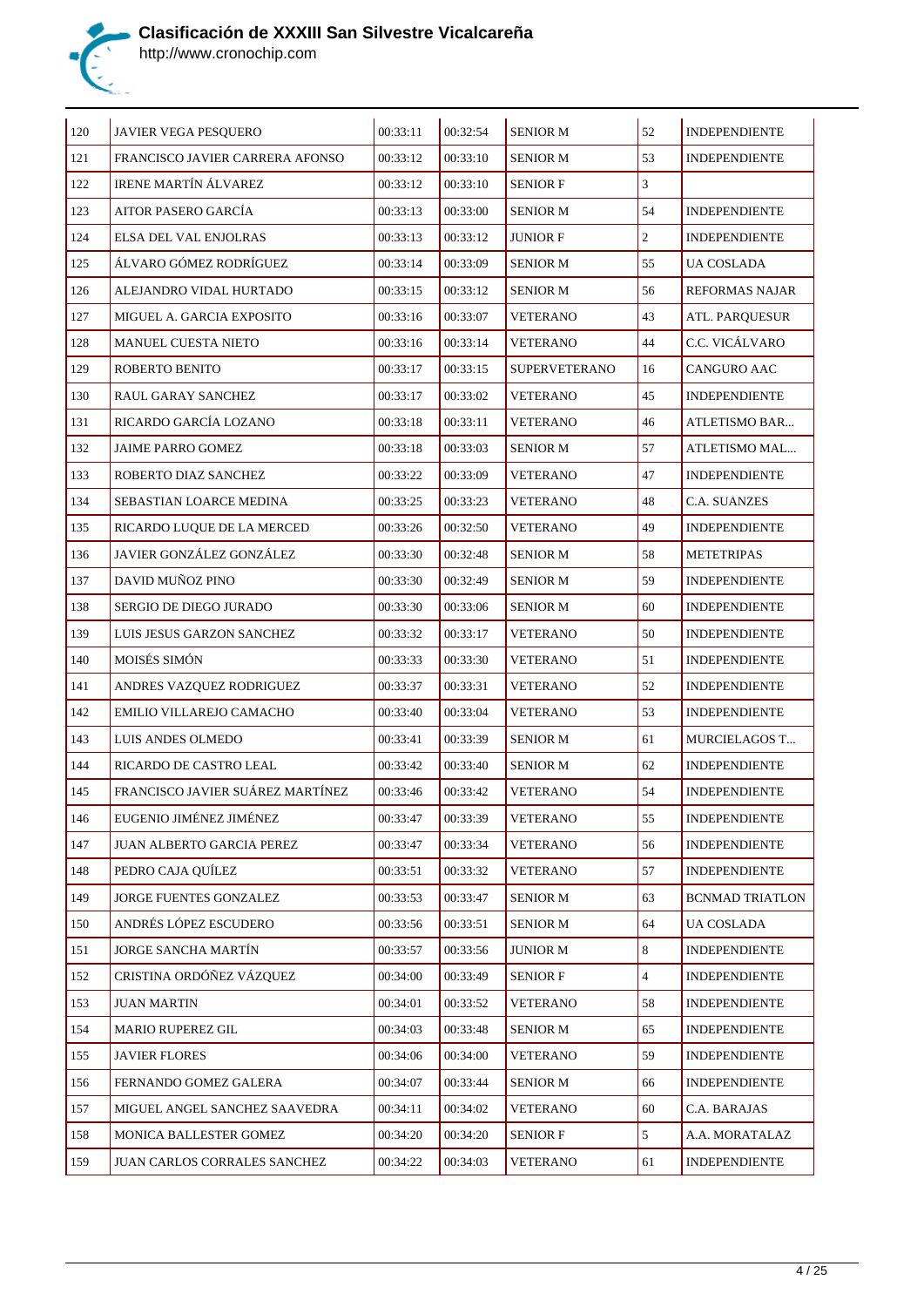

| $\vert$ 160    | <b>JORGE GARCIA PEREZ</b>       | 00:34:23 | 00:34:09 | <b>VETERANO</b>      | 62         | <b>MADRILEÑO</b>      |
|----------------|---------------------------------|----------|----------|----------------------|------------|-----------------------|
| <sup>161</sup> | CARLOS COCO MARTINEZ            | 00:34:26 | 00:34:03 | <b>SENIOR M</b>      | 67         | <b>INDEPENDIENTE</b>  |
| 162            | KIKE LOWY GALLEGO               | 00:34:27 | 00:34:18 | <b>SENIOR M</b>      | 68         | LOS DEPORTIST         |
| 163            | EDUARDO LOPEZ CANTALEJO         | 00:34:28 | 00:34:23 | VETERANO             | 63         | UA COSLADA            |
| 164            | TOMAS CORONADO DIAZ-CANO        | 00:34:29 | 00:34:20 | <b>SUPERVETERANO</b> | 17         | C.A. BARAJAS          |
| 165            | AGUSTIN GARCIA ZAHONERO         | 00:34:30 | 00:34:27 | <b>VETERANO</b>      | 64         | C.A. SUANZES          |
| 166            | ÁLVARO HERNÁNDEZ RODRÍGUEZ      | 00:34:33 | 00:33:48 | <b>SENIOR M</b>      | 69         | <b>INDEPENDIENTE</b>  |
| <sup>167</sup> | MARCELINO GUTIERREZ CAÑIZARES   | 00:34:34 | 00:34:24 | <b>VETERANO</b>      | 65         | <b>INDEPENDIENTE</b>  |
| 168            | FEDERICO SOTOMAYOR CABRERA      | 00:34:34 | 00:33:43 | <b>SUPERVETERANO</b> | 18         | <b>INDEPENDIENTE</b>  |
| 169            | FRUY TERCIADO BARCALA           | 00:34:35 | 00:34:33 | SENIOR M             | 70         | <b>INDEPENDIENTE</b>  |
| 170            | CARLOS SANTIAGO ARAUJO          | 00:34:37 | 00:34:24 | VETERANO             | 66         | <b>ECOSPORT</b>       |
| <sup>171</sup> | CARLOS MARTÍNEZ RODRIGO         | 00:34:40 | 00:34:30 | <b>SENIOR M</b>      | 71         | <b>JUAN DE VALDÉS</b> |
| 172            | ÁLVARO MACÍAS TORRIJOS          | 00:34:40 | 00:33:55 | <b>SENIOR M</b>      | 72         | <b>BCN MAD</b>        |
| 173            | <b>JAVIER CORELLA PLA</b>       | 00:34:41 | 00:34:36 | <b>SUPERVETERANO</b> | 19         | POZUELO MAPOMA        |
| 174            | JAVIER CALVO MATEOS             | 00:34:42 | 00:34:28 | SENIOR M             | 73         | NOHAGU                |
| <sup>175</sup> | TOMAS PRIETO RUMEAU             | 00:34:46 | 00:34:37 | <b>SENIOR M</b>      | 74         | <b>INDEPENDIENTE</b>  |
| 176            | <b>JORGE SERRANO CRUCE</b>      | 00:34:47 | 00:34:22 | <b>SENIOR M</b>      | 75         | <b>INDEPENDIENTE</b>  |
| <sup>177</sup> | <b>OSCAR PECES RODRIEGUEZ</b>   | 00:34:49 | 00:34:37 | <b>SENIOR M</b>      | 76         | <b>INDEPENDIENTE</b>  |
| 178            | ALFONSO ARIAS GARCIA            | 00:34:49 | 00:34:15 | <b>SENIOR M</b>      | 77         | <b>FONTES DO SAR</b>  |
| 179            | TOMAS MONGE BENITO              | 00:34:51 | 00:34:44 | <b>SENIOR M</b>      | 78         | <b>RUNNING RIVAS</b>  |
| 180            | MIGUEL LÓPEZ MULA               | 00:34:52 | 00:34:47 | VETERANO             | 67         | UA COSLADA            |
| 181            | FRANCISCO JOSE LUNA MARTIN      | 00:34:53 | 00:34:45 | <b>SUPERVETERANO</b> | 20         | C.A. AKILES           |
| 182            | ENRIQUE MANUEL PELAEZ ALVAREZ   | 00:34:53 | 00:34:46 | <b>SENIOR M</b>      | 79         | <b>INDEPENDIENTE</b>  |
| 183            | FERNANDO SERRANO MATEO          | 00:34:54 | 00:34:51 | <b>VETERANO</b>      | 68         | CAPRUS                |
| 184            | JOSE IGNACIO HERNANDEZ MARTIN   | 00:34:54 | 00:34:52 | <b>SENIOR M</b>      | 80         | <b>INDEPENDIENTE</b>  |
| 185            | ADOLFO GARCIA MARIN             | 00:34:54 | 00:34:54 | <b>VETERANO</b>      | 69         | UNION ATLETIC         |
| 186            | CÉSAR ISIDRO PACHECO ALMENDROS  | 00:34:56 | 00:34:53 | <b>SENIOR M</b>      | 81         | <b>INDEPENDIENTE</b>  |
| 187            | JULIÁN DE FRUTOS DELGADO        | 00:34:57 | 00:34:27 | <b>VETERANO</b>      | $70\,$     | <b>INDEPENDIENTE</b>  |
| 188            | VÍCTOR JAVIER BURGOS FRANCISCO  | 00:34:59 | 00:34:55 | <b>SENIOR M</b>      | 82         | TIERRA DE LARA        |
| 189            | ESTHER LEAL PAREJA              | 00:34:59 | 00:34:49 | <b>SENIOR F</b>      | $\sqrt{6}$ | <b>ECOSPORT</b>       |
| 190            | <b>MAXIMO BLAZQUEZ HERREROS</b> | 00:35:00 | 00:34:54 | <b>SENIOR M</b>      | 83         | <b>INDEPENDIENTE</b>  |
| 191            | DAVID CRESPO CASILLA            | 00:35:01 | 00:34:58 | <b>SENIOR M</b>      | 84         | <b>INDEPENDIENTE</b>  |
| 192            | FRANCISCO MARTÍN SALGUERO       | 00:35:01 | 00:34:41 | <b>VETERANO</b>      | 71         | INDEPENDIENTE         |
| 193            | JOSE MARIA RUIZ GARCIA          | 00:35:04 | 00:34:58 | <b>SUPERVETERANO</b> | 21         | <b>INDEPENDIENTE</b>  |
| 194            | GERARDO MARTÍN CALVO            | 00:35:06 | 00:34:54 | <b>SENIOR M</b>      | 85         | <b>INDEPENDIENTE</b>  |
| 195            | FERNANDO PICAZO IZQUIERDO       | 00:35:07 | 00:35:05 | <b>SUPERVETERANO</b> | 22         | <b>SUANZES</b>        |
| 196            | JOSE CARLOS PARRIEGO PEREIRA    | 00:35:07 | 00:35:05 | <b>SENIOR M</b>      | 86         | <b>INDEPENDIENTE</b>  |
| 197            | ROBERTO SANCHEZ BARBA           | 00:35:07 | 00:34:59 | <b>SENIOR M</b>      | 87         | <b>INDEPENDIENTE</b>  |
| 198            | LUIS CATALAN LOPEZ              | 00:35:07 | 00:34:59 | <b>SUPERVETERANO</b> | 23         | <b>INDEPENDIENTE</b>  |
| 199            | JUAN MIGUEL GÓMEZ CALLE         | 00:35:09 | 00:34:55 | <b>VETERANO</b>      | 72         | <b>INDEPENDIENTE</b>  |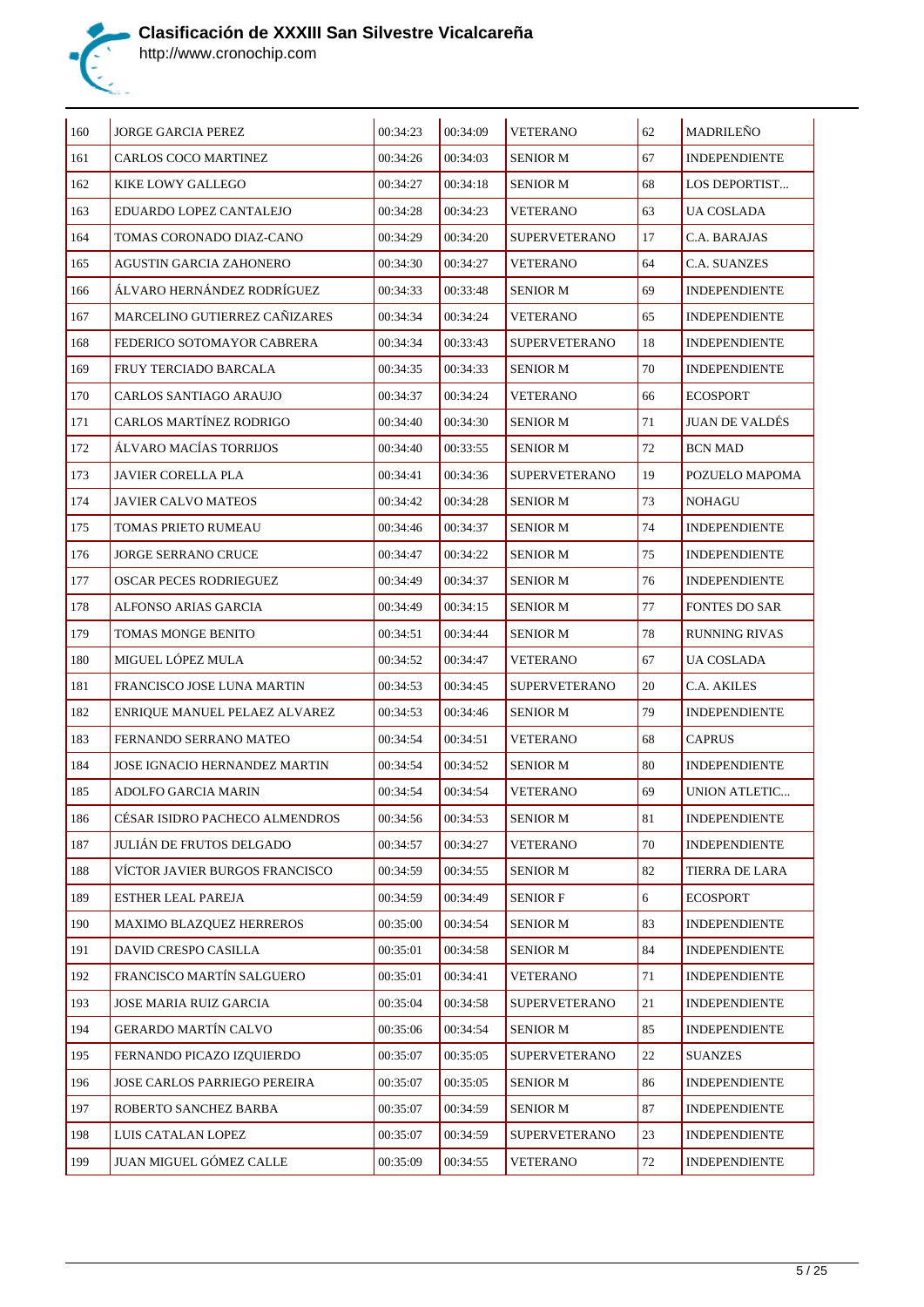

| 200     | RAUL MEJIAS JIMENEZ               | 00:35:09 | 00:35:05 | <b>SENIOR M</b>      | 88  | <b>INDEPENDIENTE</b> |
|---------|-----------------------------------|----------|----------|----------------------|-----|----------------------|
| 201     | ADRIÁN MARTÍNEZ LÓPEZ             | 00:35:11 | 00:34:05 | <b>SENIOR M</b>      | 89  | <b>INDEPENDIENTE</b> |
| 202     | MIGUEL ANGEL FERNANDEZ AVALOS     | 00:35:11 | 00:34:55 | <b>VETERANO</b>      | 73  | <b>INDEPENDIENTE</b> |
| 203     | EDUARDO PEREZ FRANCO              | 00:35:11 | 00:35:07 | <b>VETERANO</b>      | 74  | <b>INDEPENDIENTE</b> |
| 204     | JAVIER GARCÍA CAÑO                | 00:35:12 | 00:35:04 | <b>SENIOR M</b>      | 90  | <b>INDEPENDIENTE</b> |
| 205     | TOMAS CABALLERO JIMENEZ           | 00:35:13 | 00:34:36 | <b>SUPERVETERANO</b> | 24  | <b>EMT</b>           |
| 206     | PEDRO JOSE ALONSO LEDESMA         | 00:35:15 | 00:34:57 | <b>SENIOR M</b>      | 91  | <b>INDEPENDIENTE</b> |
| 207     | IVÁN PASTOR GONZÁLEZ              | 00:35:16 | 00:34:56 | <b>SENIOR M</b>      | 92  | <b>INDEPENDIENTE</b> |
| 208     | LUIS HERRERO BARTOLOME            | 00:35:16 | 00:34:56 | JUNIOR M             | 9   | <b>INDEPENDIENTE</b> |
| 209     | ANGEL VICENTE ALCAIDE MUNOZ       | 00:35:17 | 00:34:17 | <b>SENIOR M</b>      | 93  | CASA DE EXTRE        |
| 210     | JOSÉ CARLOS LÓPEZ NAVARRO         | 00:35:18 | 00:35:14 | <b>VETERANO</b>      | 75  | <b>INDEPENDIENTE</b> |
| 211     | LUIS SÁNCHEZ HARO                 | 00:35:20 | 00:35:15 | <b>SUPERVETERANO</b> | 25  | <b>SUANZES</b>       |
| 212     | MANUEL ALONSO DOMINGO             | 00:35:22 | 00:35:22 | SUPERVETERANO        | 26  | C.A. LYNZE-PARLA     |
| 213     | JUAN MORALES GOMEZ                | 00:35:23 | 00:35:17 | <b>SUPERVETERANO</b> | 27  | <b>INDEPENDIENTE</b> |
| 214     | RAFAEL TIRADOS RODRÍGUEZ          | 00:35:26 | 00:35:16 | <b>VETERANO</b>      | 76  | <b>INDEPENDIENTE</b> |
| 215     | ALFONSO GUTIÉRREZ DE LA ROSA      | 00:35:28 | 00:34:56 | <b>VETERANO</b>      | 77  | <b>INDEPENDIENTE</b> |
| 216     | MARTÍN LOZA LÓPEZ                 | 00:35:28 | 00:35:17 | <b>VETERANO</b>      | 78  | <b>INDEPENDIENTE</b> |
| 217     | MANUEL PÉREZ ALBERCA              | 00:35:30 | 00:35:22 | <b>VETERANO</b>      | 79  | <b>INDEPENDIENTE</b> |
| 218     | JOSE ANTONIO GARCIA FERNANDEZ     | 00:35:30 | 00:35:30 | <b>VETERANO</b>      | 80  | C.D. PINEDA -        |
| 219     | DAVID CASTRO PARDO                | 00:35:33 | 00:35:18 | <b>SENIOR M</b>      | 94  | C.A. MADRID M        |
| 220     | LUIS ESCRIBANO PEREZ              | 00:35:33 | 00:35:31 | <b>SENIOR M</b>      | 95  | C.A. SAN FERN        |
| 221     | JULIO CESAR AVILA GARCIA          | 00:35:35 | 00:35:21 | <b>SENIOR M</b>      | 96  | <b>INDEPENDIENTE</b> |
| 222     | VÍCTOR MANUEL RODRÍGUEZ ÁLVAREZ   | 00:35:36 | 00:35:35 | <b>SENIOR M</b>      | 97  | UA COSLADA           |
| 223     | PABLO LÓPEZ GARCÍA                | 00:35:37 | 00:34:33 | <b>SENIOR M</b>      | 98  | <b>INDEPENDIENTE</b> |
| 224     | FRANCISCO SAAVEDRA AURRECOECHEA   | 00:35:37 | 00:35:10 | <b>VETERANO</b>      | 81  | F.F.D.R.             |
| 225     | <b>JAVIER MARTÍN CALVO</b>        | 00:35:38 | 00:35:26 | <b>SENIOR M</b>      | 99  | <b>INDEPENDIENTE</b> |
| $226\,$ | CARLOS GARCÍA MARTÍNEZ            | 00:35:38 | 00:35:11 | <b>SENIOR M</b>      | 100 | <b>INDEPENDIENTE</b> |
| 227     | <b>GUSTAVO FLORES HAZA</b>        | 00:35:42 | 00:35:38 | <b>SENIOR M</b>      | 101 | <b>INDEPENDIENTE</b> |
| 228     | ROBERTO SAN MILLAN CASTILLO       | 00:35:42 | 00:34:38 | <b>SENIOR M</b>      | 102 | AMIGOS DEL COACH     |
| $229\,$ | CARLOS HERNANDEZ RODRIGUEZ        | 00:35:43 | 00:35:20 | <b>VETERANO</b>      | 82  | <b>INDEPENDIENTE</b> |
| 230     | JOSE ANTONIO FREIRE MORILLO       | 00:35:45 | 00:35:33 | <b>SENIOR M</b>      | 103 | C.A. SAN FERN        |
| 231     | EMILIO ESCRIBANO LÓPEZ            | 00:35:46 | 00:35:22 | <b>VETERANO</b>      | 83  | <b>INDEPENDIENTE</b> |
| 232     | SERGIO DEL POZO GARCÍA            | 00:35:48 | 00:35:42 | <b>SENIOR M</b>      | 104 | <b>INDEPENDIENTE</b> |
| 233     | FRANCISCO GONZÁLEZ NAVALPOTRO     | 00:35:49 | 00:35:38 | <b>VETERANO</b>      | 84  | <b>INDEPENDIENTE</b> |
| 234     | JESÚS DÍAZ DÍAZ                   | 00:35:50 | 00:35:28 | <b>SENIOR M</b>      | 105 | <b>INDEPENDIENTE</b> |
| 235     | SERGIO OLIVARES BERRIO            | 00:35:51 | 00:35:49 | <b>SENIOR M</b>      | 106 | <b>INDEPENDIENTE</b> |
| 236     | MARIANO SAN ANDRES VARELA         | 00:35:55 | 00:35:18 | <b>SENIOR M</b>      | 107 | ATLETISMO MEJ        |
| 237     | FAUSTINO CANAL DEL BLANCO         | 00:35:56 | 00:35:55 | <b>VETERANO</b>      | 85  | <b>INDEPENDIENTE</b> |
| 238     | FRANCISCO ZAMORANO PÉREZ          | 00:35:56 | 00:35:22 | <b>SENIOR M</b>      | 108 | <b>INDEPENDIENTE</b> |
| 239     | CÉSAR GARCÍA DE LAS PIEDRAS BRAVO | 00:35:57 | 00:35:13 | <b>SENIOR M</b>      | 109 | <b>INDEPENDIENTE</b> |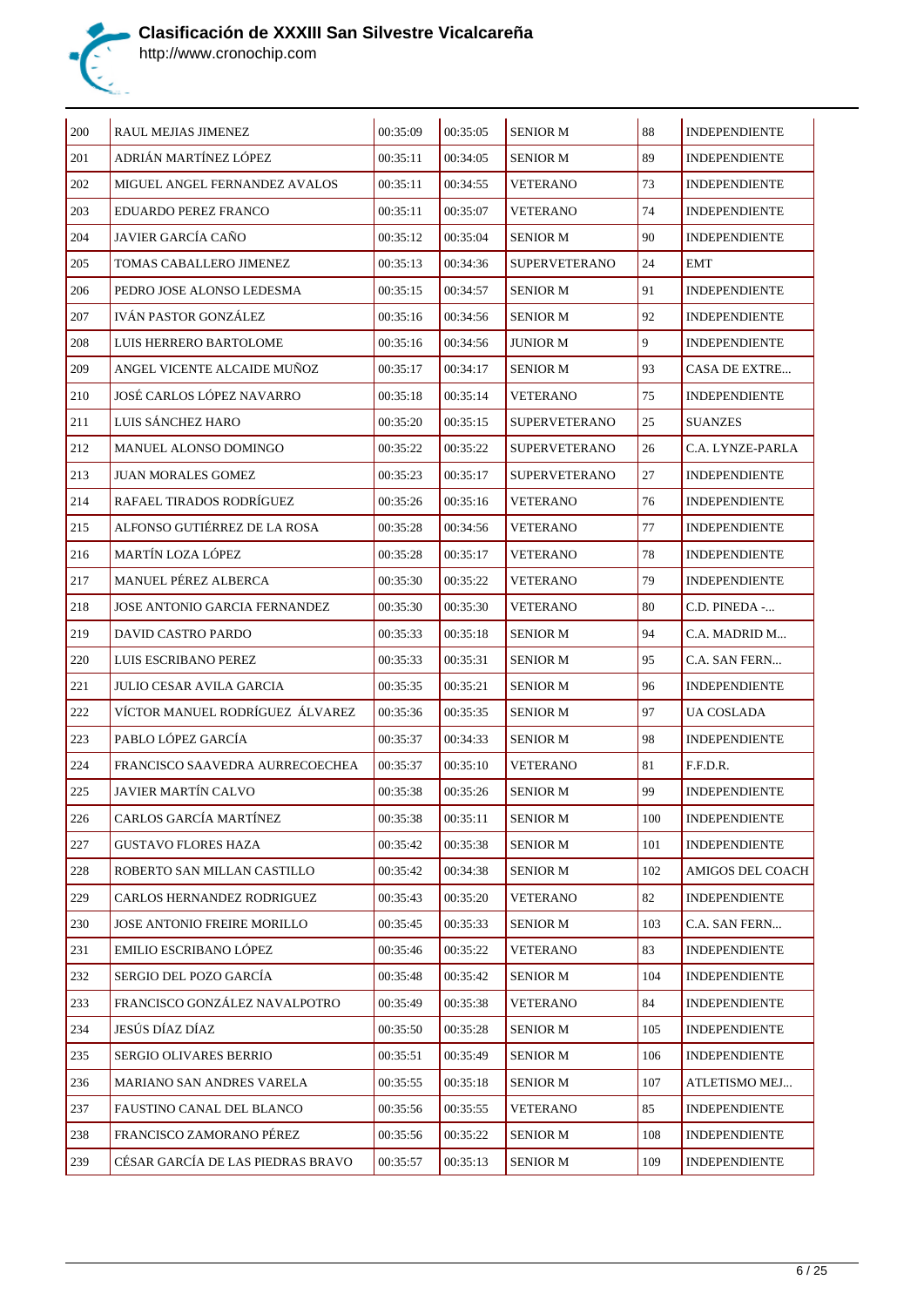

| 240 | MANUEL LÓPEZ PARDO                    | 00:35:58 | 00:35:46 | <b>VETERANO</b>      | 86             | <b>INDEPENDIENTE</b>    |
|-----|---------------------------------------|----------|----------|----------------------|----------------|-------------------------|
| 241 | DÁVID SUÁREZ LUENGO                   | 00:35:58 | 00:35:45 | <b>SENIOR M</b>      | 110            | <b>INDEPENDIENTE</b>    |
| 242 | EUGENIO TORRES GARCÍA                 | 00:35:58 | 00:35:46 | <b>VETERANO</b>      | 87             | AD MARATHON             |
| 243 | ABRAHAM MOLINA GONZÁLEZ               | 00:36:01 | 00:35:31 | <b>SENIOR M</b>      | 111            | <b>INDEPENDIENTE</b>    |
| 244 | ALFONSO SANCHEZ HERREROS              | 00:36:02 | 00:35:20 | <b>VETERANO</b>      | 88             | C.A. SUANZES            |
| 245 | LUIS FERNANDO TORRES                  | 00:36:03 | 00:36:01 | <b>SENIOR M</b>      | 112            | <b>INDEPENDIENTE</b>    |
| 246 | FRANCISCO TORRES LARA                 | 00:36:03 | 00:35:46 | <b>SUPERVETERANO</b> | 28             | C. PANDA DEL            |
| 247 | JAVIER AYUSO JÁTIVA                   | 00:36:04 | 00:35:53 | JUNIOR M             | 10             | <b>INDEPENDIENTE</b>    |
| 248 | MÂ <sup>ª</sup> DOLORES MADRID ALMENA | 00:36:04 | 00:36:02 | VETERANA             | $\mathbf{1}$   | C.T. DIABLILL           |
| 249 | MARINA DIAZ MICHELENA                 | 00:36:04 | 00:35:48 | <b>SENIOR F</b>      | $\tau$         | <b>TRIPATLETAS</b>      |
| 250 | PABLO FRANCISCO GRISALEÑA GARCÍA      | 00:36:05 | 00:35:58 | <b>SUPERVETERANO</b> | 29             | <b>INDEPENDIENTE</b>    |
| 251 | RAFA MORATALLA FAUSTINO               | 00:36:06 | 00:36:00 | <b>VETERANO</b>      | 89             | <b>GRUPO GARABITAS</b>  |
| 252 | MIGUEL ANGEL VELA ORTIZ               | 00:36:06 | 00:35:47 | <b>SENIOR M</b>      | 113            | <b>MARLINS TRIAT</b>    |
| 253 | ISRAEL HERRAIZ TENA                   | 00:36:10 | 00:36:03 | <b>SENIOR M</b>      | 114            | <b>INDEPENDIENTE</b>    |
| 254 | MOISÉS DÍAZ ÁLVAREZ                   | 00:36:13 | 00:35:46 | <b>SENIOR M</b>      | 115            | <b>INDEPENDIENTE</b>    |
| 255 | FELIPE VICENTE SALAMANCO              | 00:36:14 | 00:36:07 | <b>VETERANO</b>      | 90             | <b>INDEPENDIENTE</b>    |
| 256 | DAVID CARRASCOSA GALÁN                | 00:36:15 | 00:35:59 | <b>SENIOR M</b>      | 116            | <b>INDEPENDIENTE</b>    |
| 257 | MARIANO MORENO BARBADO                | 00:36:15 | 00:35:59 | <b>SENIOR M</b>      | 117            | <b>INDEPENDIENTE</b>    |
| 258 | JUAN LUIS ROMERO GARCIA               | 00:36:15 | 00:36:11 | <b>SENIOR M</b>      | 118            | <b>INDEPENDIENTE</b>    |
| 259 | DANIEL DE MIGUEL FERNANDEZ            | 00:36:16 | 00:35:52 | <b>SENIOR M</b>      | 119            | <b>INDEPENDIENTE</b>    |
| 260 | ADOLFO HERNÁNDEZ PRIETO               | 00:36:18 | 00:36:01 | <b>SENIOR M</b>      | 120            | <b>INDEPENDIENTE</b>    |
| 261 | BALDOMERO TARAVILLO MARTÍN            | 00:36:19 | 00:35:49 | <b>VETERANO</b>      | 91             | <b>INDEPENDIENTE</b>    |
| 262 | NOEMÍ DÍAZ HIDALGO                    | 00:36:19 | 00:36:14 | <b>VETERANA</b>      | $\overline{2}$ | <b>INDEPENDIENTE</b>    |
| 263 | ROBERTO PASCUAL ORTIZ DE PINEDO       | 00:36:21 | 00:36:17 | VETERANO             | 92             | <b>INDEPENDIENTE</b>    |
| 264 | PEDRO LUENGO SALA                     | 00:36:22 | 00:36:21 | <b>SUPERVETERANO</b> | 30             | <b>TROTON.ES</b>        |
| 265 | <b>JANUSZ SZURA</b>                   | 00:36:23 | 00:36:12 | <b>VETERANO</b>      | 93             | <b>JUAN DE VALDÉS</b>   |
| 266 | NICOLÁS PÉREZ MARTÍNEZ                | 00:36:23 | 00:36:09 | <b>VETERANO</b>      | 94             | <b>INDEPENDIENTE</b>    |
| 267 | FRANCSCO JAVIER JIMENEZ CARRETERO     | 00:36:23 | 00:36:23 | <b>VETERANO</b>      | 95             | <b>INDEPENDIENTE</b>    |
| 268 | DIEGO JOSÉ LÓPEZ GARCÍA               | 00:36:24 | 00:36:06 | <b>JUNIOR M</b>      | 11             | <b>INDEPENDIENTE</b>    |
| 269 | TOMAS DUEÑAS CARMONA                  | 00:36:24 | 00:35:38 | VETERANO             | 96             | <b>INDEPENDIENTE</b>    |
| 270 | ANGEL LUIS TEJEDOR CASTELLANO         | 00:36:24 | 00:36:19 | <b>SENIOR M</b>      | 121            | <b>INDEPENDIENTE</b>    |
| 271 | ALBERTO FERNÁNDEZ LÓPEZ               | 00:36:28 | 00:36:04 | <b>SENIOR M</b>      | 122            | <b>INDEPENDIENTE</b>    |
| 272 | ANGEL LUIS DE MIER FERNANDEZ          | 00:36:29 | 00:36:25 | VETERANO             | 97             | <b>INDEPENDIENTE</b>    |
| 273 | LUIS SANZ PIZARRO                     | 00:36:29 | 00:36:20 | <b>VETERANO</b>      | 98             | <b>INDEPENDIENTE</b>    |
| 274 | ADRIÁN GARCÍA ALONSO                  | 00:36:33 | 00:35:51 | <b>SENIOR M</b>      | 123            | <b>METETRIPAS</b>       |
| 275 | ALFONSO PÉREZ TOMÉ                    | 00:36:36 | 00:36:29 | <b>SUPERVETERANO</b> | 31             | <b>INDEPENDIENTE</b>    |
| 276 | JUAN JIMENEZ JIMENEZ                  | 00:36:38 | 00:36:05 | <b>SUPERVETERANO</b> | 32             | <b>EDWARDS ATHLETIC</b> |
| 277 | LUIS JAVIER COLINAS SALA              | 00:36:38 | 00:36:24 | <b>SUPERVETERANO</b> | 33             | <b>INDEPENDIENTE</b>    |
| 278 | FRANCISCO JAVIER GARRIDO MORALES      | 00:36:39 | 00:36:22 | <b>SENIOR M</b>      | 124            | <b>INDEPENDIENTE</b>    |
| 279 | JOSÉ LUIS FERNÁNDEZ GARCÍA            | 00:36:40 | 00:35:47 | <b>VETERANO</b>      | 99             | <b>INDEPENDIENTE</b>    |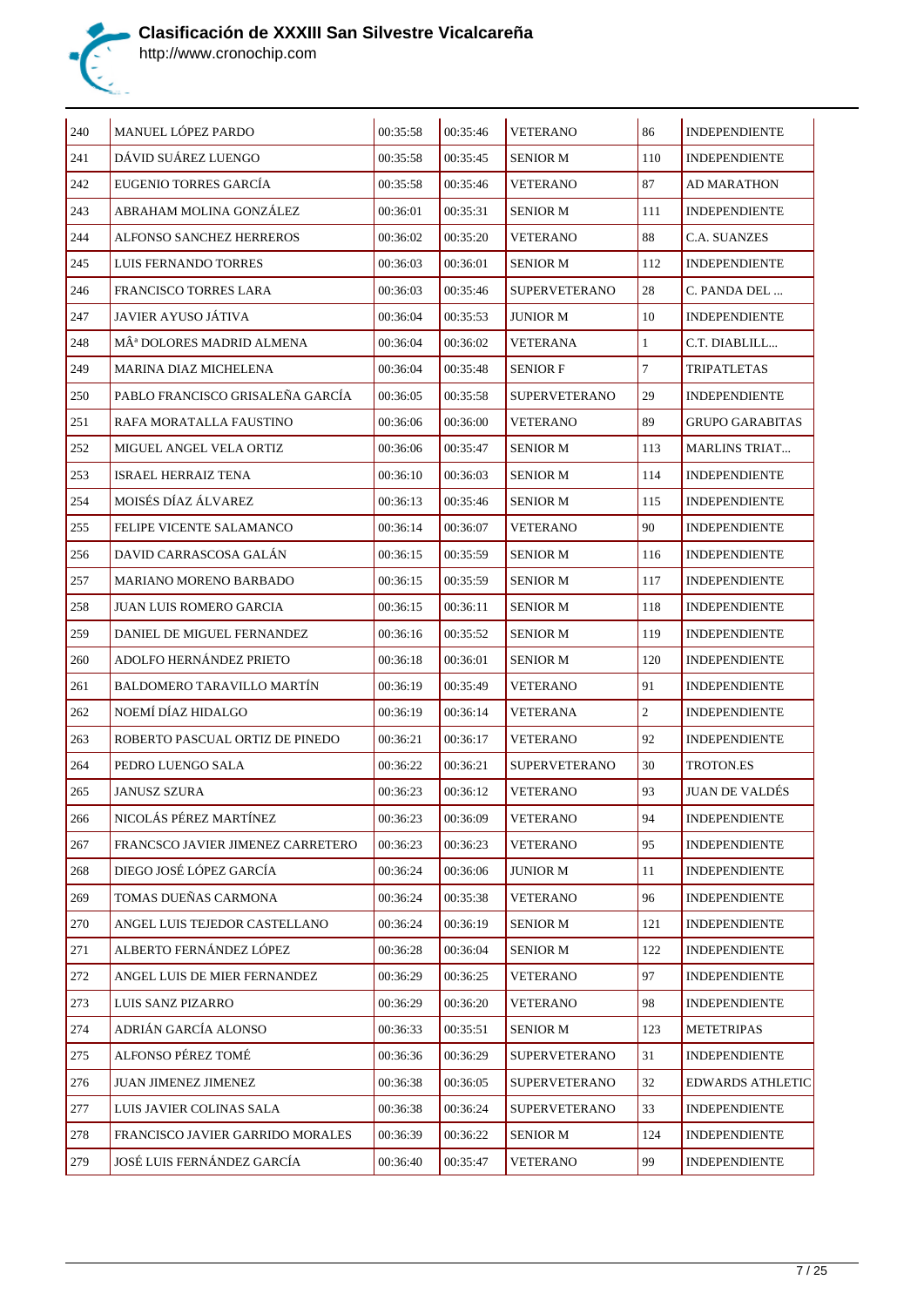

| 280     | RAFAEL BARBOLLA AGUEDA          | 00:36:41 | 00:36:34 | <b>SENIOR M</b>      | 125         | <b>INDEPENDIENTE</b> |
|---------|---------------------------------|----------|----------|----------------------|-------------|----------------------|
| 281     | SERGIO MORENO PLAZA             | 00:36:45 | 00:36:41 | <b>SENIOR M</b>      | 126         | <b>INDEPENDIENTE</b> |
| 282     | <b>IVAN ERGUIDO CONDE</b>       | 00:36:45 | 00:36:41 | <b>VETERANO</b>      | 100         | <b>INDEPENDIENTE</b> |
| 283     | VICENTE RODRIGUEZ MUÑOZ         | 00:36:45 | 00:36:04 | <b>VETERANO</b>      | 101         | <b>INDEPENDIENTE</b> |
| 284     | <b>JOSÉ LUIS RUBIO ORTEGA</b>   | 00:36:46 | 00:36:39 | <b>SENIOR M</b>      | 127         | PINEDA CIGÜELA       |
| 285     | <b>JAVIER COFRECES GUERRERO</b> | 00:36:51 | 00:36:40 | <b>SENIOR M</b>      | 128         | <b>INDEPENDIENTE</b> |
| 286     | JOSÉ LUIS FELIPE MASÓ           | 00:36:51 | 00:36:21 | <b>SENIOR M</b>      | 129         | <b>INDEPENDIENTE</b> |
| 287     | JUAN DE LA CRUZ GARCÍA PEÑAS    | 00:36:52 | 00:36:35 | <b>VETERANO</b>      | 102         | <b>INDEPENDIENTE</b> |
| 288     | DAVID RODRÍGUEZ MONTERO         | 00:36:53 | 00:36:35 | <b>SENIOR M</b>      | 130         | <b>INDEPENDIENTE</b> |
| 289     | AARÓN FUENTE MORCILLO           | 00:36:53 | 00:36:24 | <b>SENIOR M</b>      | 131         | <b>INDEPENDIENTE</b> |
| 290     | CRISTOFER LOMAX                 | 00:36:54 | 00:36:46 | <b>SENIOR M</b>      | 132         | <b>INDEPENDIENTE</b> |
| 291     | JAVIER DE SAN ANTONIO GARCIA    | 00:36:54 | 00:36:28 | <b>SENIOR M</b>      | 133         | <b>INDEPENDIENTE</b> |
| 292     | FRANCISCO GARCÍA PALMERO        | 00:36:55 | 00:36:38 | VETERANO             | 103         | <b>INDEPENDIENTE</b> |
| 293     | RICARDO RODRÍGUEZ ÚBEDA         | 00:36:56 | 00:36:50 | <b>VETERANO</b>      | 104         | <b>INDEPENDIENTE</b> |
| 294     | <b>JESÚS COFRECES GARRIDO</b>   | 00:36:57 | 00:36:46 | <b>SUPERVETERANO</b> | 34          | <b>INDEPENDIENTE</b> |
| 295     | JESUS POLO VELAZQUEZ            | 00:36:57 | 00:36:28 | <b>VETERANO</b>      | 105         | INDEPENDIENTE        |
| 296     | JOSE MARIA VELARDE DURAN        | 00:36:59 | 00:36:52 | VETERANO             | 106         | <b>INDEPENDIENTE</b> |
| 297     | <b>JULIÁN GARRIDO MORALES</b>   | 00:36:59 | 00:36:42 | VETERANO             | 107         | <b>INDEPENDIENTE</b> |
| 298     | MIGUEL ANGEL ALTARES DEL CABO   | 00:37:00 | 00:36:49 | <b>SUPERVETERANO</b> | 35          | <b>INDEPENDIENTE</b> |
| 299     | CARLOS GONZALEZ CASTILLA        | 00:37:00 | 00:36:50 | VETERANO             | 108         | <b>INDEPENDIENTE</b> |
| 300     | RUBÉN LOZANO PORTERO            | 00:37:01 | 00:36:51 | <b>VETERANO</b>      | 109         | <b>INDEPENDIENTE</b> |
| 301     | DIEGO GONZALEZ TORIBIO          | 00:37:02 | 00:36:53 | <b>VETERANO</b>      | 110         | C.A. BARAJAS         |
| 302     | MANUEL JIMÉNEZ SEGURA           | 00:37:03 | 00:36:07 | VETERANO             | 111         | <b>INDEPENDIENTE</b> |
| 303     | FERNANDO SANTAMARIA PEREZ       | 00:37:03 | 00:36:18 | VETERANO             | 112         | <b>INDEPENDIENTE</b> |
| 304     | JOSÉ LUIS LÓPEZ GRACIA          | 00:37:03 | 00:36:59 | <b>SUPERVETERANO</b> | 36          | <b>INDEPENDIENTE</b> |
| 305     | DAVID MONTALBAN DE LA TORRE     | 00:37:04 | 00:37:00 | <b>SENIOR M</b>      | 134         | <b>INDEPENDIENTE</b> |
| 306     | BEGOÑA MARTÍN MARTÍNEZ          | 00:37:04 | 00:36:53 | <b>SENIOR F</b>      | $\boxed{8}$ | <b>INDEPENDIENTE</b> |
| $307\,$ | ÍÑIGO GRAÑÓN URANGA             | 00:37:05 | 00:36:39 | <b>VETERANO</b>      | 113         | <b>INDEPENDIENTE</b> |
| 308     | DOLRORES MONTERO NAVAS          | 00:37:05 | 00:36:51 | <b>VETERANO</b>      | 114         | <b>INDEPENDIENTE</b> |
| 309     | ALBERTO SANCHA JIMÉNEZ          | 00:37:06 | 00:36:49 | <b>VETERANO</b>      | 115         | <b>INDEPENDIENTE</b> |
| 310     | CARLOS CARLA SOLIS              | 00:37:07 | 00:37:01 | <b>SENIOR M</b>      | 135         | <b>INDEPENDIENTE</b> |
| 311     | CLEMENTE GONZALEZ AGUILERA      | 00:37:08 | 00:36:49 | <b>SUPERVETERANO</b> | 37          | <b>INDEPENDIENTE</b> |
| 312     | ISABEL MÉNDEZ CARDOSO           | 00:37:08 | 00:37:03 | <b>SENIOR F</b>      | 9           | UA COSLADA           |
| 313     | <b>EMILIO PEREZ LOPEZ</b>       | 00:37:09 | 00:36:58 | <b>SENIOR M</b>      | 136         | <b>INDEPENDIENTE</b> |
| 314     | CARLOS BENITO MIGUEL            | 00:37:10 | 00:37:04 | <b>SENIOR M</b>      | 137         | <b>INDEPENDIENTE</b> |
| 315     | VICENTE MANZANO SACIDO          | 00:37:12 | 00:36:52 | <b>VETERANO</b>      | 116         | <b>INDEPENDIENTE</b> |
| 316     | PABLO MUÑOZ MONTERO             | 00:37:16 | 00:37:15 | <b>VETERANO</b>      | 117         | <b>INDEPENDIENTE</b> |
| 317     | PEDRO PASTOR BALLESTEROS        | 00:37:16 | 00:36:57 | <b>SENIOR M</b>      | 138         | <b>INDEPENDIENTE</b> |
| 318     | ANTONIO GALLEGO PARIS           | 00:37:18 | 00:37:12 | <b>SUPERVETERANO</b> | 38          | TROTON.ES            |
| 319     | JESÚS CERVANTES ROMERO          | 00:37:18 | 00:36:56 | <b>SUPERVETERANO</b> | 39          | <b>INDEPENDIENTE</b> |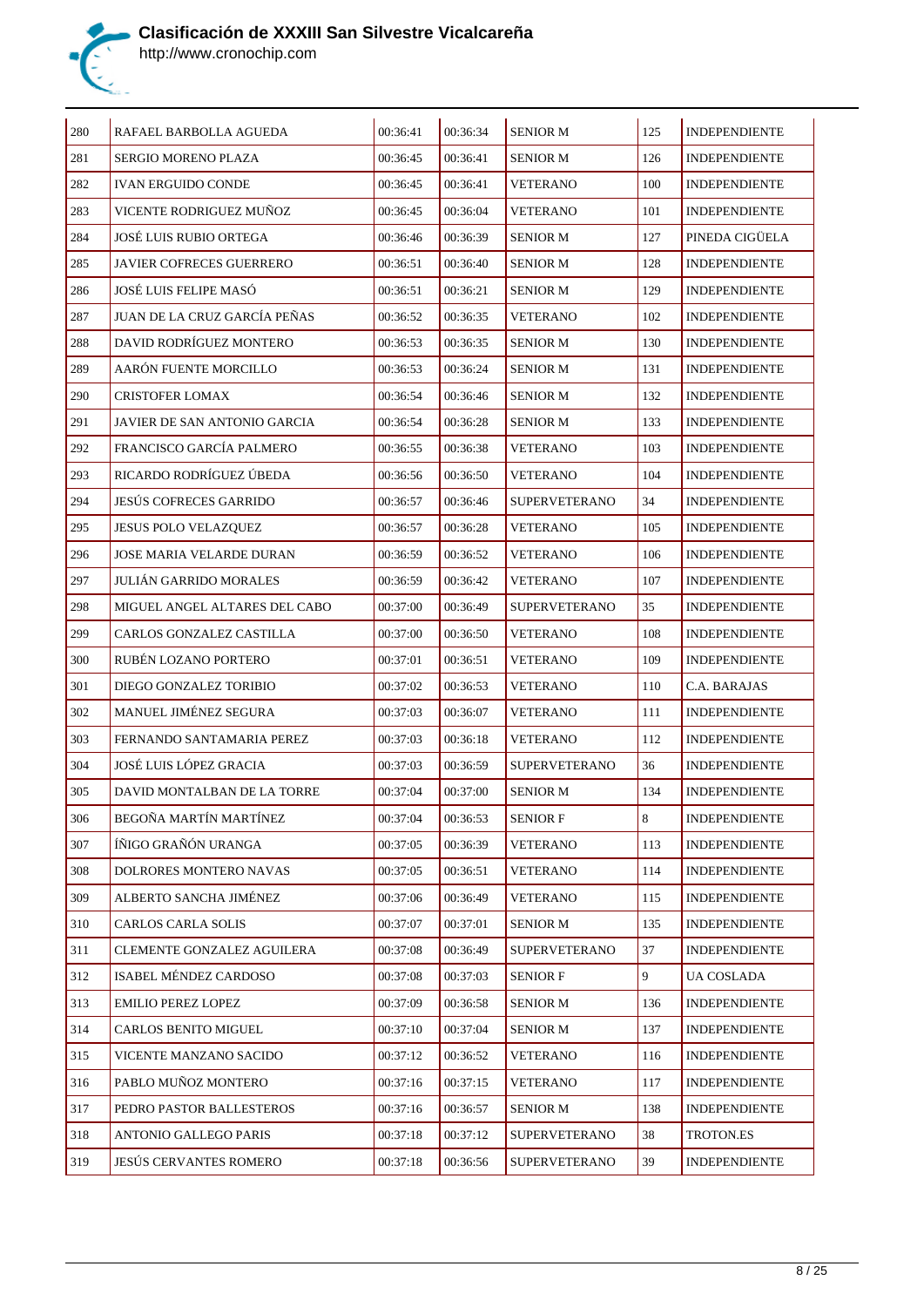

| 320 | CARLOS DE ANDRÉS RODRIGO                                   | 00:37:19             | 00:37:09 | <b>SUPERVETERANO</b>                    | 40  | <b>INDEPENDIENTE</b>                         |
|-----|------------------------------------------------------------|----------------------|----------|-----------------------------------------|-----|----------------------------------------------|
| 321 | LUIS LÓPEZ SERRANO                                         | 00:37:19             | 00:36:19 | <b>VETERANO</b>                         | 118 | <b>INDEPENDIENTE</b>                         |
| 322 |                                                            |                      |          |                                         | 119 |                                              |
| 323 | <b>JESUS DE DIEGO PARDO</b><br>MARÍA EUGENIA HERNÁIZ CASAS | 00:37:19<br>00:37:19 | 00:36:59 | <b>VETERANO</b><br><b>SUPERVETERANA</b> | 2   | <b>INDEPENDIENTE</b><br><b>INDEPENDIENTE</b> |
|     |                                                            |                      | 00:37:11 |                                         |     |                                              |
| 324 | <b>JAVIER SERANTES PUERTA</b>                              | 00:37:23             | 00:36:28 | <b>VETERANO</b>                         | 120 | <b>INDEPENDIENTE</b>                         |
| 325 | <b>JOSE RAMON ALVAREZ PARRA</b>                            | 00:37:24             | 00:37:18 | <b>VETERANO</b>                         | 121 | <b>AMANECER NO E</b>                         |
| 326 | LUIS MIGUEL MERCHAN JUAN                                   | 00:37:25             | 00:37:17 | <b>SUPERVETERANO</b>                    | 41  | <b>INDEPENDIENTE</b>                         |
| 327 | <b>MANUEL MOYA MIR</b>                                     | 00:37:25             | 00:37:25 | <b>SUPERVETERANO</b>                    | 42  | <b>TROTON.ES</b>                             |
| 328 | MANUEL DEL CASTILLO FERNANDEZ                              | 00:37:26             | 00:37:11 | <b>SENIOR M</b>                         | 139 | <b>INDEPENDIENTE</b>                         |
| 329 | JESUS MARTIN GARCIA                                        | 00:37:27             | 00:37:06 | <b>VETERANO</b>                         | 122 | C.A. RODPER                                  |
| 330 | ADOLFO HERNANDO MARCOS                                     | 00:37:31             | 00:37:24 | <b>SENIOR M</b>                         | 140 | TROTON.ES                                    |
| 331 | <b>JORGE IZCUE JIMENEZ</b>                                 | 00:37:34             | 00:37:23 | SENIOR M                                | 141 | <b>INDEPENDIENTE</b>                         |
| 332 | JOSÉ MARÍA VERA TREJO                                      | 00:37:37             | 00:37:17 | SUPERVETERANO                           | 43  | <b>INDEPENDIENTE</b>                         |
| 333 | ÁNGEL JIMÉNEZ SÁNCHEZ                                      | 00:37:37             | 00:37:17 | <b>VETERANO</b>                         | 123 | <b>INDEPENDIENTE</b>                         |
| 334 | JESÚS SÁNCHEZ VERA                                         | 00:37:41             | 00:37:27 | <b>VETERANO</b>                         | 124 | <b>INDEPENDIENTE</b>                         |
| 335 | ANTONIO HUERTA GARCIA                                      | 00:37:43             | 00:37:34 | <b>SUPERVETERANO</b>                    | 44  | <b>INDEPENDIENTE</b>                         |
| 336 | <b>GEMA EXPÓSITO SERRANO</b>                               | 00:37:44             | 00:37:32 | VETERANA                                | 3   | <b>INDEPENDIENTE</b>                         |
| 337 | <b>EMILIO DÍAZ PEREIRO</b>                                 | 00:37:45             | 00:37:37 | <b>SUPERVETERANO</b>                    | 45  | <b>INDEPENDIENTE</b>                         |
| 338 | JOSÉ ANTONIO PULIDO JARA                                   | 00:37:45             | 00:36:40 | <b>SENIOR M</b>                         | 142 | <b>INDEPENDIENTE</b>                         |
| 339 | CANDIDO DE LA MORENA                                       | 00:37:46             | 00:37:15 | <b>SUPERVETERANO</b>                    | 46  | <b>INDEPENDIENTE</b>                         |
| 340 | TOMÁS RUIZ PALANCAR                                        | 00:37:48             | 00:37:46 | <b>SUPERVETERANO</b>                    | 47  | MÍTICO                                       |
| 341 | EVA OCAÑA GARCÍA                                           | 00:37:49             | 00:37:26 | <b>SENIOR F</b>                         | 10  | <b>INDEPENDIENTE</b>                         |
| 342 | LAURA OCAÑA GARCÍA                                         | 00:37:50             | 00:37:27 | <b>SENIOR F</b>                         | 11  | <b>INDEPENDIENTE</b>                         |
| 343 | DIEGO CARDIEL FREIRE                                       | 00:37:51             | 00:37:48 | SENIOR M                                | 143 | <b>INDEPENDIENTE</b>                         |
| 344 | VICENTE GÓMEZ LUCENA                                       | 00:37:51             | 00:37:49 | <b>VETERANO</b>                         | 125 | <b>INDEPENDIENTE</b>                         |
| 345 | FRANCISCO JOSÉ JIMÉNEZ MARTÍNEZ                            | 00:37:52             | 00:37:20 | <b>SENIOR M</b>                         | 144 | <b>INDEPENDIENTE</b>                         |
| 346 | JONATAN GONZÁLEZ GARCÍA                                    | 00:37:53             | 00:37:14 | SENIOR M                                | 145 | INDEPENDIENTE                                |
| 347 | RUBÉN SÁNCHEZ SÁNCHEZ                                      | 00:37:55             | 00:37:28 | <b>SENIOR M</b>                         | 146 | <b>INDEPENDIENTE</b>                         |
| 348 | ANGEL ANDRES BARCO MUGA                                    | 00:37:55             | 00:37:33 | <b>SENIOR M</b>                         | 147 | <b>INDEPENDIENTE</b>                         |
| 349 | FRANCISCO JOSÉ EXPÓSITO CABRERA                            | 00:37:55             | 00:37:29 | <b>SENIOR M</b>                         | 148 | <b>LOS RODILLITAS</b>                        |
| 350 | DANIEL RICO CORDERO                                        | 00:37:55             | 00:37:26 | <b>SENIOR M</b>                         | 149 | <b>INDEPENDIENTE</b>                         |
| 351 | JOEL CAMUS SANTILLAN                                       | 00:37:56             | 00:37:13 | <b>SENIOR M</b>                         | 150 | <b>INDEPENDIENTE</b>                         |
| 352 | SERGIO DÍAZ ÁLVAREZ                                        | 00:37:56             | 00:37:29 | <b>SENIOR M</b>                         | 151 | <b>LOS RODILLITAS</b>                        |
| 353 | <b>ENRIQUE PASTOR LATORRE</b>                              | 00:37:57             | 00:37:01 | <b>VETERANO</b>                         | 126 | <b>INDEPENDIENTE</b>                         |
| 354 | DAVID PÉREZ PARIONA                                        | 00:37:57             | 00:37:49 | <b>JUNIOR M</b>                         | 12  | <b>INDEPENDIENTE</b>                         |
| 355 | IGNACIO PALOMO BORREGO                                     | 00:37:57             | 00:37:02 | <b>SENIOR M</b>                         | 152 | <b>INDEPENDIENTE</b>                         |
| 356 | JAVIER SALAZAR FERNÁNDEZ                                   | 00:37:58             | 00:37:25 | <b>SUPERVETERANO</b>                    | 48  | TIERRA TRÁGAME                               |
| 357 | JESÚS OROVIO NARANJO                                       | 00:37:59             | 00:37:27 | <b>VETERANO</b>                         | 127 | TIERRA TRÁGAME                               |
| 358 | FRANCISCO LEÓN SANTOS                                      | 00:37:59             | 00:37:47 | <b>SUPERVETERANO</b>                    | 49  | <b>INDEPENDIENTE</b>                         |
| 359 | IVÁN SÁNCHEZ SÁNCHEZ                                       | 00:38:01             | 00:37:34 | <b>SENIOR M</b>                         | 153 | <b>INDEPENDIENTE</b>                         |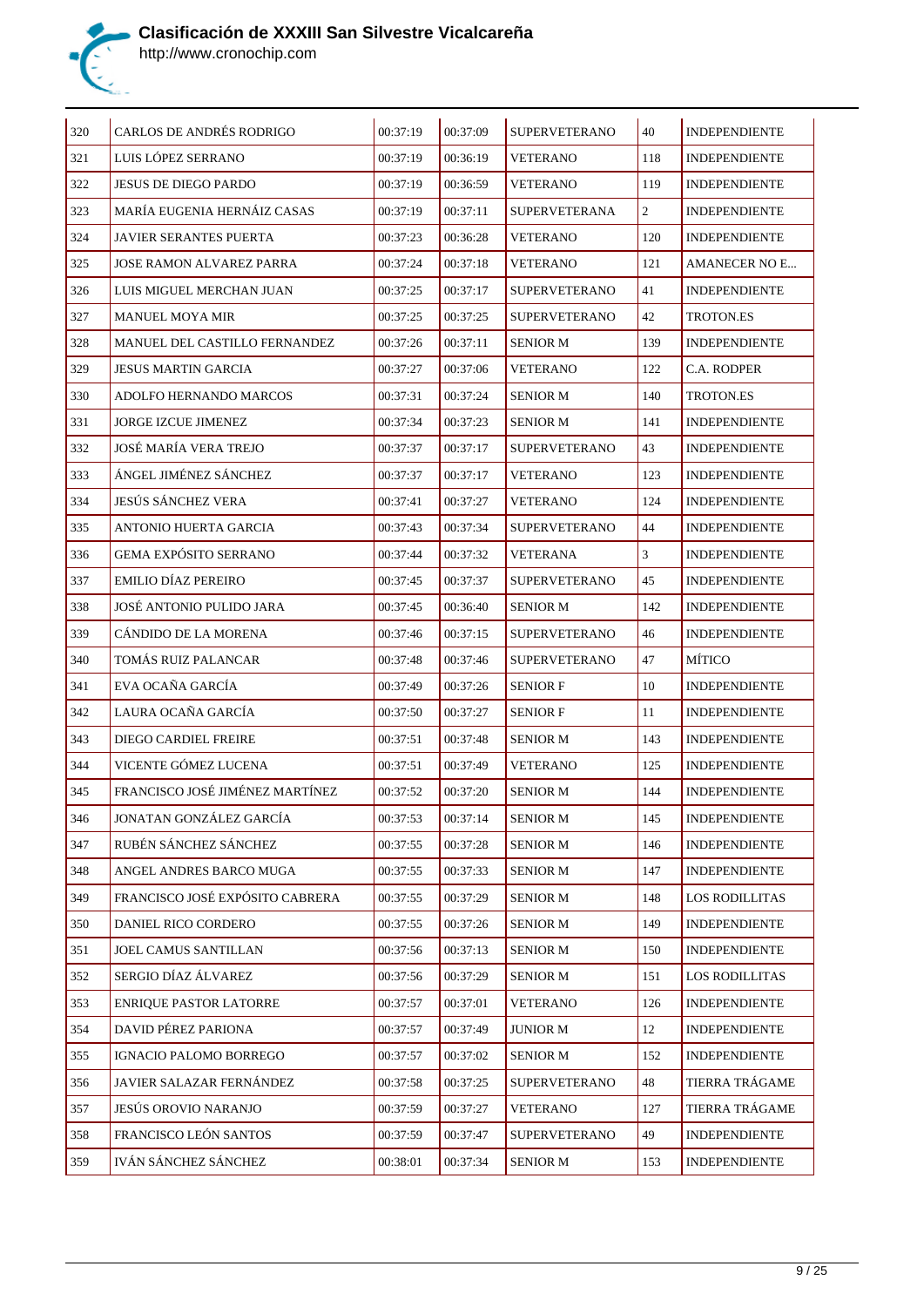

| 360 | JOSE RAMON SEGOVIA BARATO                 | 00:38:01 | 00:37:02 | <b>SENIOR M</b>      | 154            | <b>INDEPENDIENTE</b> |
|-----|-------------------------------------------|----------|----------|----------------------|----------------|----------------------|
| 361 | <b>RUBEN ESTEBAN CHACON</b>               | 00:38:02 | 00:37:47 | <b>SENIOR M</b>      | 155            | <b>INDEPENDIENTE</b> |
| 362 | JOSÉ ANTONIO ORTIZ MORALES                | 00:38:03 | 00:36:48 | <b>VETERANO</b>      | 128            | <b>INDEPENDIENTE</b> |
| 363 | ÓSCAR SIERRA GUIJARRO                     | 00:38:03 | 00:36:49 | <b>VETERANO</b>      | 129            | <b>INDEPENDIENTE</b> |
| 364 | JUAN ANTONIO GUARDIOLA BALTAR             | 00:38:04 | 00:37:49 | <b>SENIOR M</b>      | 156            | <b>INDEPENDIENTE</b> |
| 365 | MIGUEL ANGEL GARCIA BLAZQUEZ              | 00:38:05 | 00:37:49 | VETERANO             | 130            | <b>MARATID</b>       |
| 366 | <b>MARISA PEREZ CALVO</b>                 | 00:38:05 | 00:37:49 | VETERANA             | $\overline{4}$ | MARATID              |
| 367 | CÉSAR HERRERA LA RODA                     | 00:38:07 | 00:38:02 | <b>SENIOR M</b>      | 157            | <b>INDEPENDIENTE</b> |
| 368 | CARLOS LÓPEZ MÁRQUEZ                      | 00:38:08 | 00:37:56 | <b>VETERANO</b>      | 131            | <b>INDEPENDIENTE</b> |
| 369 | <b>MANUEL AVILERO</b>                     | 00:38:08 | 00:37:19 | VETERANO             | 132            | C.A. SUANZES         |
| 370 | <b>JESUS SANCHEZ GARCIA</b>               | 00:38:09 | 00:38:04 | <b>VETERANO</b>      | 133            | <b>INDEPENDIENTE</b> |
| 371 | FRANCISCO JOSE VAZQUEZ RODRIGUEZ          | 00:38:09 | 00:38:03 | VETERANO             | 134            | <b>INDEPENDIENTE</b> |
| 372 | ESTHER ROMERO ROCHE                       | 00:38:09 | 00:37:56 | <b>SENIOR F</b>      | 12             | <b>INDEPENDIENTE</b> |
| 373 | MANUEL ENRIQUE MORGANIZO HERNÁNDEZ0:38:12 |          | 00:38:00 | <b>SENIOR M</b>      | 158            | <b>INDEPENDIENTE</b> |
| 374 | FERNANDO BREGON GONZALEZ                  | 00:38:12 | 00:37:30 | <b>VETERANO</b>      | 135            | C.A. SUANZES         |
| 375 | RAUL TEMPLADO MILLAN                      | 00:38:13 | 00:37:32 | <b>SENIOR M</b>      | 159            | <b>INDEPENDIENTE</b> |
| 376 | ANA OCAÑA GARCÍA                          | 00:38:15 | 00:37:54 | <b>SENIOR F</b>      | 13             | <b>INDEPENDIENTE</b> |
| 377 | ALVARO PEREZ RODRIGO                      | 00:38:16 | 00:37:37 | <b>SENIOR M</b>      | 160            | <b>INDEPENDIENTE</b> |
| 378 | JOSE MARIA CALLEJA AGUILAR                | 00:38:17 | 00:38:00 | <b>SENIOR M</b>      | 161            | <b>INDEPENDIENTE</b> |
| 379 | FRANCISCO J ALBALADEJO LUCAS              | 00:38:17 | 00:37:59 | <b>SENIOR M</b>      | 162            | <b>INDEPENDIENTE</b> |
| 380 | NICOLAS CORTES MANERO                     | 00:38:19 | 00:38:06 | <b>SUPERVETERANO</b> | 50             | TROTON.ES            |
| 381 | JESUS COLLERA PEREZ                       | 00:38:19 | 00:38:06 | <b>SUPERVETERANO</b> | 51             | TROTON.ES            |
| 382 | MANUEL JESUS ALCAIDE MUÑOZ                | 00:38:20 | 00:37:20 | <b>SENIOR M</b>      | 163            | CASA DE EXTRE        |
| 383 | TEODORA BURDUJEL                          | 00:38:20 | 00:38:02 | <b>SENIOR F</b>      | 14             | <b>INDEPENDIENTE</b> |
| 384 | JOSE LUIS PALANCAR DE LA TORRE            | 00:38:21 | 00:37:33 | VETERANO             | 136            | C.A. SUANZES         |
| 385 | YOLANDA CANO RODRÍGUEZ                    | 00:38:21 | 00:38:11 | VETERANA             | 5              | <b>INDEPENDIENTE</b> |
| 386 | SERGIO SAN ROMÁN GARCÍA                   | 00:38:22 | 00:38:14 | <b>SENIOR M</b>      | 164            | <b>INDEPENDIENTE</b> |
| 387 | ANTONIO ABUEITAH                          | 00:38:25 | 00:37:49 | SENIOR M             | 165            | <b>INDEPENDIENTE</b> |
| 388 | MIGUEL ÁNGEL RODRÍGUEZ SÁNCHEZ            | 00:38:25 | 00:38:20 | <b>VETERANO</b>      | 137            | <b>CAPRUS</b>        |
| 389 | MERCEDES SÁNCHEZ SIERRA                   | 00:38:25 | 00:38:21 | <b>VETERANA</b>      | 6              | <b>INDEPENDIENTE</b> |
| 390 | FRANCISCO CABALLERO                       | 00:38:27 | 00:38:17 | <b>VETERANO</b>      | 138            | <b>INDEPENDIENTE</b> |
| 391 | ALBERTO ALVAREZ GARCIA                    | 00:38:27 | 00:38:18 | <b>VETERANO</b>      | 139            | <b>INDEPENDIENTE</b> |
| 392 | JOSE MARIA CARRERO TARRIO                 | 00:38:27 | 00:38:17 | <b>VETERANO</b>      | 140            | <b>INDEPENDIENTE</b> |
| 393 | FCO. JAVIER MATAS FUENTES                 | 00:38:28 | 00:38:11 | <b>SUPERVETERANO</b> | 52             | C. PANDA DEL         |
| 394 | ANTONIO MUÑOZ GARCÍA ABADILLO             | 00:38:29 | 00:37:47 | <b>VETERANO</b>      | 141            | <b>INDEPENDIENTE</b> |
| 395 | LUIS MIGUEL MALTA GRANADO                 | 00:38:29 | 00:38:25 | <b>SENIOR M</b>      | 166            | <b>INDEPENDIENTE</b> |
| 396 | ALFONSO PASCUAL BARAHONA                  | 00:38:30 | 00:38:01 | <b>SENIOR M</b>      | 167            | <b>INDEPENDIENTE</b> |
| 397 | PILAR MONTERRUBIO LÓPEZ-EGEA              | 00:38:30 | 00:38:09 | VETERANA             | $\tau$         | <b>INDEPENDIENTE</b> |
| 398 | RUBEN SANCHEZ CALVO                       | 00:38:33 | 00:38:06 | <b>SENIOR M</b>      | 168            | <b>INDEPENDIENTE</b> |
| 399 | ANA IZASKUN SÁNCHEZ SALVADOR              | 00:38:33 | 00:38:13 | <b>VETERANA</b>      | 8              | SR <sub>2</sub>      |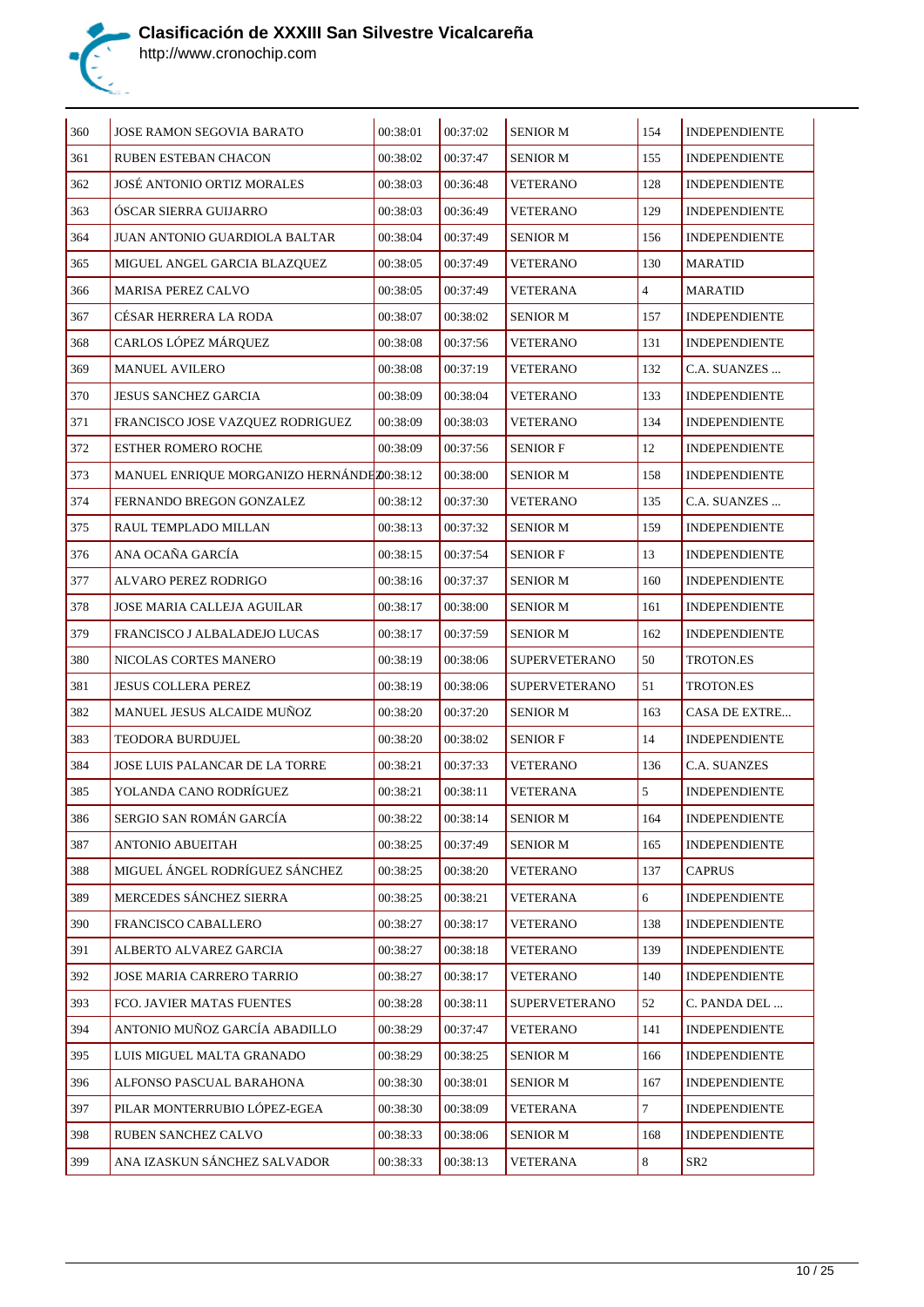

| 400 | JUAN ANTONIO JIMENEZ LOPEZ        | 00:38:34 | 00:38:33 | <b>VETERANO</b>      | 142 | <b>INDEPENDIENTE</b>  |
|-----|-----------------------------------|----------|----------|----------------------|-----|-----------------------|
| 401 | JESÚS GARCÍA ROZALÉN              | 00:38:37 | 00:38:34 | <b>SENIOR M</b>      | 169 | <b>INDEPENDIENTE</b>  |
| 402 | EMILIO ZABALA MATA                | 00:38:39 | 00:38:00 | SUPERVETERANO        | 53  | <b>INDEPENDIENTE</b>  |
| 403 | FÉLIX LÓPEZ MÁRQUEZ               | 00:38:40 | 00:38:28 | <b>SENIOR M</b>      | 170 | <b>INDEPENDIENTE</b>  |
| 404 | <b>JULIO PEREZ CRISTOBAL</b>      | 00:38:40 | 00:38:09 | <b>VETERANO</b>      | 143 | <b>INDEPENDIENTE</b>  |
| 405 | RAÚL GONZÁLEZ MARTÍN              | 00:38:42 | 00:38:22 | <b>SENIOR M</b>      | 171 | <b>INDEPENDIENTE</b>  |
| 406 | <b>JAVIER YUSTA PORTILLO</b>      | 00:38:43 | 00:38:43 | <b>VETERANO</b>      | 144 | <b>INDEPENDIENTE</b>  |
| 407 | PEDRO MUÑOZ SALCEDO               | 00:38:44 | 00:38:36 | <b>SUPERVETERANO</b> | 54  | <b>INDEPENDIENTE</b>  |
| 408 | JOSÉ SÁNCHEZ VELENRUEL            | 00:38:45 | 00:38:18 | <b>SUPERVETERANO</b> | 55  | <b>INDEPENDIENTE</b>  |
| 409 | <b>MICHAEL SOMMER</b>             | 00:38:45 | 00:38:15 | <b>SENIOR M</b>      | 172 | <b>BAYERN MÜNCHEN</b> |
| 410 | FRANCISCO JAVIER RODRÍGUEZ ROMERO | 00:38:47 | 00:38:14 | <b>VETERANO</b>      | 145 | <b>INDEPENDIENTE</b>  |
| 411 | JOSE LUIS VILLA ALVAREZ           | 00:38:47 | 00:38:14 | <b>SENIOR M</b>      | 173 | <b>INDEPENDIENTE</b>  |
| 412 | LOLA DÍAZ GONZÁLEZ                | 00:38:47 | 00:38:21 | SUPERVETERANA        | 3   | VALDERUNNING          |
| 413 | ÁNGEL FRAILE                      | 00:38:49 | 00:38:25 | <b>VETERANO</b>      | 146 | <b>INDEPENDIENTE</b>  |
| 414 | RAUL VICENTE MARTINEZ             | 00:38:49 | 00:38:36 | <b>SENIOR M</b>      | 174 | <b>INDEPENDIENTE</b>  |
| 415 | JUAN IGNACIO LOPEZ TRUJILLO       | 00:38:51 | 00:38:29 | <b>SENIOR M</b>      | 175 | <b>INDEPENDIENTE</b>  |
| 416 | DAVID RODRÍGUEZ ÁLVAREZ           | 00:38:51 | 00:38:24 | <b>SENIOR M</b>      | 176 | <b>INDEPENDIENTE</b>  |
| 417 | DANIEL ÁVILA                      | 00:38:52 | 00:38:16 | <b>SENIOR M</b>      | 177 | <b>INDEPENDIENTE</b>  |
| 418 | CARLOS GARCIA GUTIERREZ           | 00:38:53 | 00:38:09 | <b>SENIOR M</b>      | 178 | <b>INDEPENDIENTE</b>  |
| 419 | JOSE MANUEL PEREZ MARTIN          | 00:38:53 | 00:38:08 | <b>SENIOR M</b>      | 179 | <b>INDEPENDIENTE</b>  |
| 420 | EDUARDO DE BURGOS CASSINELLO      | 00:38:55 | 00:38:00 | <b>VETERANO</b>      | 147 | <b>INDEPENDIENTE</b>  |
| 421 | JOSÉ MANUEL IZQUIERDO TEJADA      | 00:38:56 | 00:38:06 | <b>SUPERVETERANO</b> | 56  | <b>INDEPENDIENTE</b>  |
| 422 | JOSE LUIS BALLESTEROS JERONIMO    | 00:38:56 | 00:38:34 | <b>VETERANO</b>      | 148 | <b>INDEPENDIENTE</b>  |
| 423 | JOSE MIGUEL GONZALEZ MORENO       | 00:38:56 | 00:38:30 | <b>VETERANO</b>      | 149 | <b>INDEPENDIENTE</b>  |
| 424 | JOSÉ SÁNCHEZ DEL CAMPO            | 00:38:57 | 00:38:42 | <b>VETERANO</b>      | 150 | <b>INDEPENDIENTE</b>  |
| 425 | NATHANIEL MONTALBO DE LA CASA     | 00:38:57 | 00:38:21 | <b>SENIOR M</b>      | 180 | <b>INDEPENDIENTE</b>  |
| 426 | <b>OSCAR MARTIN MAESTRO</b>       | 00:38:57 | 00:38:55 | <b>JUNIOR M</b>      | 13  | <b>INDEPENDIENTE</b>  |
| 427 | ANTONIO FERNÁNDEZ TALAVERA        | 00:38:59 | 00:38:37 | SENIOR M             | 181 | <b>INDEPENDIENTE</b>  |
| 428 | ISRAEL SAAVEDRA MILLAN            | 00:39:02 | 00:38:31 | <b>VETERANO</b>      | 151 | <b>INDEPENDIENTE</b>  |
| 429 | CRISTINA PRIETO PEREZ             | 00:39:02 | 00:38:38 | <b>SENIOR F</b>      | 15  | C.D.B. PÁRIS          |
| 430 | PERE LÓPEZ VICENS                 | 00:39:05 | 00:38:01 | <b>SENIOR M</b>      | 182 | <b>INDEPENDIENTE</b>  |
| 431 | ALBERTO RODRÍGUEZ MARTÍN          | 00:39:06 | 00:38:53 | JUNIOR M             | 14  | <b>INDEPENDIENTE</b>  |
| 432 | RICARDO GARCIA YAGUE              | 00:39:08 | 00:38:25 | <b>SENIOR M</b>      | 183 | C.D. CANAL IS         |
| 433 | JOSE RAUL CORRALIZA RODRIGUEZ     | 00:39:08 | 00:38:44 | <b>SENIOR M</b>      | 184 | <b>INDEPENDIENTE</b>  |
| 434 | MIGUEL MONTEAGUDO GONZÁLEZ        | 00:39:10 | 00:38:20 | <b>VETERANO</b>      | 152 | <b>INDEPENDIENTE</b>  |
| 435 | JOSÉ ENRIQUE AGUSO FERNÁNDEZ      | 00:39:10 | 00:38:55 | <b>VETERANO</b>      | 153 | <b>INDEPENDIENTE</b>  |
| 436 | RAUL MENENDEZ CUENCA              | 00:39:12 | 00:38:48 | <b>SENIOR M</b>      | 185 | <b>INDEPENDIENTE</b>  |
| 437 | JESÚS ANDRÉS RUIZ ROMERO          | 00:39:14 | 00:38:50 | <b>VETERANO</b>      | 154 | <b>INDEPENDIENTE</b>  |
| 438 | MIGUEL BRINCAS FERNÁNDEZ          | 00:39:14 | 00:38:53 | <b>SENIOR M</b>      | 186 | <b>INDEPENDIENTE</b>  |
| 439 | EDUARDO GARCÍA DÍAZ               | 00:39:14 | 00:38:52 | <b>SENIOR M</b>      | 187 | <b>INDEPENDIENTE</b>  |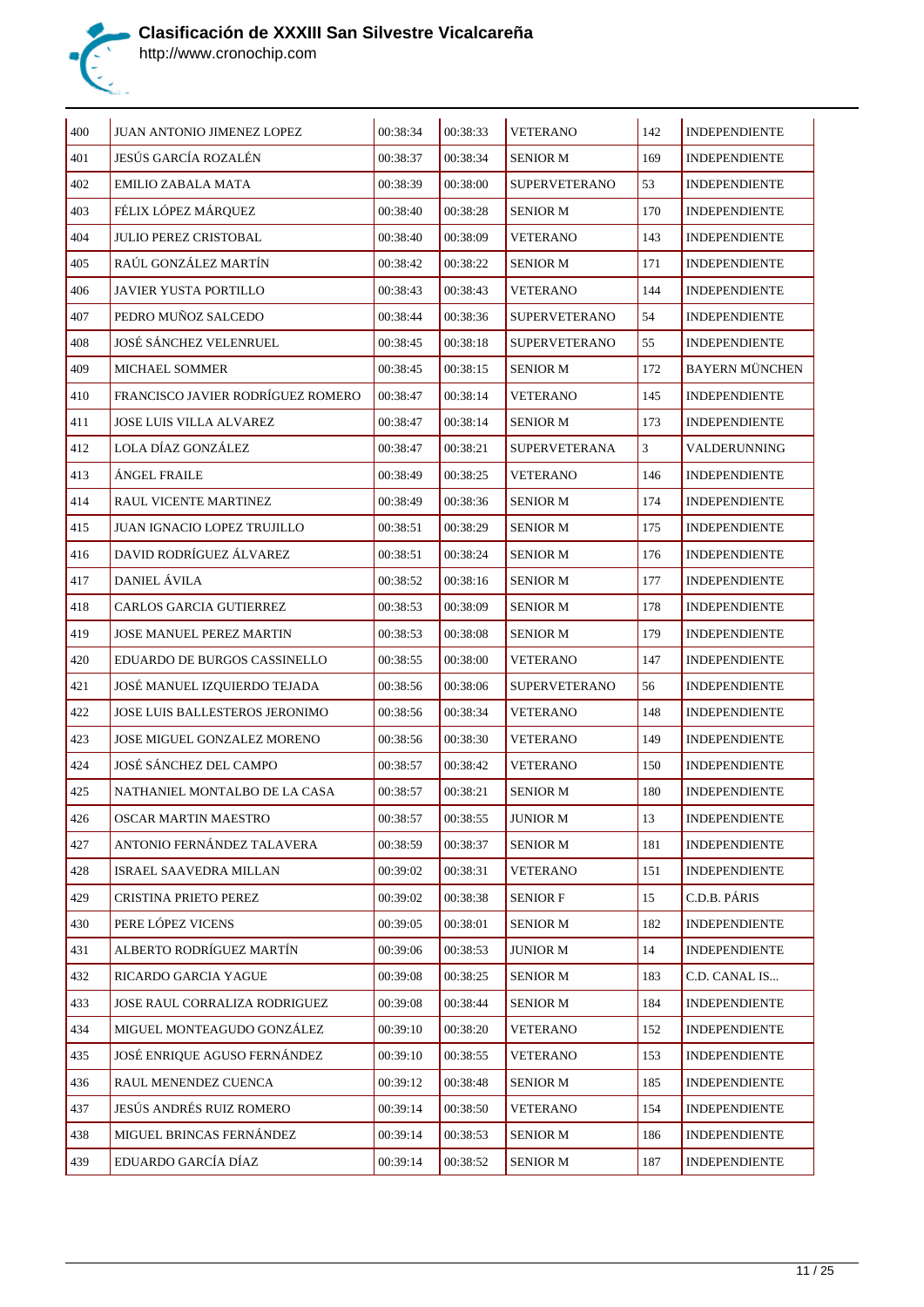

| 440 | ESTEBAN MARTÍN-BARRIOS MADRAZO   | 00:39:14 | 00:38:52 | <b>SENIOR M</b>      | 188 | <b>INDEPENDIENTE</b> |
|-----|----------------------------------|----------|----------|----------------------|-----|----------------------|
| 441 | ALBERTO ALMENDRO CICUENDEZ       | 00:39:16 | 00:38:41 | <b>SENIOR M</b>      | 189 | <b>INDEPENDIENTE</b> |
| 442 | ÁLBERTO HERRERO PÉREZ            | 00:39:16 | 00:38:36 | <b>SENIOR M</b>      | 190 | <b>INDEPENDIENTE</b> |
| 443 | JOSÉ F. GARCÍA ARRANZ            | 00:39:17 | 00:38:36 | <b>VETERANO</b>      | 155 | <b>INDEPENDIENTE</b> |
| 444 | YOLANDA SAN SEGUNDO RODRIGUEZ    | 00:39:17 | 00:39:05 | VETERANA             | 9   | <b>INDEPENDIENTE</b> |
| 445 | JULIÁN PADILLA ALONSO            | 00:39:18 | 00:38:55 | VETERANO             | 156 | <b>INDEPENDIENTE</b> |
| 446 | ANTONIO CONDE ROMERO             | 00:39:18 | 00:39:03 | <b>SENIOR M</b>      | 191 | <b>INDEPENDIENTE</b> |
| 447 | VICENTE MIRONES GARCIA           | 00:39:18 | 00:38:53 | <b>SENIOR M</b>      | 192 | <b>INDEPENDIENTE</b> |
| 448 | <b>BORJA VICENTE CARRO</b>       | 00:39:18 | 00:38:29 | <b>SENIOR M</b>      | 193 | <b>INDEPENDIENTE</b> |
| 449 | ALBERTO RODRÍGUEZ FERNÁNDEZ      | 00:39:19 | 00:38:36 | <b>SENIOR M</b>      | 194 | <b>METETRIPAS</b>    |
| 450 | <b>J.ALBERTO GONZALO GARZON</b>  | 00:39:19 | 00:38:31 | <b>SUPERVETERANO</b> | 57  | <b>C.A. SUANZES</b>  |
| 451 | FERNANDO GALLEGO GAMARRA         | 00:39:20 | 00:38:42 | <b>VETERANO</b>      | 157 | <b>INDEPENDIENTE</b> |
| 452 | RAUL OUIVIRA ALAMO               | 00:39:20 | 00:38:21 | <b>SENIOR M</b>      | 195 | <b>INDEPENDIENTE</b> |
| 453 | ROBERTO GOMEZ GIJON              | 00:39:20 | 00:38:25 | <b>SENIOR M</b>      | 196 | <b>INDEPENDIENTE</b> |
| 454 | <b>JOSE JEREZ REDONDO</b>        | 00:39:20 | 00:38:33 | <b>SENIOR M</b>      | 197 | <b>INDEPENDIENTE</b> |
| 455 | JOSÉ SALAZAR LÁZARO              | 00:39:21 | 00:39:11 | <b>VETERANO</b>      | 158 | <b>INDEPENDIENTE</b> |
| 456 | DANIEL ORTA GUISADO              | 00:39:21 | 00:38:55 | VETERANO             | 159 | <b>INDEPENDIENTE</b> |
| 457 | LUIS JAVIER SERRANO ALONSO       | 00:39:24 | 00:38:37 | VETERANO             | 160 | <b>INDEPENDIENTE</b> |
| 458 | FRANCISCO JAVIER MORENO MORENO   | 00:39:25 | 00:38:33 | <b>VETERANO</b>      | 161 | <b>INDEPENDIENTE</b> |
| 459 | FERNANDO SANGUINO GONZALEZ       | 00:39:26 | 00:39:18 | <b>VETERANO</b>      | 162 | C.A. BARAJAS         |
| 460 | RODRIGO SERRANO BARRERA          | 00:39:26 | 00:38:35 | <b>SENIOR M</b>      | 198 | <b>INDEPENDIENTE</b> |
| 461 | LUIS RODRIGUEZ DE LOS MOZOS      | 00:39:29 | 00:38:31 | <b>SUPERVETERANO</b> | 58  | <b>INDEPENDIENTE</b> |
| 462 | JOSÉ JAVIER RODRÍGUEZ MORENO     | 00:39:31 | 00:38:56 | <b>SENIOR M</b>      | 199 | <b>INDEPENDIENTE</b> |
| 463 | FRANCISCO JAVIER ESTEBAN AENZO   | 00:39:32 | 00:39:21 | <b>SUPERVETERANO</b> | 59  | <b>INDEPENDIENTE</b> |
| 464 | JUAN CARLOS GARCÍA FERNÁNDEZ     | 00:39:32 | 00:39:29 | <b>VETERANO</b>      | 163 | <b>INDEPENDIENTE</b> |
| 465 | IGNACIO SANZ BARRA               | 00:39:32 | 00:39:20 | <b>SENIOR M</b>      | 200 | <b>INDEPENDIENTE</b> |
| 466 | <b>JAVIER MARÍN RUIZ</b>         | 00:39:32 | 00:38:53 | <b>VETERANO</b>      | 164 | <b>INDEPENDIENTE</b> |
| 467 | ALFONSO TORDÁN ZAPATERO          | 00:39:35 | 00:39:00 | <b>VETERANO</b>      | 165 | RUNNING PINTO        |
| 468 | <b>BLAS SÁNCHEZ RUS</b>          | 00:39:35 | 00:39:00 | <b>VETERANO</b>      | 166 | RUNNING PINTO        |
| 469 | LETICIA SÁNCHEZ MARTÍN           | 00:39:35 | 00:39:01 | <b>SENIOR F</b>      | 16  | RUNNING PINTO        |
| 470 | CARLOS MARUGAN GACIMARTIN        | 00:39:36 | 00:39:08 | <b>VETERANO</b>      | 167 | <b>INDEPENDIENTE</b> |
| 471 | VALENTIN PALACIOS MARTINEZ       | 00:39:38 | 00:39:08 | <b>VETERANO</b>      | 168 | <b>INDEPENDIENTE</b> |
| 472 | ALMUDENA BAJO BERNAL             | 00:39:38 | 00:39:18 | <b>SENIOR F</b>      | 17  | <b>INDEPENDIENTE</b> |
| 473 | ANTONIO ALVAREZ LOPEZ            | 00:39:40 | 00:39:25 | <b>SENIOR M</b>      | 201 | <b>INDEPENDIENTE</b> |
| 474 | MIQUEL MARTÍ GÜALL               | 00:39:41 | 00:38:37 | <b>SENIOR M</b>      | 202 | <b>INDEPENDIENTE</b> |
| 475 | DIEGO SERRANO BARRERA            | 00:39:41 | 00:38:50 | <b>SENIOR M</b>      | 203 | <b>INDEPENDIENTE</b> |
| 476 | IGNACIO CALDERÓN SOLÉ            | 00:39:43 | 00:39:26 | <b>VETERANO</b>      | 169 | <b>INDEPENDIENTE</b> |
| 477 | CARLOS CUELLAR DE BLAS           | 00:39:43 | 00:39:18 | <b>VETERANO</b>      | 170 | <b>INDEPENDIENTE</b> |
| 478 | ÓSCAR GÓMEZ OTERO                | 00:39:45 | 00:39:09 | <b>SENIOR M</b>      | 204 | <b>INDEPENDIENTE</b> |
| 479 | FRANCISCO JAVIER TRIMIÑO SANCHEZ | 00:39:45 | 00:39:37 | <b>VETERANO</b>      | 171 | <b>INDEPENDIENTE</b> |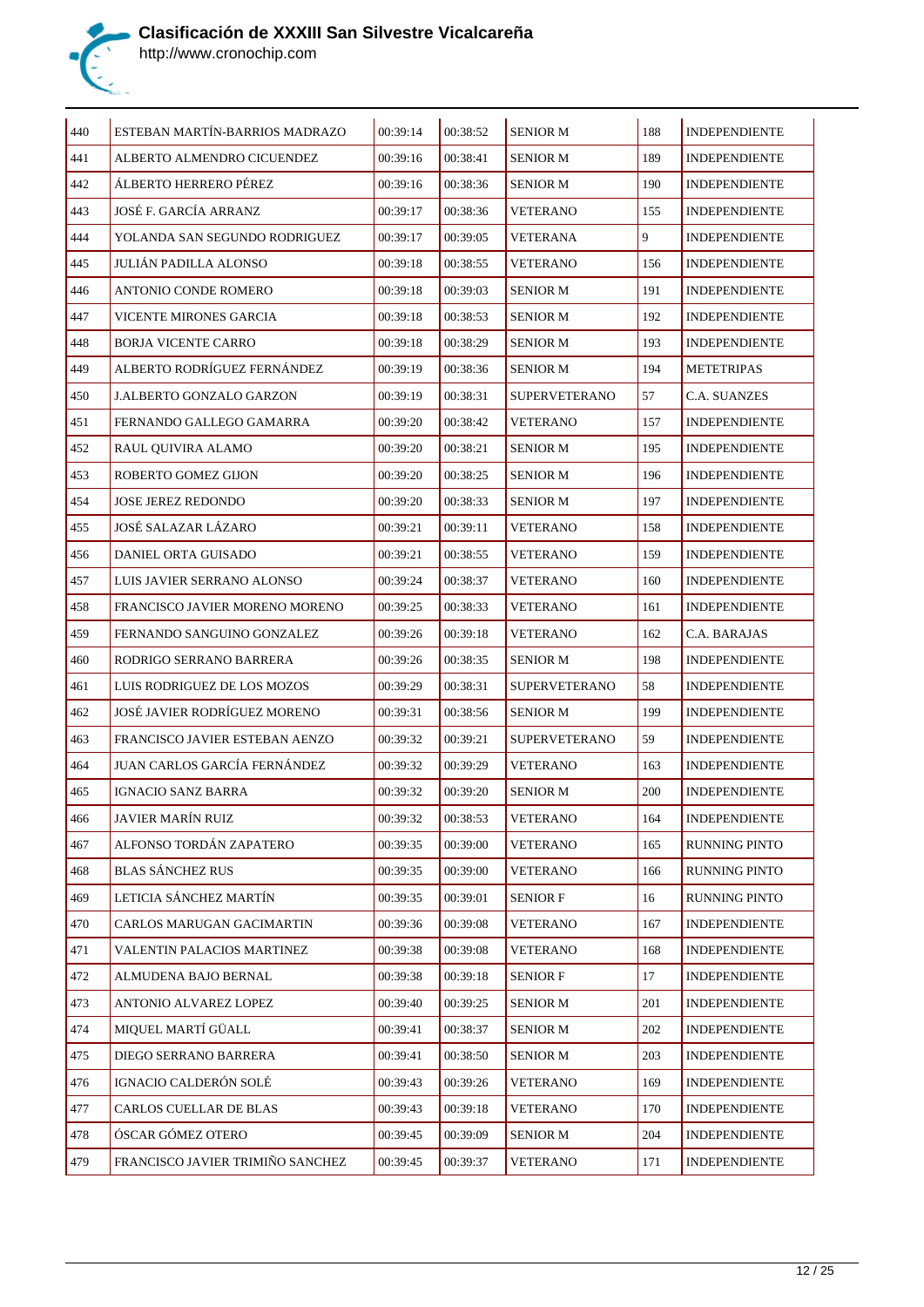

| 480 | VÍCTOR MANUEL JIMÉNEZ ESQUINAS   | 00:39:46 | 00:39:27 | <b>SENIOR M</b>      | 205            | <b>INDEPENDIENTE</b> |
|-----|----------------------------------|----------|----------|----------------------|----------------|----------------------|
| 481 | <b>JESUS GARCIA RODRIGUEZ</b>    | 00:39:46 | 00:39:05 | <b>SENIOR M</b>      | 206            | <b>INDEPENDIENTE</b> |
| 482 | <b>ESTEFANÍA MAILLO</b>          | 00:39:46 | 00:39:37 | SUPERVETERANA        | $\overline{4}$ | <b>INDEPENDIENTE</b> |
| 483 | DAVID GARCIA CARRERAS            | 00:39:48 | 00:39:33 | <b>SENIOR M</b>      | 207            | <b>INDEPENDIENTE</b> |
| 484 | IÑAKI PASERO GARCÍA              | 00:39:50 | 00:39:35 | <b>SENIOR M</b>      | 208            | <b>INDEPENDIENTE</b> |
| 485 | LUIS FRANCISCO MIER              | 00:39:51 | 00:39:04 | <b>SUPERVETERANO</b> | 60             | <b>INDEPENDIENTE</b> |
| 486 | FRANCISCO JOSE GONZALEZ CARRASCO | 00:39:53 | 00:39:09 | <b>VETERANO</b>      | 172            | <b>INDEPENDIENTE</b> |
| 487 | <b>MARIANO GONZALEZ CASCOS</b>   | 00:39:53 | 00:39:09 | <b>VETERANO</b>      | 173            | TIERRA TRAGAM        |
| 488 | ANTONIO GARCÍA SILVA             | 00:39:55 | 00:39:08 | <b>SENIOR M</b>      | 209            | <b>INDEPENDIENTE</b> |
| 489 | MANUEL IBÁÑEZ MARQUÉS            | 00:39:57 | 00:39:47 | <b>SUPERVETERANO</b> | 61             | <b>INDEPENDIENTE</b> |
| 490 | JUAN MANUEL CONDE CASTAÑO        | 00:39:59 | 00:39:16 | <b>SENIOR M</b>      | 210            | <b>INDEPENDIENTE</b> |
| 491 | <b>DAVID RODRÍGUEZ TORRES</b>    | 00:40:02 | 00:39:45 | <b>SENIOR M</b>      | 211            | <b>INDEPENDIENTE</b> |
| 492 | <b>SERGIO TAZA HUIDORO</b>       | 00:40:02 | 00:39:45 | <b>SENIOR M</b>      | 212            | <b>INDEPENDIENTE</b> |
| 493 | LUIS VARADE LLORENTE             | 00:40:03 | 00:39:39 | <b>VETERANO</b>      | 174            | <b>INDEPENDIENTE</b> |
| 494 | CÉSAR SOLAZ                      | 00:40:03 | 00:39:56 | <b>VETERANO</b>      | 175            | <b>INDEPENDIENTE</b> |
| 495 | DANIEL CALLEJA AGUILAR           | 00:40:05 | 00:39:48 | <b>SENIOR M</b>      | 213            | <b>INDEPENDIENTE</b> |
| 496 | JOSE ANTONIO YANGUEZ ACEDO       | 00:40:06 | 00:39:57 | <b>VETERANO</b>      | 176            | <b>INDEPENDIENTE</b> |
| 497 | JOSE CATALAN LOPEZ               | 00:40:06 | 00:39:57 | <b>VETERANO</b>      | 177            | <b>INDEPENDIENTE</b> |
| 498 | <b>BASILIO PICAZO SANTIAGO</b>   | 00:40:11 | 00:39:55 | <b>VETERANO</b>      | 178            | <b>INDEPENDIENTE</b> |
| 499 | DAVID FERNÁNDEZ MARTÍN           | 00:40:11 | 00:39:19 | <b>SENIOR M</b>      | 214            | <b>INDEPENDIENTE</b> |
| 500 | <b>MANUEL PEREZ RAMOS</b>        | 00:40:12 | 00:39:29 | <b>VETERANO</b>      | 179            | <b>EL ALTILLO</b>    |
| 501 | JESÚS RUIZ ÁNGEL                 | 00:40:15 | 00:39:37 | <b>SUPERVETERANO</b> | 62             | A.D. MARATHON        |
| 502 | JUAN JOSE GOMEZ ROMEA            | 00:40:15 | 00:39:58 | <b>SUPERVETERANO</b> | 63             | C. PANDA DEL         |
| 503 | JOSÉ LÓPEZ GARCÍA                | 00:40:16 | 00:39:03 | <b>VETERANO</b>      | 180            | <b>INDEPENDIENTE</b> |
| 504 | ALEJANDRO SÁNCHEZ SÁNCHEZ        | 00:40:17 | 00:39:15 | <b>SENIOR M</b>      | 215            | <b>INDEPENDIENTE</b> |
| 505 | DAVID JIMÉNEZ GARRIDO            | 00:40:17 | 00:39:59 | <b>SENIOR M</b>      | 216            | <b>INDEPENDIENTE</b> |
| 506 | JOAQUÍN BOTAS JEREZ              | 00:40:18 | 00:39:34 | <b>SENIOR M</b>      | 217            | <b>METETRIPAS</b>    |
| 507 | ÓSCAR IGLESIAS DÍEZ              | 00:40:18 | 00:39:59 | <b>SENIOR M</b>      | 218            | <b>INDEPENDIENTE</b> |
| 508 | ANTONIO DIAZ CARRILLO            | 00:40:18 | 00:39:55 | <b>SENIOR M</b>      | 219            | <b>INDEPENDIENTE</b> |
| 509 | DAVID GIL VELASCO                | 00:40:19 | 00:39:59 | <b>SENIOR M</b>      | 220            | <b>INDEPENDIENTE</b> |
| 510 | ISIDRO GARCÍA UCEDA-MUÑOZ        | 00:40:19 | 00:39:47 | <b>SUPERVETERANO</b> | 64             | EMT                  |
| 511 | FERNANDO GARCÍA MARTÍNEZ         | 00:40:19 | 00:40:15 | <b>VETERANO</b>      | 181            | <b>INDEPENDIENTE</b> |
| 512 | MARÍA MAGDALENA LLERENA SANZ     | 00:40:20 | 00:40:20 | <b>SENIOR F</b>      | 18             | <b>INDEPENDIENTE</b> |
| 513 | ALBERTO GARCIA ALGARRA           | 00:40:21 | 00:39:27 | <b>VETERANO</b>      | 182            | <b>INDEPENDIENTE</b> |
| 514 | GORKA RODRIGUEZ GONZALEZ         | 00:40:21 | 00:39:23 | <b>SENIOR M</b>      | 221            | <b>INDEPENDIENTE</b> |
| 515 | JAIME MARTINEZ TORTOSA           | 00:40:22 | 00:39:33 | <b>SUPERVETERANO</b> | 65             | C.A. SUANZES         |
| 516 | <b>JUAN COLINAS MARTIN</b>       | 00:40:23 | 00:40:09 | <b>SENIOR M</b>      | 222            | <b>INDEPENDIENTE</b> |
| 517 | ÁNGEL DEL CAMPO CABLANQUE        | 00:40:24 | 00:39:10 | <b>VETERANO</b>      | 183            | <b>INDEPENDIENTE</b> |
| 518 | JUAN CARLOS PAJARES RUIZ         | 00:40:24 | 00:40:08 | <b>VETERANO</b>      | 184            | TROTON.ES            |
| 519 | NACHO GARCÍA RUIZ                | 00:40:25 | 00:40:00 | <b>VETERANO</b>      | 185            | <b>INDEPENDIENTE</b> |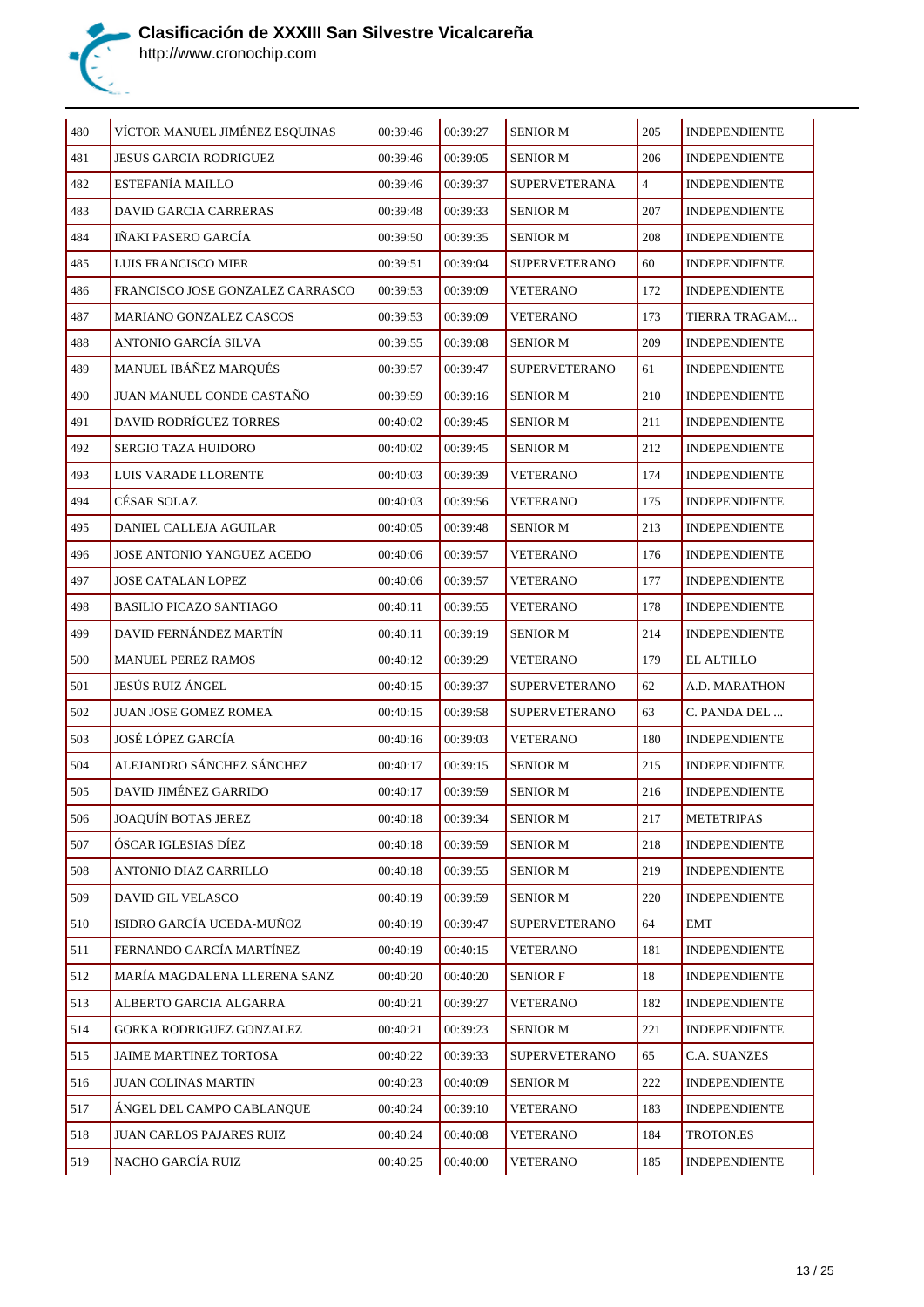

| 520 | <b>JUAN JOSÉ RENIEBLAS MOROS</b>   | 00:40:25 | 00:39:54 | <b>VETERANO</b>      | 186    | <b>INDEPENDIENTE</b> |
|-----|------------------------------------|----------|----------|----------------------|--------|----------------------|
| 521 | EMILIO JOSÉ NARRILLOS GUILLÉN      | 00:40:26 | 00:39:39 | <b>SENIOR M</b>      | 223    | <b>INDEPENDIENTE</b> |
| 522 | MARIANO SÁNCHEZ GARCÍA             | 00:40:27 | 00:39:41 | <b>SUPERVETERANO</b> | 66     | MORATALAZ            |
| 523 | <b>JAVIER MARTÍNEZ CRESPO</b>      | 00:40:28 | 00:40:24 | <b>VETERANO</b>      | 187    | <b>INDEPENDIENTE</b> |
| 524 | FRANCISCO JAVIER MARTINEZ ORTAL    | 00:40:30 | 00:40:19 | SENIOR M             | 224    | <b>INDEPENDIENTE</b> |
| 525 | SERGIO FLORENTINO VELASCO PAGÁN    | 00:40:31 | 00:39:11 | <b>SENIOR M</b>      | 225    | <b>INDEPENDIENTE</b> |
| 526 | DAVID COGOLLUDO PLAZA              | 00:40:31 | 00:39:14 | <b>SENIOR M</b>      | 226    | <b>INDEPENDIENTE</b> |
| 527 | <b>MANOLO CRESPO ALONSO</b>        | 00:40:32 | 00:40:24 | <b>SUPERVETERANO</b> | 67     | C.A. MADRID M        |
| 528 | ALEJANDRO BARBERO CANFRANC         | 00:40:33 | 00:40:30 | <b>SENIOR M</b>      | 227    | <b>INDEPENDIENTE</b> |
| 529 | MANUEL GARCIA DEL VALLE DIAZ-FAES  | 00:40:33 | 00:39:44 | <b>SUPERVETERANO</b> | 68     | TROTASENDAS P        |
| 530 | ALBERTO GONZALEZ ALVARO            | 00:40:33 | 00:39:44 | <b>SUPERVETERANO</b> | 69     | <b>INDEPENDIENTE</b> |
| 531 | FRANCISCO CASTAÑO IGUAL            | 00:40:34 | 00:40:29 | VETERANO             | 188    | <b>INDEPENDIENTE</b> |
| 532 | EUGENIO JUAN HERREROS SANCHEZ      | 00:40:34 | 00:40:28 | <b>SUPERVETERANO</b> | 70     | <b>INDEPENDIENTE</b> |
| 533 | <b>JOSE ANTONIO APARICIO LINDE</b> | 00:40:36 | 00:40:32 | <b>SENIOR M</b>      | 228    | <b>INDEPENDIENTE</b> |
| 534 | <b>EMILIO LÓPEZ SÁNCHEZ</b>        | 00:40:38 | 00:40:22 | <b>SENIOR M</b>      | 229    | <b>INDEPENDIENTE</b> |
| 535 | ÁNGEL GUZMÁN RAMÍREZ               | 00:40:40 | 00:40:34 | <b>VETERANO</b>      | 189    | <b>INDEPENDIENTE</b> |
| 536 | JUAN MANUEL MONZÚ TORO             | 00:40:40 | 00:40:35 | <b>SUPERVETERANO</b> | 71     | <b>INDEPENDIENTE</b> |
| 537 | PEDRO FRAILE GARCÍA DE LA TORRE    | 00:40:40 | 00:40:28 | <b>SENIOR M</b>      | 230    | <b>INDEPENDIENTE</b> |
| 538 | GUSTAVO DE LA IGLESIA ARRANZ       | 00:40:42 | 00:40:19 | <b>SENIOR M</b>      | 231    | <b>INDEPENDIENTE</b> |
| 539 | AMÓS ORTEGA RUIZ                   | 00:40:43 | 00:40:26 | <b>VETERANO</b>      | 190    | <b>INDEPENDIENTE</b> |
| 540 | JOSE DAMIAN LOPEZ MALDONADO        | 00:40:43 | 00:40:26 | VETERANO             | 191    | <b>INDEPENDIENTE</b> |
| 541 | JOSÉ MARÍA ALONSO BENITA           | 00:40:45 | 00:39:52 | <b>SENIOR M</b>      | 232    | <b>INDEPENDIENTE</b> |
| 542 | ROBERTO GARRIDO SANZ               | 00:40:46 | 00:40:27 | <b>VETERANO</b>      | 192    | <b>INDEPENDIENTE</b> |
| 543 | RICARDO GARRIDO SANZ               | 00:40:47 | 00:40:28 | <b>SENIOR M</b>      | 233    | <b>INDEPENDIENTE</b> |
| 544 | MARIO MUÑOZ GALÁN                  | 00:40:48 | 00:40:01 | <b>SENIOR M</b>      | 234    | <b>INDEPENDIENTE</b> |
| 545 | CASIMIRO GOMEZ MENENDEZ            | 00:40:48 | 00:40:08 | <b>VETERANO</b>      | 193    | C. PANDA DEL         |
| 546 | NOELIA LOMAS BLANCO                | 00:40:48 | 00:40:01 | <b>SENIOR F</b>      | 19     | <b>INDEPENDIENTE</b> |
| 547 | BORJA PRIETO SANZ                  | 00:40:51 | 00:40:03 | <b>SENIOR M</b>      | 235    | <b>INDEPENDIENTE</b> |
| 548 | <b>JAVIER LÓPEZ PÉREZ</b>          | 00:40:53 | 00:39:50 | <b>SENIOR M</b>      | 236    | <b>INDEPENDIENTE</b> |
| 549 | <b>ALFONSO CALLES</b>              | 00:40:55 | 00:40:49 | <b>VETERANO</b>      | 194    | <b>INDEPENDIENTE</b> |
| 550 | MIGUEL ÁNGEL GARCÍA SAN JUAN       | 00:40:56 | 00:40:27 | <b>SENIOR M</b>      | 237    | <b>INDEPENDIENTE</b> |
| 551 | ALBERTO DE LA MORENA SANZ          | 00:40:56 | 00:40:26 | <b>SENIOR M</b>      | 238    | <b>INDEPENDIENTE</b> |
| 552 | PABLO DEL VAL MELÚS                | 00:40:56 | 00:40:51 | <b>SUPERVETERANO</b> | 72     | <b>SUANZES</b>       |
| 553 | JESUS BLANCO NIETO                 | 00:40:58 | 00:40:45 | VETERANO             | 195    | <b>INDEPENDIENTE</b> |
| 554 | ISABEL COVELO LAJO                 | 00:40:58 | 00:40:45 | <b>SENIOR F</b>      | 20     | <b>INDEPENDIENTE</b> |
| 555 | BLAS BODOQUE GARCÍA                | 00:41:02 | 00:40:34 | <b>SUPERVETERANO</b> | 73     | VALDEIGLESIAS        |
| 556 | ALBERTO JIMÉNEZ MARTÍNEZ           | 00:41:02 | 00:40:38 | <b>VETERANO</b>      | 196    | <b>INDEPENDIENTE</b> |
| 557 | JOSE LUIS HERNICA VALENCIA         | 00:41:02 | 00:40:43 | <b>SENIOR M</b>      | 239    | <b>INDEPENDIENTE</b> |
| 558 | INMACULADA PRADO GARCÍA            | 00:41:02 | 00:40:31 | <b>SENIOR F</b>      | $21\,$ | <b>INDEPENDIENTE</b> |
| 559 | EVA MARIA GALLEGO MIGUEL           | 00:41:02 | 00:40:35 | <b>SENIOR F</b>      | $22\,$ | C.C. VICÁLVARO       |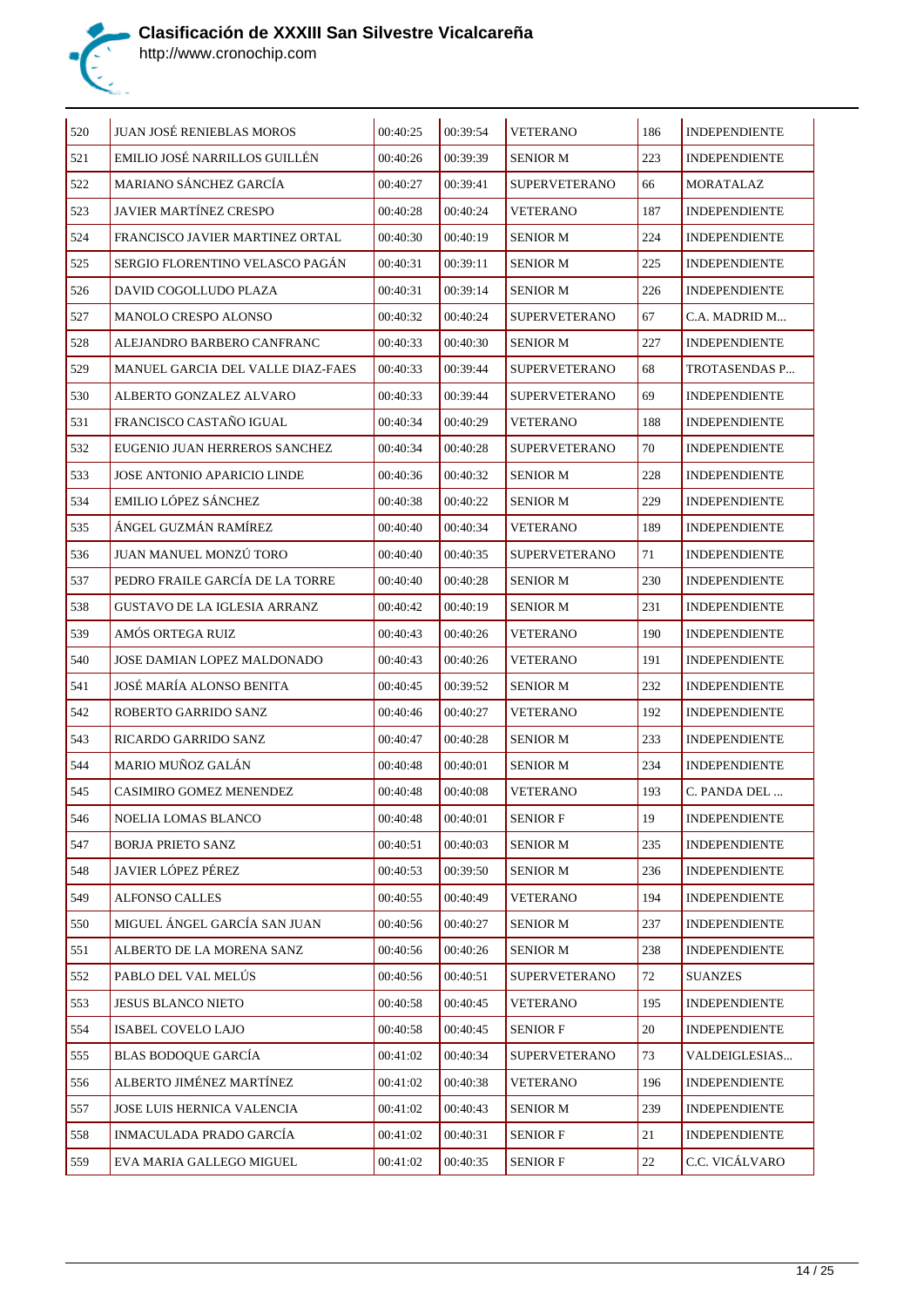

| 560 | DAVID LORANCA GOMEZ               | 00:41:03 | 00:40:26 | <b>SENIOR M</b>      | 240 | <b>INDEPENDIENTE</b> |
|-----|-----------------------------------|----------|----------|----------------------|-----|----------------------|
| 561 | MARIANO MUÑOZ JIMENEZ             | 00:41:03 | 00:40:22 | <b>SUPERVETERANO</b> | 74  | <b>INDEPENDIENTE</b> |
| 562 | ISMAEL LUQUE MORALES              | 00:41:04 | 00:40:11 | <b>SENIOR M</b>      | 241 | <b>INDEPENDIENTE</b> |
| 563 | VICTORIA RESINO GARCÍA            | 00:41:04 | 00:40:53 | VETERANA             | 10  | <b>INDEPENDIENTE</b> |
| 564 | DAVID CALERO FERNANDEZ            | 00:41:07 | 00:40:13 | <b>SENIOR M</b>      | 242 | <b>CEMENTOS PORT</b> |
| 565 | EDUARDO MARTÍN DÍAZ               | 00:41:08 | 00:40:11 | <b>SENIOR M</b>      | 243 | <b>INDEPENDIENTE</b> |
| 566 | CARLOS GARROPE BALLESTEROS        | 00:41:08 | 00:40:10 | <b>SENIOR M</b>      | 244 | <b>INDEPENDIENTE</b> |
| 567 | ALFREDO MAYOR GRACIANI            | 00:41:08 | 00:40:43 | <b>SENIOR M</b>      | 245 | <b>INDEPENDIENTE</b> |
| 568 | FRANCISCO JAVIER DOMINGUEZ RUIZ   | 00:41:10 | 00:41:00 | <b>SUPERVETERANO</b> | 75  | C. PANDA DEL         |
| 569 | FIDEL RODRIGUEZ HIDALGO           | 00:41:10 | 00:41:00 | <b>SUPERVETERANO</b> | 76  | <b>INDEPENDIENTE</b> |
| 570 | ALBERTO RODRIGUEZ LOPEZ           | 00:41:10 | 00:40:59 | <b>SENIOR M</b>      | 246 | <b>INDEPENDIENTE</b> |
| 571 | DANIEL GARCIA VAZQUEZ             | 00:41:11 | 00:40:03 | <b>SENIOR M</b>      | 247 | <b>INDEPENDIENTE</b> |
| 572 | ANDRÉS LA SANTA                   | 00:41:12 | 00:40:25 | <b>SUPERVETERANO</b> | 77  | <b>INDEPENDIENTE</b> |
| 573 | <b>JUAN ANTONIO JIMÉNEZ RUBIO</b> | 00:41:13 | 00:40:56 | <b>VETERANO</b>      | 197 | <b>INDEPENDIENTE</b> |
| 574 | JAVIER BELLOSO MARTÍNEZ           | 00:41:15 | 00:40:13 | <b>SENIOR M</b>      | 248 | <b>INDEPENDIENTE</b> |
| 575 | JULIAN IGLESIAS BARRIO            | 00:41:17 | 00:41:12 | <b>SUPERVETERANO</b> | 78  | CANGURO A.A.C.       |
| 576 | <b>EDUARDO FARRE TARRES</b>       | 00:41:19 | 00:40:59 | <b>SUPERVETERANO</b> | 79  | C.A. LES TORT        |
| 577 | JOSÉ FRANCISCO BERNARDINO         | 00:41:21 | 00:40:38 | <b>SENIOR M</b>      | 249 | <b>INDEPENDIENTE</b> |
| 578 | ANTONIO MORILLO TRUJILLO          | 00:41:23 | 00:41:08 | <b>VETERANO</b>      | 198 | <b>INDEPENDIENTE</b> |
| 579 | JONATAN HUERTAS ALHAMBRA          | 00:41:23 | 00:40:50 | <b>SENIOR M</b>      | 250 | <b>INDEPENDIENTE</b> |
| 580 | ADRIÁN SIERRA GUIJARRO            | 00:41:26 | 00:41:26 | <b>VETERANO</b>      | 199 | <b>INDEPENDIENTE</b> |
| 581 | SANTIAGO RUBIA LLORENTE           | 00:41:29 | 00:40:37 | <b>VETERANO</b>      | 200 | MAJUELO              |
| 582 | ALFONSO PULIDO PULIDO             | 00:41:30 | 00:41:05 | SENIOR M             | 251 | <b>INDEPENDIENTE</b> |
| 583 | ABEL MARTIN CANTELAR              | 00:41:30 | 00:40:38 | <b>VETERANO</b>      | 201 | MAJUELO              |
| 584 | PEDRO JOSE RAMIREZ ESTEBAN        | 00:41:31 | 00:40:22 | <b>VETERANO</b>      | 202 | <b>INDEPENDIENTE</b> |
| 585 | YOLANDA GIL LUCAS                 | 00:41:31 | 00:40:21 | <b>SENIOR F</b>      | 23  | <b>INDEPENDIENTE</b> |
| 586 | <b>MARIO RAMOS MARTIN</b>         | 00:41:33 | 00:41:05 | <b>VETERANO</b>      | 203 | <b>INDEPENDIENTE</b> |
| 587 | ÁNGEL ENRIQUE ESQUINAS RIOJA      | 00:41:34 | 00:41:15 | <b>SENIOR M</b>      | 252 | <b>INDEPENDIENTE</b> |
| 588 | CELIA BUDIA MORGADO               | 00:41:35 | 00:41:17 | <b>JUNIOR F</b>      | 3   | <b>SUANZES</b>       |
| 589 | DAVID DE LA FUENTE ALVAREZ        | 00:41:37 | 00:40:28 | <b>VETERANO</b>      | 204 | <b>INDEPENDIENTE</b> |
| 590 | JUAN ANTONIO MESA PULIDO          | 00:41:38 | 00:41:20 | <b>VETERANO</b>      | 205 | <b>INDEPENDIENTE</b> |
| 591 | JORGE HIDALGO GIL                 | 00:41:39 | 00:40:48 | <b>VETERANO</b>      | 206 | <b>INDEPENDIENTE</b> |
| 592 | MARIA DEL CARMEN TERCIADO BARCALA | 00:41:39 | 00:40:48 | VETERANA             | 11  | <b>INDEPENDIENTE</b> |
| 593 | JOSE ANTONIO FERNANDEZ FERNANDEZ  | 00:41:40 | 00:40:46 | <b>SENIOR M</b>      | 253 | <b>INDEPENDIENTE</b> |
| 594 | SONIA MARTÍN LÓPEZ                | 00:41:43 | 00:41:25 | <b>VETERANA</b>      | 12  | <b>INDEPENDIENTE</b> |
| 595 | MÓNICA PONS GONZALO               | 00:41:43 | 00:41:25 | <b>SENIOR F</b>      | 24  | <b>INDEPENDIENTE</b> |
| 596 | <b>RAUL BARRIOS ARBUES</b>        | 00:41:50 | 00:41:21 | VETERANO             | 207 | <b>INDEPENDIENTE</b> |
| 597 | LUIS IGNACIO BALLESTEROS RUEDA    | 00:41:53 | 00:41:06 | SUPERVETERANO        | 80  | <b>INDEPENDIENTE</b> |
| 598 | JOSE POZO MUELAS                  | 00:41:54 | 00:41:37 | <b>SENIOR M</b>      | 254 | <b>INDEPENDIENTE</b> |
| 599 | MIGUEL HERVÁS MUÑOZ               | 00:41:55 | 00:41:23 | <b>SENIOR M</b>      | 255 | <b>INDEPENDIENTE</b> |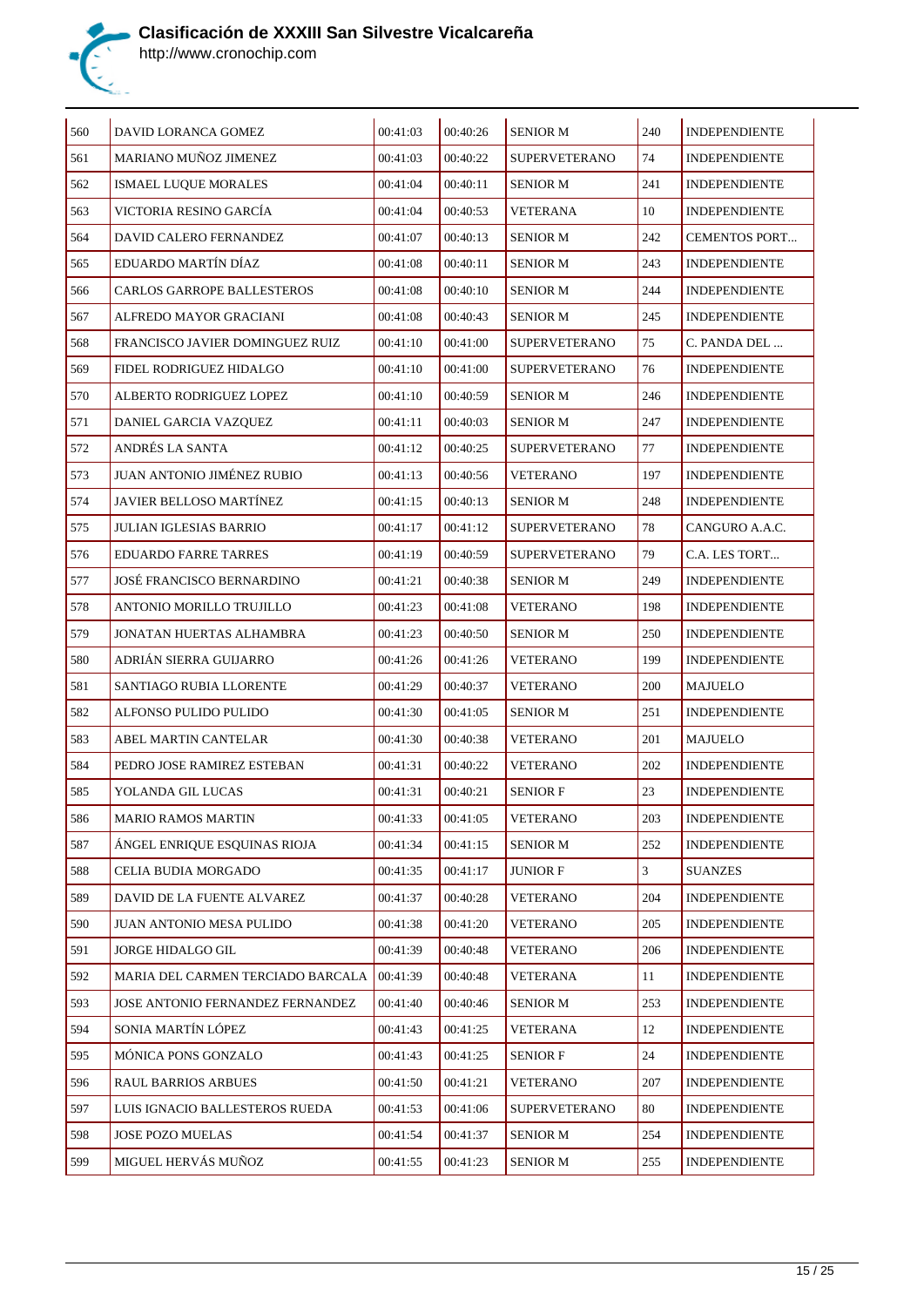

| 600 | RUBÉN CASTRO RODRÍGUEZ            | 00:41:56 | 00:40:55 | <b>SENIOR M</b>      | 256 | <b>INDEPENDIENTE</b> |
|-----|-----------------------------------|----------|----------|----------------------|-----|----------------------|
| 601 | JUAN PÉREZ LÓPEZ                  | 00:41:57 | 00:40:54 | <b>SENIOR M</b>      | 257 | <b>INDEPENDIENTE</b> |
| 602 | <b>MARTA RODAJO VEGAS</b>         | 00:41:57 | 00:41:25 | <b>SENIOR F</b>      | 25  | <b>INDEPENDIENTE</b> |
| 603 | JOSÉ LUIS JIMÉNEZ BERROCAL        | 00:41:58 | 00:41:37 | <b>VETERANO</b>      | 208 | <b>INDEPENDIENTE</b> |
| 604 | JOSE LUIS MUÑOZ ROMERO            | 00:41:58 | 00:41:36 | <b>VETERANO</b>      | 209 | <b>INDEPENDIENTE</b> |
| 605 | JOSÉ RAMÓN DE DIEGO DOMÍNGUEZ     | 00:41:59 | 00:41:38 | <b>SUPERVETERANO</b> | 81  | <b>INDEPENDIENTE</b> |
| 606 | DARÍO COUCEIRO CANALEJO           | 00:42:02 | 00:41:10 | <b>VETERANO</b>      | 210 | <b>INDEPENDIENTE</b> |
| 607 | LUIS CARBONERAS JIMÉNEZ           | 00:42:04 | 00:41:49 | <b>SENIOR M</b>      | 258 | <b>INDEPENDIENTE</b> |
| 608 | SERGIO PASERO GARCÍA              | 00:42:04 | 00:41:50 | <b>SENIOR M</b>      | 259 | <b>INDEPENDIENTE</b> |
| 609 | <b>GERARDO RODRÍGUEZ MARTÍNEZ</b> | 00:42:07 | 00:41:54 | <b>SUPERVETERANO</b> | 82  | <b>INDEPENDIENTE</b> |
| 610 | DAVID VERA FERNÁNDEZ              | 00:42:07 | 00:41:03 | <b>SENIOR M</b>      | 260 | INDEPENDIENTE        |
| 611 | CELSO SAN MILLAN RUIZ             | 00:42:08 | 00:41:05 | <b>SUPERVETERANO</b> | 83  | AMIGOS DEL COACH     |
| 612 | JOSÉ LUIS FIGAREDO VELÁZQUEZ      | 00:42:11 | 00:42:10 | <b>SUPERVETERANO</b> | 84  | <b>INDEPENDIENTE</b> |
| 613 | ÁNGEL RODRÍGUEZ GUTIÉRREZ         | 00:42:12 | 00:41:10 | <b>SUPERVETERANO</b> | 85  | <b>INDEPENDIENTE</b> |
| 614 | LÁZARO GARCÍA RODRÍGUEZ           | 00:42:12 | 00:41:53 | <b>VETERANO</b>      | 211 | <b>INDEPENDIENTE</b> |
| 615 | ALBERTO HIDALGO GONZÁLEZ          | 00:42:13 | 00:41:02 | <b>VETERANO</b>      | 212 | <b>INDEPENDIENTE</b> |
| 616 | VICENTE GARCÍA SANZ               | 00:42:13 | 00:42:07 | <b>VETERANO</b>      | 213 | <b>INDEPENDIENTE</b> |
| 617 | <b>RUBEN MARTINEZ</b>             | 00:42:13 | 00:41:46 | <b>SENIOR M</b>      | 261 | <b>INDEPENDIENTE</b> |
| 618 | JUAN FRANCISCO MEDINA MEDINA      | 00:42:14 | 00:41:52 | <b>VETERANO</b>      | 214 | <b>INDEPENDIENTE</b> |
| 619 | ALBERTO MARTÍN PÉREZ              | 00:42:16 | 00:42:16 | <b>VETERANO</b>      | 215 | <b>INDEPENDIENTE</b> |
| 620 | VICENTE DE LOS RÍOS GARCÍA        | 00:42:18 | 00:41:49 | <b>VETERANO</b>      | 216 | <b>INDEPENDIENTE</b> |
| 621 | ÓSCAR AYLLÓN BARBAS               | 00:42:19 | 00:41:40 | <b>SENIOR M</b>      | 262 | <b>INDEPENDIENTE</b> |
| 622 | JESÚS JAVIER GÓMEZ MOYA           | 00:42:19 | 00:41:43 | <b>SENIOR M</b>      | 263 | <b>INDEPENDIENTE</b> |
| 623 | ÁNGEL MARTÍNEZ FERNÁNDEZ          | 00:42:22 | 00:42:07 | <b>VETERANO</b>      | 217 | <b>INDEPENDIENTE</b> |
| 624 | FERNANDO PARDO                    | 00:42:22 | 00:41:51 | <b>SENIOR M</b>      | 264 | <b>INDEPENDIENTE</b> |
| 625 | ANGELINES GUISADO                 | 00:42:22 | 00:42:12 | <b>SUPERVETERANA</b> | 5   | <b>INDEPENDIENTE</b> |
| 626 | MANUEL CABEZAS PEREA              | 00:42:24 | 00:41:59 | <b>VETERANO</b>      | 218 | <b>INDEPENDIENTE</b> |
| 627 | JESUS MANUEL JUAREZ RAMOS         | 00:42:25 | 00:41:41 | <b>VETERANO</b>      | 219 | <b>INDEPENDIENTE</b> |
| 628 | MARIA ANGELES MOLINERO MOLINERO   | 00:42:26 | 00:41:42 | VETERANA             | 13  | <b>INDEPENDIENTE</b> |
| 629 | ISABEL VEGA MORERA                | 00:42:26 | 00:42:18 | VETERANA             | 14  | C.A. BARAJAS         |
| 630 | MIGUEL BUDIA MAYORAL              | 00:42:28 | 00:42:10 | <b>SUPERVETERANO</b> | 86  | <b>INDEPENDIENTE</b> |
| 631 | ENRIQUE DE QUER MANZANO           | 00:42:28 | 00:41:53 | <b>VETERANO</b>      | 220 | <b>INDEPENDIENTE</b> |
| 632 | M. CARMEN ALAMEDA FERNÁNDEZ       | 00:42:29 | 00:42:03 | VETERANA             | 15  | <b>INDEPENDIENTE</b> |
| 633 | MERCEDES JIMÉNEZ BAZNA            | 00:42:31 | 00:42:18 | <b>VETERANA</b>      | 16  | Ñ ULTRAFONDO         |
| 634 | JOSE LUIS BASALO OCHOA            | 00:42:32 | 00:42:29 | VETERANO             | 221 | C.A. SUANZES         |
| 635 | SUSANA CABRERA COSTA              | 00:42:32 | 00:42:29 | <b>SENIOR F</b>      | 26  | C.A. SUANZES         |
| 636 | ELADIO LOPEZ CARRASCO             | 00:42:34 | 00:42:24 | <b>VETERANO</b>      | 222 | <b>INDEPENDIENTE</b> |
| 637 | JUAN FRANCISCO CERRATO PEDROCHE   | 00:42:34 | 00:41:56 | <b>VETERANO</b>      | 223 | CASA DE EXTRE        |
| 638 | <b>CORINNE BARBOT MORALES</b>     | 00:42:34 | 00:42:26 | VETERANA             | 17  | <b>INDEPENDIENTE</b> |
| 639 | OSCAR GONZALE-CARPIO PAREDES      | 00:42:35 | 00:41:44 | <b>VETERANO</b>      | 224 | <b>INDEPENDIENTE</b> |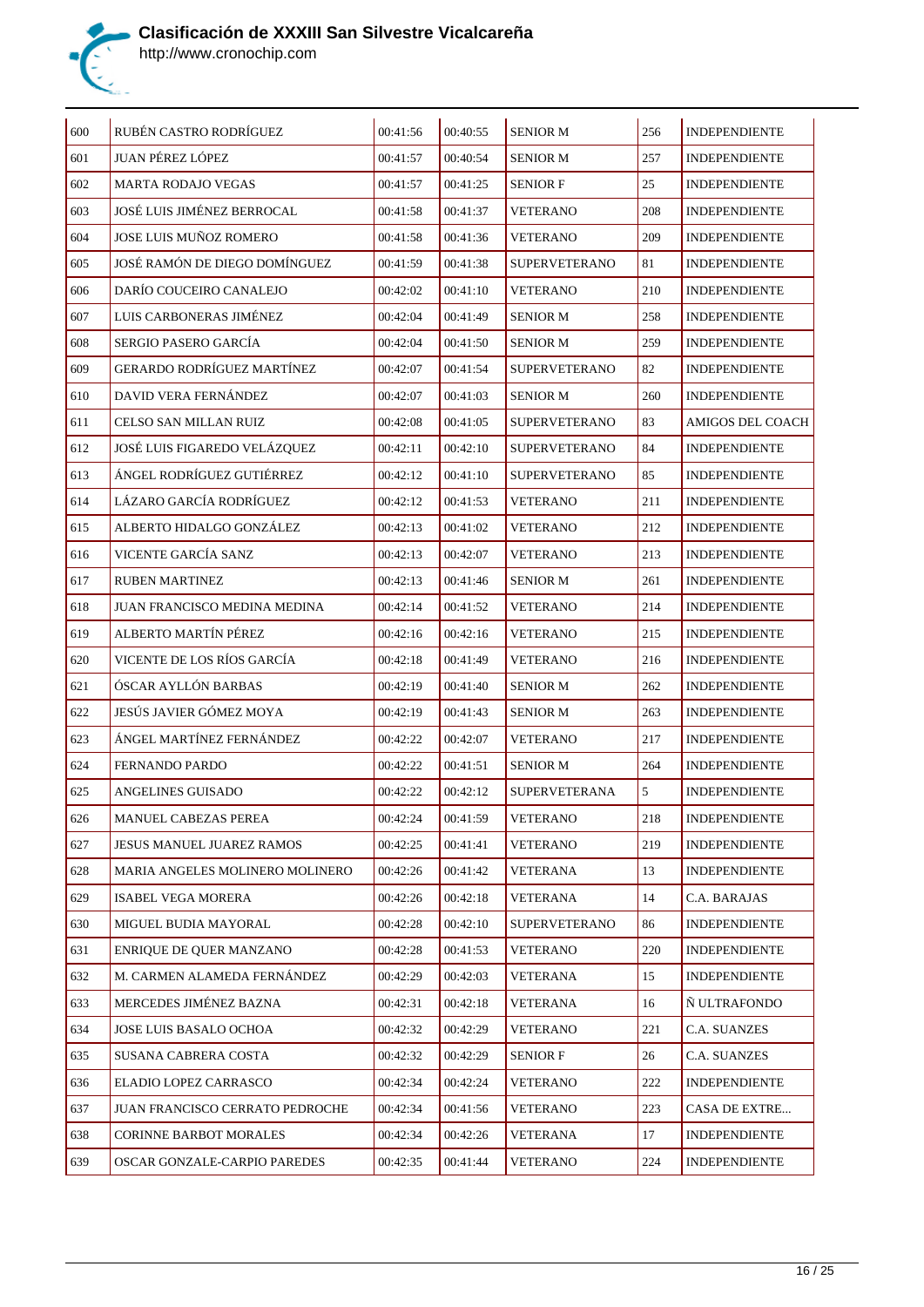

| 640 | MARÍA CRISTINA ANEIROS               | 00:42:35 | 00:42:03 | <b>VETERANA</b>      | 18     | <b>INDEPENDIENTE</b> |
|-----|--------------------------------------|----------|----------|----------------------|--------|----------------------|
| 641 | ÁLVARO FERNÁNDEZ ARRANZ              | 00:42:37 | 00:42:15 | <b>JUNIOR M</b>      | 15     | <b>INDEPENDIENTE</b> |
| 642 | JUAN MANUEL RUBIO DE LA OLIVA        | 00:42:38 | 00:42:06 | <b>VETERANO</b>      | 225    | <b>INDEPENDIENTE</b> |
| 643 | JUAN LUIS GASCÓN RAMÍREZ             | 00:42:38 | 00:42:23 | <b>SENIOR M</b>      | 265    | <b>INDEPENDIENTE</b> |
| 644 | JOSÉ MANUEL JIMÉNEZ SALVADOR         | 00:42:39 | 00:42:07 | <b>SENIOR M</b>      | 266    | <b>INDEPENDIENTE</b> |
| 645 | MANUEL FRANCISCO ORTIZ CASTILLEJO    | 00:42:40 | 00:42:36 | <b>SENIOR M</b>      | 267    | <b>INDEPENDIENTE</b> |
| 646 | FRANCISCO JAVIER HERRERO GUTIERREZ   | 00:42:42 | 00:42:22 | <b>VETERANO</b>      | 226    | <b>INDEPENDIENTE</b> |
| 647 | SAYO MUÑOZ OLIVARES                  | 00:42:43 | 00:42:31 | SUPERVETERANA        | 6      | N ULTRAFONDO         |
| 648 | JOSE MANUEL RISQUEZ FERNANDEZ        | 00:42:44 | 00:42:17 | <b>SENIOR M</b>      | 268    | <b>INDEPENDIENTE</b> |
| 649 | ENRIQUE SÁNCHEZ SÁNCHEZ              | 00:42:44 | 00:41:45 | <b>VETERANO</b>      | 227    | <b>INDEPENDIENTE</b> |
| 650 | RAÚL ALONSO HERRAZ                   | 00:42:44 | 00:41:45 | <b>VETERANO</b>      | 228    | <b>INDEPENDIENTE</b> |
| 651 | ÓSCAR GÓMEZ CALDERÓN                 | 00:42:44 | 00:41:45 | <b>VETERANO</b>      | 229    | <b>INDEPENDIENTE</b> |
| 652 | ESTÍBALIZ SOLANO LÓPEZ               | 00:42:44 | 00:42:09 | <b>VETERANA</b>      | 19     | <b>INDEPENDIENTE</b> |
| 653 | JOSE ANTONIO QUINTANA GORGOJO        | 00:42:45 | 00:42:23 | <b>SENIOR M</b>      | 269    | <b>INDEPENDIENTE</b> |
| 654 | <b>JULIO DUEÑAS MARTIN</b>           | 00:42:46 | 00:42:40 | <b>SUPERVETERANO</b> | 87     | C.D. PINEDA -        |
| 655 | JUAN ENRIQUE SÁNCHEZ SERRANO         | 00:42:47 | 00:41:54 | <b>SUPERVETERANO</b> | 88     | <b>INDEPENDIENTE</b> |
| 656 | ESTRELLA CARRASCO FERNANDEZ          | 00:42:47 | 00:42:30 | <b>SUPERVETERANA</b> | $\tau$ | C. PANDA DEL         |
| 657 | MIGUEL ANGEL LOPEZ TRUJILLO          | 00:42:50 | 00:42:37 | <b>VETERANO</b>      | 230    | <b>INDEPENDIENTE</b> |
| 658 | FRANCISCO JAVIER FERNÁNDEZ GARCÍA    | 00:42:51 | 00:42:23 | <b>VETERANO</b>      | 231    | <b>INDEPENDIENTE</b> |
| 659 | NOELIA MEGIAS VALLADARES             | 00:42:55 | 00:42:30 | <b>SENIOR F</b>      | 27     | <b>INDEPENDIENTE</b> |
| 660 | EMMA MARQUES MARTINEZ                | 00:42:55 | 00:42:30 | <b>SENIOR F</b>      | 28     | <b>INDEPENDIENTE</b> |
| 661 | JOSE ANTONIO SALGADO DELGADO         | 00:42:56 | 00:41:57 | <b>VETERANO</b>      | 232    | <b>INDEPENDIENTE</b> |
| 662 | LAURA DUQUE GONZALEZ                 | 00:42:56 | 00:42:31 | SENIOR F             | 29     | <b>INDEPENDIENTE</b> |
| 663 | <b>JOSE JULIAN ESCUDERO CARRILLO</b> | 00:42:57 | 00:42:00 | <b>SENIOR M</b>      | 270    | <b>INDEPENDIENTE</b> |
| 664 | <b>JUAN ELOY PÉREZ ÁLVAREZ</b>       | 00:43:01 | 00:42:40 | <b>SENIOR M</b>      | 271    | <b>INDEPENDIENTE</b> |
| 665 | ÁNGEL MARTÍN PÉREZ                   | 00:43:01 | 00:42:40 | <b>SENIOR M</b>      | 272    | <b>INDEPENDIENTE</b> |
| 666 | JUAN MANUEL CHAMORRO LOZANO          | 00:43:01 | 00:42:40 | SENIOR M             | 273    | INDEPENDIENTE        |
| 667 | RAÚL LÓPEZ MEJÍAS                    | 00:43:02 | 00:42:05 | <b>VETERANO</b>      | 233    | INDEPENDIENTE        |
| 668 | DANIEL GARCÍA SAN JUAN               | 00:43:02 | 00:42:31 | <b>SENIOR M</b>      | 274    | <b>INDEPENDIENTE</b> |
| 669 | JUAN CARLOS RAGEL GARCIA             | 00:43:02 | 00:42:33 | <b>VETERANO</b>      | 234    | <b>INDEPENDIENTE</b> |
| 670 | SANTIAGO JUAREZ GARCÍA               | 00:43:04 | 00:42:41 | <b>VETERANO</b>      | 235    | <b>INDEPENDIENTE</b> |
| 671 | JUAN MURCIA FERNÁNDEZ DE MERA        | 00:43:04 | 00:42:44 | <b>SUPERVETERANO</b> | 89     | <b>CAPRUS</b>        |
| 672 | ALBA BUDIA MORGADO                   | 00:43:05 | 00:42:47 | <b>SENIOR F</b>      | 30     | <b>INDEPENDIENTE</b> |
| 673 | MIGUEL ÁNGEL MARTÍN VELÁZQUEZ        | 00:43:06 | 00:42:53 | <b>VETERANO</b>      | 236    | <b>AD MARATHON</b>   |
| 674 | FRANCISCO GONZÁLEZ RETALA            | 00:43:08 | 00:42:55 | <b>SUPERVETERANO</b> | 90     | <b>INDEPENDIENTE</b> |
| 675 | JOSÉ VELASCO RAMOS                   | 00:43:11 | 00:42:16 | <b>VETERANO</b>      | 237    | <b>INDEPENDIENTE</b> |
| 676 | JUAN CARLOS MARTÍNEZ MARTÍNEZ        | 00:43:13 | 00:42:46 | <b>VETERANO</b>      | 238    | <b>INDEPENDIENTE</b> |
| 677 | MIGUEL ÁNGEL GARCÍA GONZÁLEZ         | 00:43:15 | 00:42:12 | <b>SENIOR M</b>      | 275    | <b>INDEPENDIENTE</b> |
| 678 | JOSÉ FRANCISCO VELASCO PAGÁN         | 00:43:16 | 00:41:56 | <b>SENIOR M</b>      | 276    | <b>INDEPENDIENTE</b> |
| 679 | FRANCISCO VELASCO SÁNCHEZ            | 00:43:16 | 00:41:56 | <b>SUPERVETERANO</b> | 91     | <b>INDEPENDIENTE</b> |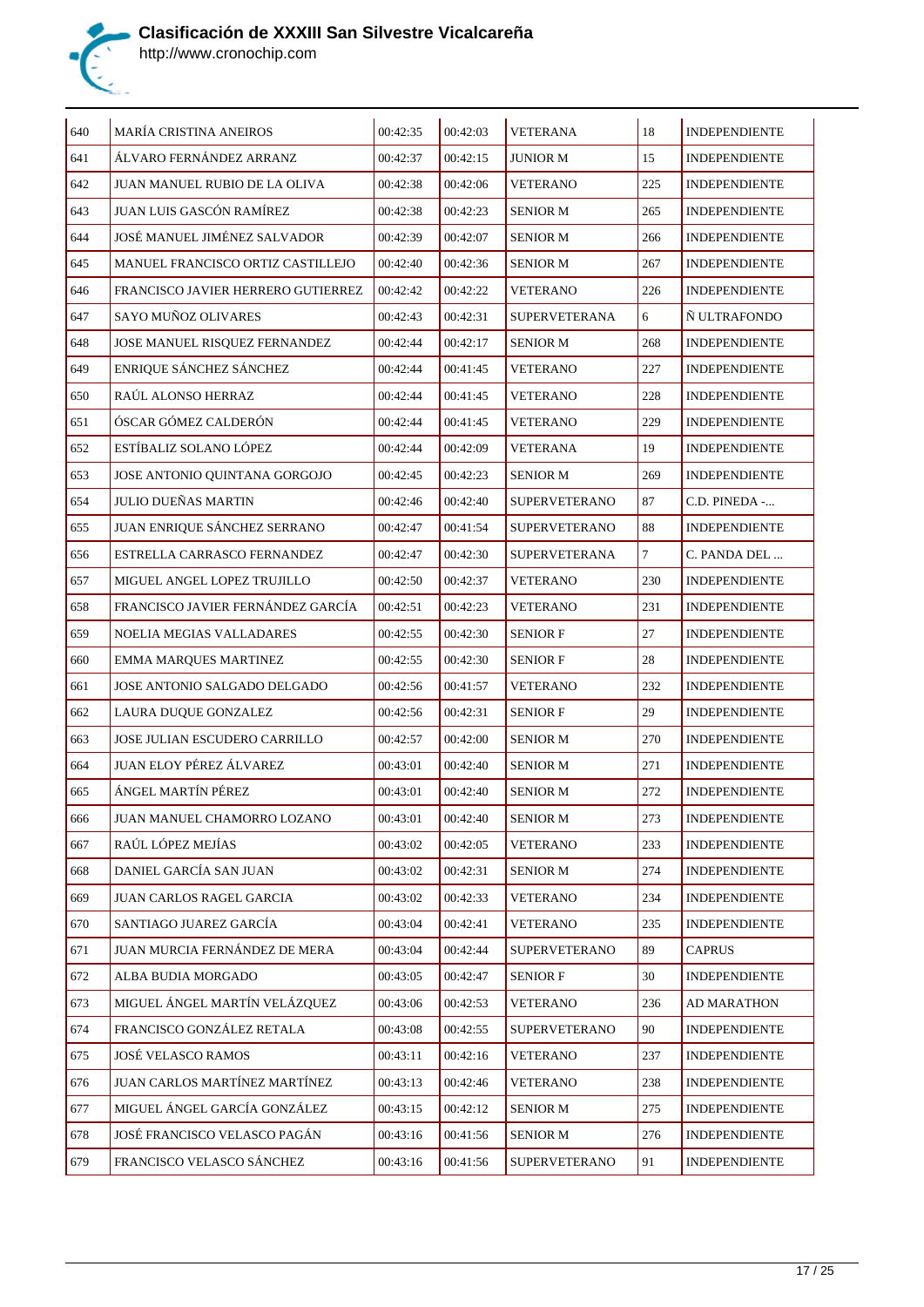

| $\sqrt{680}$ | RAÚL BARBERO CERRADA                         | 00:43:18 | 00:43:14 | <b>SENIOR M</b>      | 277    | <b>INDEPENDIENTE</b>  |
|--------------|----------------------------------------------|----------|----------|----------------------|--------|-----------------------|
| 681          | DIEGO YUSTA AYUSO                            | 00:43:19 | 00:43:03 | <b>SENIOR M</b>      | 278    | CLUB &                |
| 682          | FERNANDO HERNANDO SÁNCHEZ                    | 00:43:22 | 00:42:16 | <b>VETERANO</b>      | 239    | <b>INDEPENDIENTE</b>  |
| 683          | YOLANDA ESPINOSA DE LOS MONTEROS VADDE3:22   |          | 00:42:39 | <b>SUPERVETERANA</b> | 8      | <b>MARLINS TRIAT</b>  |
| 684          | JAVIER PEREIRA DE LOS RÍOS                   | 00:43:25 | 00:42:52 | <b>SENIOR M</b>      | 279    | <b>INDEPENDIENTE</b>  |
| 685          | ERNESTO CAPDEVIELLE HERRERO                  | 00:43:26 | 00:42:29 | <b>SUPERVETERANO</b> | 92     | <b>INDEPENDIENTE</b>  |
| 686          | <b>GERMÁN DIAZ GUERRERO</b>                  | 00:43:28 | 00:43:07 | <b>SENIOR M</b>      | 280    | <b>INDEPENDIENTE</b>  |
| 687          | <b>JAVIER PALOMO</b>                         | 00:43:29 | 00:42:12 | SENIOR M             | 281    | <b>INDEPENDIENTE</b>  |
| 688          | ESTEFANÍA GARCÍA DE LAS PIEDRAS BRAVO0:43:29 |          | 00:42:50 | <b>SENIOR F</b>      | 31     | <b>INDEPENDIENTE</b>  |
| 689          | <b>SARA MORENA DE COPE</b>                   | 00:43:29 | 00:42:50 | <b>SENIOR F</b>      | 32     | <b>INDEPENDIENTE</b>  |
| 690          | ENRIQUE SIERRA SALGADO                       | 00:43:30 | 00:42:58 | VETERANO             | 240    | C. CICLISTA V         |
| 691          | ALBERTO BAÑOS CANO                           | 00:43:31 | 00:42:37 | <b>SENIOR M</b>      | 282    | <b>INDEPENDIENTE</b>  |
| 692          | MARIA JOSE ABAD FONTECHA                     | 00:43:31 | 00:42:46 | <b>VETERANA</b>      | 20     | <b>INDEPENDIENTE</b>  |
| 693          | <b>MARIA MOLEDO PENAS</b>                    | 00:43:31 | 00:42:37 | <b>SENIOR F</b>      | 33     | <b>INDEPENDIENTE</b>  |
| 694          | FERNANDO CAMCHO OCAÑA                        | 00:43:32 | 00:42:25 | SENIOR M             | 283    | <b>INDEPENDIENTE</b>  |
| 695          | RAUL SAEZ RODRIGUEZ                          | 00:43:32 | 00:42:56 | <b>SENIOR M</b>      | 284    | <b>INDEPENDIENTE</b>  |
| 696          | <b>MAYKA PALMERO CARNEROS</b>                | 00:43:32 | 00:42:57 | VETERANA             | 21     | <b>RUNNING PINTO</b>  |
| 697          | VICENTE GERMÁN GARCÍA RODRÍGUEZ              | 00:43:33 | 00:43:15 | <b>SENIOR M</b>      | 285    | <b>INDEPENDIENTE</b>  |
| 698          | ALBERTO SANZ MORENO                          | 00:43:33 | 00:43:04 | <b>SENIOR M</b>      | 286    | <b>INDEPENDIENTE</b>  |
| 699          | <b>MARIO ÁVILA RAMÍREZ</b>                   | 00:43:34 | 00:43:23 | VETERANO             | 241    | <b>INDEPENDIENTE</b>  |
| 700          | FRANCISCO CRUZ ROMERO                        | 00:43:36 | 00:42:30 | <b>VETERANO</b>      | 242    | <b>INDEPENDIENTE</b>  |
| 701          | DAVID MARTIN NOGUERAS                        | 00:43:37 | 00:43:32 | <b>SENIOR M</b>      | 287    | <b>INDEPENDIENTE</b>  |
| 702          | <b>JOSE IGNACIO JIMENEZ VEGA</b>             | 00:43:37 | 00:43:14 | <b>VETERANO</b>      | 243    | <b>INDEPENDIENTE</b>  |
| 703          | RUBÉN MORENO MARIMBALDO                      | 00:43:38 | 00:42:29 | <b>SENIOR M</b>      | 288    | <b>INDEPENDIENTE</b>  |
| 704          | <b>JESUS CASAMAYON RUIZ</b>                  | 00:43:38 | 00:43:05 | <b>SUPERVETERANO</b> | 93     | <b>INDEPENDIENTE</b>  |
| 705          | JUAN ANGEL GARMENDIA ETXEBERRÍA              | 00:43:43 | 00:43:33 | <b>SUPERVETERANO</b> | 94     | <b>INDEPENDIENTE</b>  |
| 706          | VICTORIA JIMÉNEZ SUÁREZ                      | 00:43:43 | 00:43:02 | <b>VETERANA</b>      | $22\,$ | INDEPENDIENTE         |
| 707          | DAVID ANTÚNEZ MELERO                         | 00:43:44 | 00:43:31 | <b>SENIOR M</b>      | 289    | <b>JUAN DE VALDÉS</b> |
| 708          | ALBERTO IBÁÑEZ GESTOSO                       | 00:43:45 | 00:43:34 | <b>SENIOR M</b>      | 290    | <b>INDEPENDIENTE</b>  |
| 709          | JESÚS MORENO SÁNCHEZ                         | 00:43:45 | 00:43:05 | <b>VETERANO</b>      | 244    | <b>INDEPENDIENTE</b>  |
| 710          | JOSE ANTONIO MOLINA DORADO                   | 00:43:48 | 00:43:32 | <b>SENIOR M</b>      | 291    | <b>INDEPENDIENTE</b>  |
| 711          | MIGUEL ANGEL MELENDEZ GARCIMARTIN            | 00:43:49 | 00:43:24 | <b>VETERANO</b>      | 245    | PIRATAS DE LO         |
| 712          | PABLO GARCIA MUÑOZ                           | 00:43:49 | 00:43:45 | <b>SUPERVETERANO</b> | 95     | <b>INDEPENDIENTE</b>  |
| 713          | MIGUEL ÁNGEL VILLALÓN ROCHA                  | 00:43:50 | 00:42:54 | <b>SENIOR M</b>      | 292    | <b>INDEPENDIENTE</b>  |
| 714          | SERGIO GUIJARRO RODRÍGUEZ                    | 00:43:50 | 00:42:42 | <b>SENIOR M</b>      | 293    | <b>INDEPENDIENTE</b>  |
| 715          | SERGIO DIAZ CALVO                            | 00:43:50 | 00:43:10 | <b>JUNIOR M</b>      | 16     | <b>INDEPENDIENTE</b>  |
| 716          | MIGUEL ÁNGEL MORENO TORRES                   | 00:43:51 | 00:43:08 | <b>SENIOR M</b>      | 294    | <b>INDEPENDIENTE</b>  |
| 717          | CARLOS HERNANDEZ HIDALGO                     | 00:43:51 | 00:43:01 | <b>SUPERVETERANO</b> | 96     | <b>INDEPENDIENTE</b>  |
| 718          | JUAN CARLOS MARÍN MUÑOZ                      | 00:43:52 | 00:42:41 | <b>SENIOR M</b>      | 295    | <b>INDEPENDIENTE</b>  |
| 719          | HUGO BRAVO ESTRADA                           | 00:43:52 | 00:43:40 | <b>SENIOR M</b>      | 296    | <b>JUAN DE VALDÉS</b> |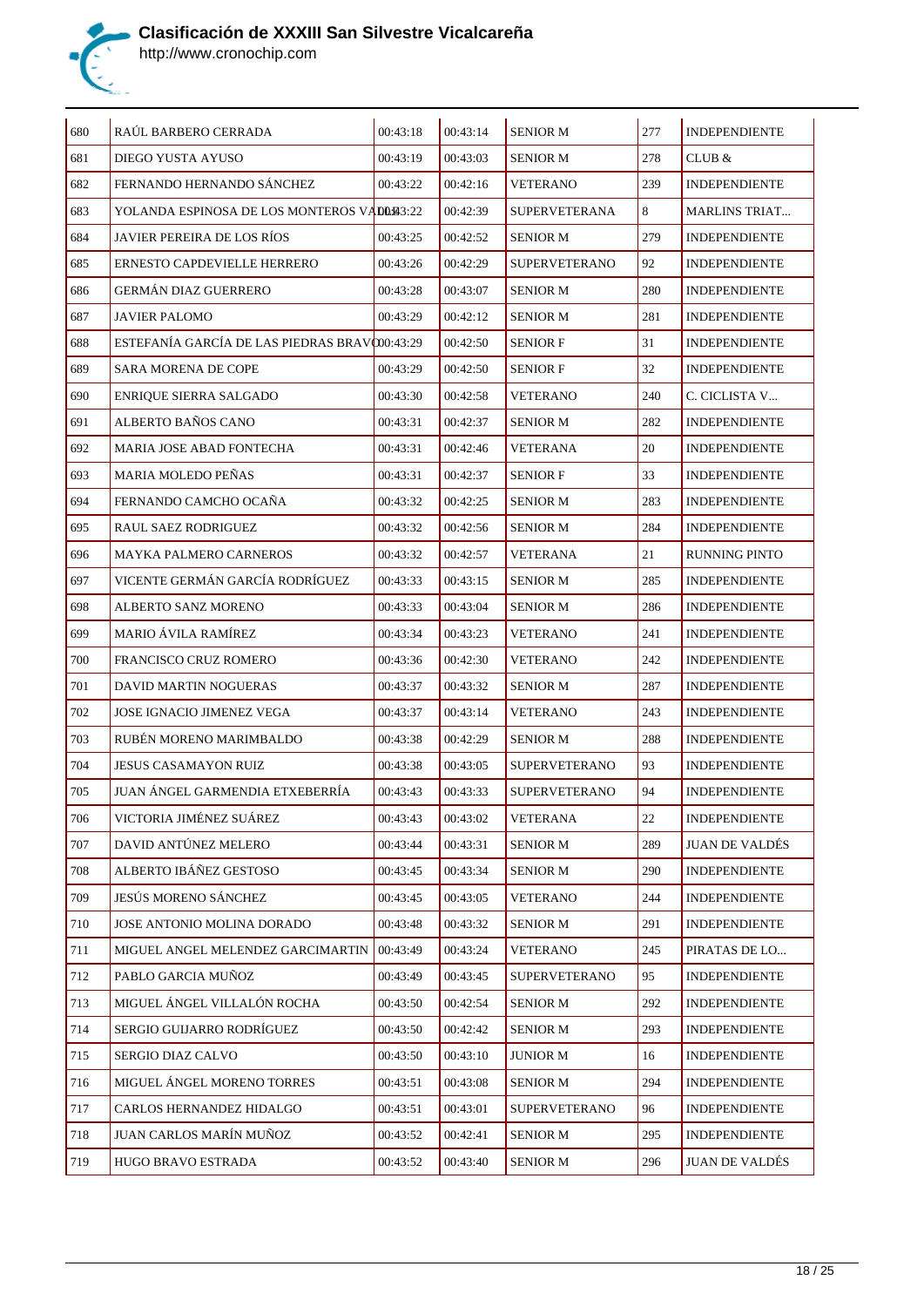

| 720 | JAVIER IZQUIERDO              | 00:43:53 | 00:43:09 | <b>VETERANO</b>      | 246     | <b>INDEPENDIENTE</b>  |
|-----|-------------------------------|----------|----------|----------------------|---------|-----------------------|
| 721 | LIDIA FERNÁNDEZ CARRASCO      | 00:43:54 | 00:43:25 | <b>SENIOR F</b>      | 34      | <b>INDEPENDIENTE</b>  |
| 722 | MARIANO ESCRIBA PORRAS        | 00:43:55 | 00:43:30 | <b>VETERANO</b>      | 247     | <b>INDEPENDIENTE</b>  |
| 723 | <b>MARIO JIMENEZ PEREZ</b>    | 00:43:56 | 00:43:11 | <b>SENIOR M</b>      | 297     | <b>INDEPENDIENTE</b>  |
| 724 | VICTOR TORRES CEPEDOSA        | 00:43:56 | 00:43:47 | <b>VETERANO</b>      | 248     | <b>INDEPENDIENTE</b>  |
| 725 | RAFAEL MORENTE MARTINEZ       | 00:43:56 | 00:43:31 | <b>VETERANO</b>      | 249     | <b>INDEPENDIENTE</b>  |
| 726 | DANIEL GUTIERREZ NARBONA      | 00:43:57 | 00:43:01 | <b>SENIOR M</b>      | 298     | <b>INDEPENDIENTE</b>  |
| 727 | DAVID ERICE RODRÍGUEZ         | 00:43:57 | 00:42:55 | <b>SENIOR M</b>      | 299     | <b>INDEPENDIENTE</b>  |
| 728 | ALEJANDRO VELASCO CARDABA     | 00:43:58 | 00:43:16 | <b>SENIOR M</b>      | 300     | <b>INDEPENDIENTE</b>  |
| 729 | ENRIQUE MATEO MORENO          | 00:43:58 | 00:43:21 | <b>SENIOR M</b>      | 301     | <b>INDEPENDIENTE</b>  |
| 730 | JUAN JESÚS LÓPEZ PORTERO      | 00:43:59 | 00:42:56 | <b>SENIOR M</b>      | 302     | <b>INDEPENDIENTE</b>  |
| 731 | <b>MARCOS DIAZ CALVO</b>      | 00:44:00 | 00:43:20 | <b>JUNIOR M</b>      | 17      | <b>INDEPENDIENTE</b>  |
| 732 | JORGE DE LUCAS                | 00:44:01 | 00:43:35 | <b>SENIOR M</b>      | 303     | <b>LOS RODILLITAS</b> |
| 733 | RAQUEL MARINA CONDE           | 00:44:02 | 00:43:37 | SUPERVETERANA        | 9       | PIRATAS DE LO         |
| 734 | PABLO HERNÁNDEZ GONZÁLEZ      | 00:44:04 | 00:43:30 | <b>SENIOR M</b>      | 304     | <b>INDEPENDIENTE</b>  |
| 735 | <b>JOSE SANZ MANRIQUE</b>     | 00:44:04 | 00:42:48 | <b>SUPERVETERANO</b> | 97      | <b>INDEPENDIENTE</b>  |
| 736 | JAVIER DE LOPE ASIAIN         | 00:44:04 | 00:42:48 | <b>VETERANO</b>      | 250     | <b>INDEPENDIENTE</b>  |
| 737 | FERNANDO PEREZ MARTÍNEZ       | 00:44:05 | 00:42:48 | <b>VETERANO</b>      | 251     | <b>INDEPENDIENTE</b>  |
| 738 | JOSE B GIMENEZ VILLARROYA     | 00:44:05 | 00:43:13 | <b>VETERANO</b>      | 252     | <b>INDEPENDIENTE</b>  |
| 739 | JOSÉ MANUEL DELGADO PÉREZ     | 00:44:05 | 00:43:03 | <b>SUPERVETERANO</b> | 98      | <b>INDEPENDIENTE</b>  |
| 740 | JAVIER DE FRUTOS MUÑOZ        | 00:44:07 | 00:42:59 | <b>SENIOR M</b>      | 305     | <b>INDEPENDIENTE</b>  |
| 741 | ANGEL LUIS GARRIDO PEREZ      | 00:44:07 | 00:44:07 | <b>VETERANO</b>      | 253     | <b>INDEPENDIENTE</b>  |
| 742 | <b>MARIO GARRIDO PEREZ</b>    | 00:44:08 | 00:43:34 | <b>SENIOR M</b>      | 306     | <b>INDEPENDIENTE</b>  |
| 743 | PEDRO SÁNCHEZ MATAS           | 00:44:08 | 00:43:06 | <b>VETERANO</b>      | 254     | <b>INDEPENDIENTE</b>  |
| 744 | FERNANDO HERNÁNDEZ VILLA      | 00:44:09 | 00:43:07 | <b>SENIOR M</b>      | 307     | <b>INDEPENDIENTE</b>  |
| 745 | MIGUEL ÁNGEL GALLEGO SÁNCHEZ  | 00:44:09 | 00:43:06 | <b>VETERANO</b>      | 255     | <b>INDEPENDIENTE</b>  |
| 746 | ANA GARCÍA PAJARES            | 00:44:09 | 00:43:50 | <b>VETERANA</b>      | $23\,$  | <b>INDEPENDIENTE</b>  |
| 747 | MARIA DEHESA SERRES           | 00:44:10 | 00:43:57 | VETERANA             | 24      | <b>INDEPENDIENTE</b>  |
| 748 | ANTONIO SILES MARÍA           | 00:44:12 | 00:43:44 | <b>SENIOR M</b>      | 308     | <b>INDEPENDIENTE</b>  |
| 749 | <b>JESÚS PICAZO TORRES</b>    | 00:44:13 | 00:43:30 | VETERANO             | 256     | <b>INDEPENDIENTE</b>  |
| 750 | MÂ <sup>ª</sup> BELEN NAVARRO | 00:44:17 | 00:44:03 | <b>VETERANA</b>      | 25      | <b>INDEPENDIENTE</b>  |
| 751 | MANUEL ÁLVAREZ ÁLVAREZ        | 00:44:18 | 00:43:49 | <b>VETERANO</b>      | 257     | <b>INDEPENDIENTE</b>  |
| 752 | JUAN JOSE GONZALEZ RODRIGO    | 00:44:19 | 00:43:41 | <b>SENIOR M</b>      | 309     | <b>INDEPENDIENTE</b>  |
| 753 | GEMA SILES MARÍA              | 00:44:20 | 00:43:53 | <b>SENIOR F</b>      | 35      | <b>INDEPENDIENTE</b>  |
| 754 | ANTONIO RODRÍGUEZ ARROYO      | 00:44:22 | 00:43:30 | <b>VETERANO</b>      | 258     | <b>INDEPENDIENTE</b>  |
| 755 | DAVID SÁNCHEZ GÓMEZ           | 00:44:24 | 00:44:21 | <b>SENIOR M</b>      | 310     | <b>INDEPENDIENTE</b>  |
| 756 | ANGEL NOVO BRICIO             | 00:44:26 | 00:43:37 | <b>SUPERVETERANO</b> | 99      | C.A. SUANZES          |
| 757 | JOSÉ IGNACIO CENTENO          | 00:44:28 | 00:44:14 | <b>VETERANO</b>      | 259     | <b>INDEPENDIENTE</b>  |
| 758 | RAFAEL POZO ARDÓN             | 00:44:29 | 00:44:04 | VETERANO             | 260     | <b>INDEPENDIENTE</b>  |
| 759 | LUIS DIAZ VELEIRO             | 00:44:30 | 00:43:55 | <b>VETERANO</b>      | $261\,$ | INDEPENDIENTE         |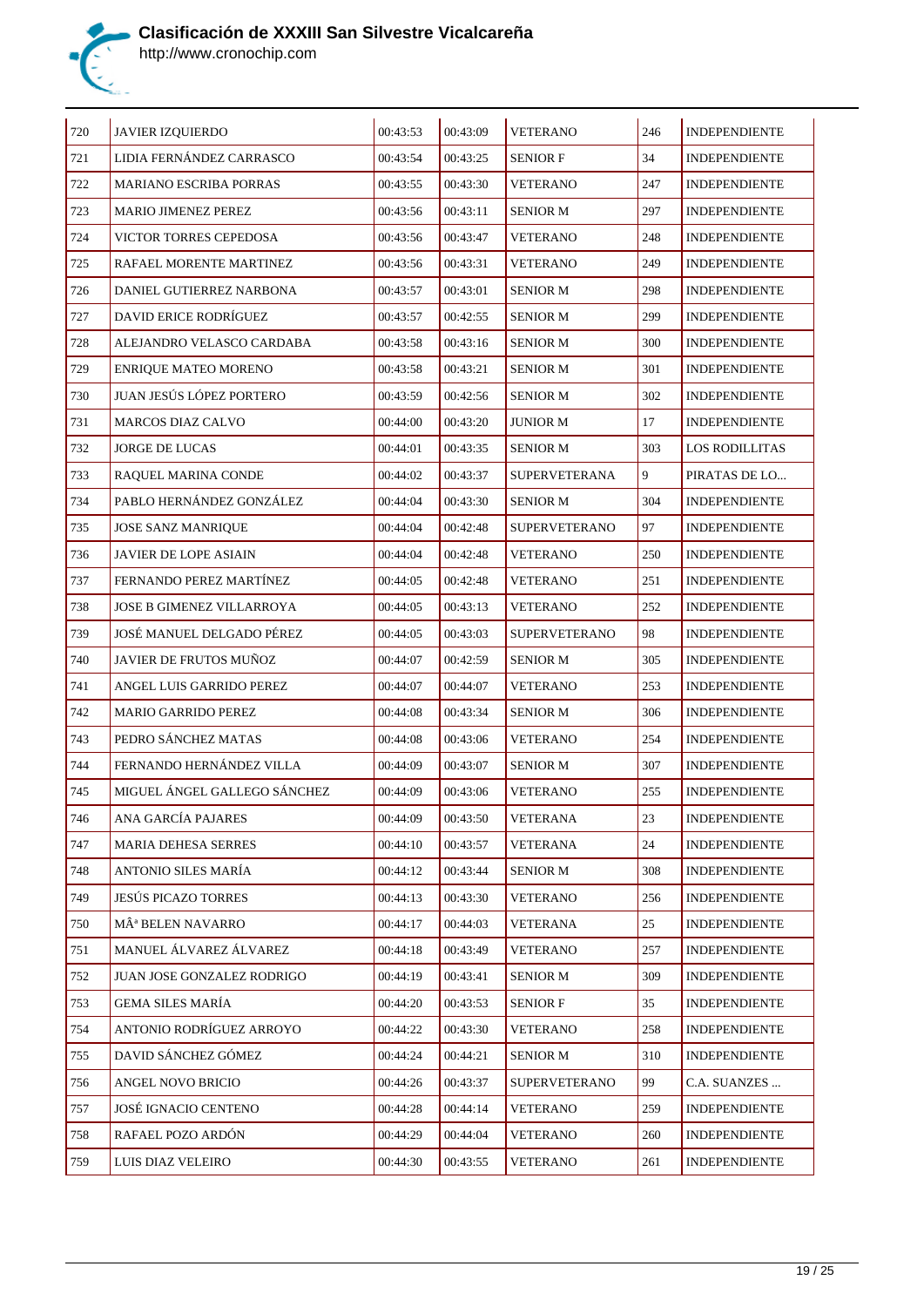

| 760 | VICTOR JIMENEZ VEGA             | 00:44:31 | 00:44:09 | <b>SUPERVETERANO</b> | 100 | <b>INDEPENDIENTE</b> |
|-----|---------------------------------|----------|----------|----------------------|-----|----------------------|
| 761 | JOSÉ ANTONIO HINOJOSA POVEDA    | 00:44:36 | 00:43:45 | <b>SENIOR M</b>      | 311 | <b>INDEPENDIENTE</b> |
| 762 | ALBERTO SIGUERO                 | 00:44:36 | 00:44:30 | VETERANO             | 262 | <b>INDEPENDIENTE</b> |
| 763 | VERÓNICA MINAYA CARDENAL        | 00:44:36 | 00:44:14 | <b>SENIOR F</b>      | 36  | <b>INDEPENDIENTE</b> |
| 764 | JOSÉ ANTONIO GUZMÁN ALFEO       | 00:44:37 | 00:43:51 | <b>VETERANO</b>      | 263 | <b>INDEPENDIENTE</b> |
| 765 | SEVERO CAMPÍÑEZ ROMERO          | 00:44:41 | 00:44:29 | <b>VETERANO</b>      | 264 | <b>INDEPENDIENTE</b> |
| 766 | ALFONZO DE DIOS DE LA VEGA      | 00:44:42 | 00:44:10 | <b>SENIOR M</b>      | 312 | <b>INDEPENDIENTE</b> |
| 767 | JUAN PEDRO PRADO GARCÍA         | 00:44:45 | 00:43:30 | <b>VETERANO</b>      | 265 | <b>INDEPENDIENTE</b> |
| 768 | ADOLFO BARBERO RODRÍGUEZ        | 00:44:49 | 00:43:49 | <b>VETERANO</b>      | 266 | <b>INDEPENDIENTE</b> |
| 769 | LUIS MANUEL ILLANA MIRALLES     | 00:44:53 | 00:44:08 | <b>SUPERVETERANO</b> | 101 | <b>INDEPENDIENTE</b> |
| 770 | JOSÉ MARÍA SOLANILLA COLOM      | 00:44:53 | 00:44:18 | <b>SUPERVETERANO</b> | 102 | <b>INDEPENDIENTE</b> |
| 771 | JOSE PABLO FAURA ARILLA         | 00:44:55 | 00:44:40 | <b>SENIOR M</b>      | 313 | <b>INDEPENDIENTE</b> |
| 772 | PAULA GARCIA CARMONA            | 00:44:55 | 00:44:17 | VETERANA             | 26  | <b>INDEPENDIENTE</b> |
| 773 | DIEGO RUIZ HERNANDEZ            | 00:45:00 | 00:44:07 | <b>SENIOR M</b>      | 314 | <b>INDEPENDIENTE</b> |
| 774 | DIEGO RUIZ QUEJIDO              | 00:45:00 | 00:44:08 | <b>SUPERVETERANO</b> | 103 | <b>INDEPENDIENTE</b> |
| 775 | VICENTE ALCAIDE DÍAZ            | 00:45:03 | 00:45:00 | <b>SENIOR M</b>      | 315 | <b>INDEPENDIENTE</b> |
| 776 | <b>MARIO A. ROMERO RIVERA</b>   | 00:45:04 | 00:44:46 | <b>SENIOR M</b>      | 316 | <b>INDEPENDIENTE</b> |
| 777 | JOSE LUIS POSTIGO SIERRA        | 00:45:04 | 00:44:04 | <b>VETERANO</b>      | 267 | <b>INDEPENDIENTE</b> |
| 778 | DAVID LACAL GÓMEZ               | 00:45:05 | 00:44:14 | <b>SENIOR M</b>      | 317 | <b>INDEPENDIENTE</b> |
| 779 | RUBÉN MORALES MARTÍNEZ          | 00:45:06 | 00:44:58 | <b>JUNIOR M</b>      | 18  | <b>INDEPENDIENTE</b> |
| 780 | MARIA ASUNCION GONZALEZ PATO    | 00:45:08 | 00:44:55 | <b>SUPERVETERANA</b> | 10  | TROTON.ES            |
| 781 | FRANCISCO SAEZ ARANCE           | 00:45:10 | 00:44:18 | <b>VETERANO</b>      | 268 | <b>MARATID</b>       |
| 782 | PEDRO ORTIZ GARCES              | 00:45:11 | 00:44:49 | <b>SENIOR M</b>      | 318 | <b>INDEPENDIENTE</b> |
| 783 | <b>RUBEN GARCIA SANCHEZ</b>     | 00:45:11 | 00:44:51 | <b>SENIOR M</b>      | 319 | <b>INDEPENDIENTE</b> |
| 784 | SILVIA GARCIA-TALAVERA CARRASCO | 00:45:11 | 00:44:56 | <b>SENIOR F</b>      | 37  | <b>MARLINS TRIAT</b> |
| 785 | ANTONIO RODRÍGUEZ BLÁZQUEZ      | 00:45:12 | 00:44:41 | <b>VETERANO</b>      | 269 | <b>INDEPENDIENTE</b> |
| 786 | FRANCISCO GALLARDO FÉLIX        | 00:45:12 | 00:44:42 | <b>VETERANO</b>      | 270 | <b>INDEPENDIENTE</b> |
| 787 | <b>GIUSEPPE DI MONTE</b>        | 00:45:12 | 00:44:41 | <b>VETERANO</b>      | 271 | <b>INDEPENDIENTE</b> |
| 788 | RAFAEL FERNANDEZ DEL RIO        | 00:45:12 | 00:44:28 | <b>VETERANO</b>      | 272 | ATLETISMO CAPRUS     |
| 789 | MARIA ANGELES LOPEZ MOLINA      | 00:45:12 | 00:44:29 | VETERANA             | 27  | ATLETISMO CAPRUS     |
| 790 | MANUEL SÁNCHEZ DÍAZ             | 00:45:15 | 00:45:13 | <b>SENIOR M</b>      | 320 | <b>INDEPENDIENTE</b> |
| 791 | MIGUEL BERNARDO DE LAS HERAS    | 00:45:20 | 00:44:31 | VETERANO             | 273 | <b>INDEPENDIENTE</b> |
| 792 | SUSANA GARCIA GARCIA            | 00:45:20 | 00:44:30 | VETERANA             | 28  | <b>INDEPENDIENTE</b> |
| 793 | ÁLVARO FERNÁNDEZ CONDE          | 00:45:22 | 00:45:17 | <b>SENIOR M</b>      | 321 | <b>INDEPENDIENTE</b> |
| 794 | CAROLINA DÍAZ FORMOSO           | 00:45:22 | 00:45:17 | <b>SENIOR F</b>      | 38  | <b>INDEPENDIENTE</b> |
| 795 | JESÚS RUBÉN SÁINZ GARCÍA        | 00:45:25 | 00:44:29 | <b>SENIOR M</b>      | 322 | <b>INDEPENDIENTE</b> |
| 796 | VICENTE MORENO GARCÍA           | 00:45:25 | 00:44:29 | VETERANO             | 274 | <b>INDEPENDIENTE</b> |
| 797 | ANA RUIZ BOLAÑOS                | 00:45:27 | 00:44:27 | VETERANA             | 29  | <b>INDEPENDIENTE</b> |
| 798 | ENRIQUE FIGUEIREDO YTURRIAGA    | 00:45:28 | 00:45:00 | VETERANO             | 275 | <b>INDEPENDIENTE</b> |
| 799 | SILVIA PARRA COLLADO            | 00:45:34 | 00:45:23 | <b>SENIOR F</b>      | 39  | <b>INDEPENDIENTE</b> |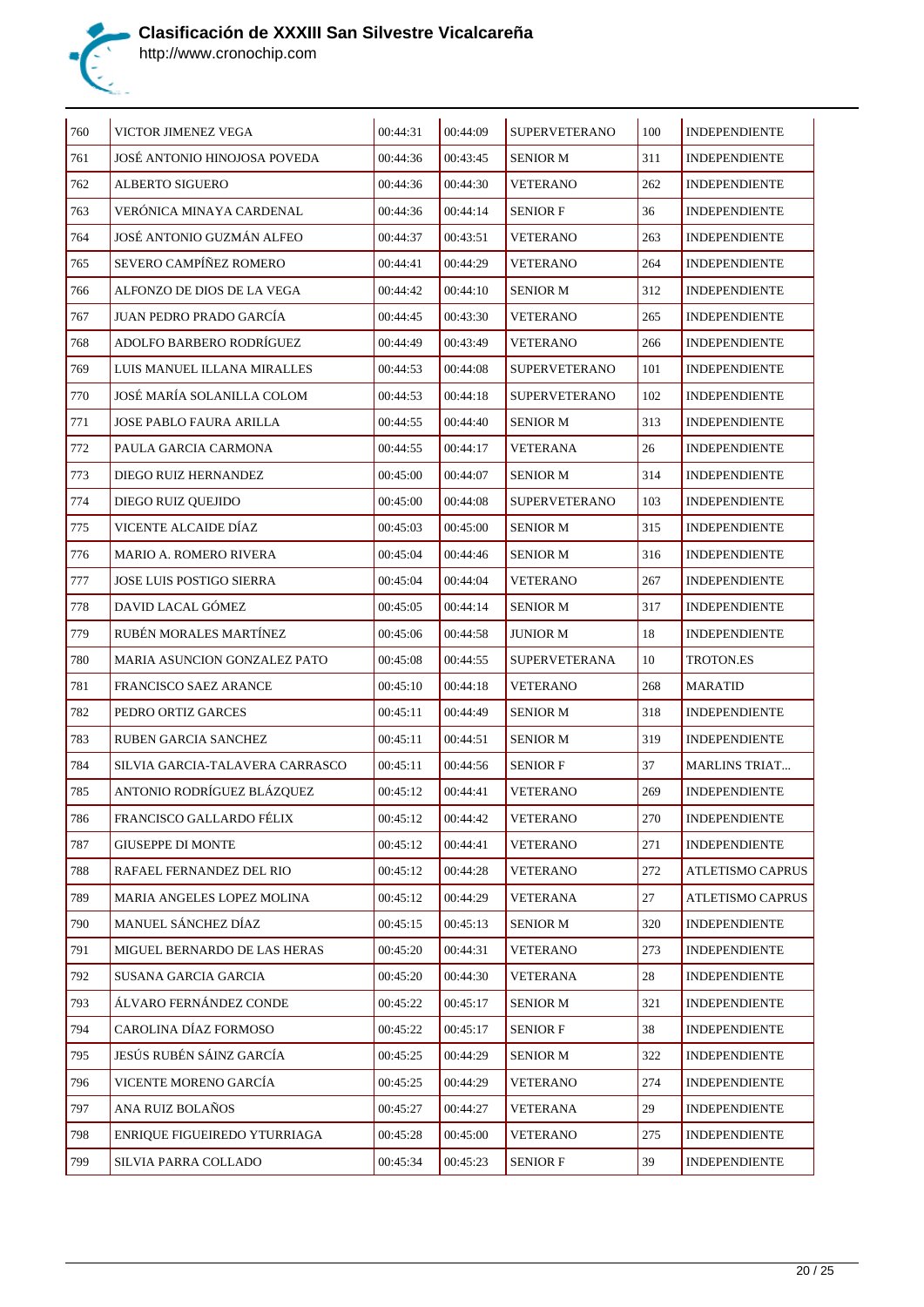

| 800 | JUAN MIGUEL BERMEJO PINAR                     | 00:45:35 | 00:45:25 | <b>VETERANO</b>      | 276            | <b>INDEPENDIENTE</b>    |
|-----|-----------------------------------------------|----------|----------|----------------------|----------------|-------------------------|
| 801 | ANTONIO FIGUEIREDO YTURRIAGA                  | 00:45:35 | 00:45:07 | <b>VETERANO</b>      | 277            | <b>INDEPENDIENTE</b>    |
| 802 | EMILIO CALVILLA LLORENTE                      | 00:45:37 | 00:44:50 | <b>SUPERVETERANO</b> | 104            | <b>INDEPENDIENTE</b>    |
| 803 | PABLO ROJAS TARIA                             | 00:45:38 | 00:44:52 | <b>SUPERVETERANO</b> | 105            | <b>INDEPENDIENTE</b>    |
| 804 | LUIS JIMENEZ GARCIA                           | 00:45:44 | 00:45:19 | <b>SENIOR M</b>      | 323            | <b>INDEPENDIENTE</b>    |
| 805 | PEDRO LUIS GALLEN MARTIN                      | 00:45:44 | 00:45:20 | <b>SENIOR M</b>      | 324            | <b>INDEPENDIENTE</b>    |
| 806 | ÁNGEL MORENO JIMÉNEZ                          | 00:45:45 | 00:45:38 | <b>VETERANO</b>      | 278            | <b>INDEPENDIENTE</b>    |
| 807 | <b>FRANCISCO RAMOS CARDENAS</b>               | 00:45:46 | 00:44:50 | <b>VETERANO</b>      | 279            | TYO RUN                 |
| 808 | ALBERTO MARTIN SANCHEZ                        | 00:45:48 | 00:45:32 | <b>SENIOR M</b>      | 325            | <b>INDEPENDIENTE</b>    |
| 809 | FELIX RAMOS MARTIN                            | 00:45:48 | 00:44:43 | <b>SENIOR M</b>      | 326            | <b>INDEPENDIENTE</b>    |
| 810 | DANIEL TORIJA GOMEZ                           | 00:45:51 | 00:45:47 | <b>SENIOR M</b>      | 327            | INDEPENDIENTE           |
| 811 | MARÍA DEL CARMEN TIRADOS RODRÍGUEZ 00:45:53   |          | 00:45:42 | VETERANA             | 30             | <b>INDEPENDIENTE</b>    |
| 812 | <b>SERGIO CONDE JIMÉNEZ</b>                   | 00:45:54 | 00:44:56 | <b>JUNIOR M</b>      | 19             | <b>INDEPENDIENTE</b>    |
| 813 | LUIS JIMÉNEZ SEGURA                           | 00:45:54 | 00:44:57 | <b>SUPERVETERANO</b> | 106            | <b>INDEPENDIENTE</b>    |
| 814 | MIGUEL ÁNGEL GONZÁLEZ PEINADO                 | 00:45:57 | 00:44:54 | <b>VETERANO</b>      | 280            | <b>INDEPENDIENTE</b>    |
| 815 | PEDRO HERNÁIZ                                 | 00:45:57 | 00:44:54 | <b>SUPERVETERANO</b> | 107            | <b>INDEPENDIENTE</b>    |
| 816 | PEDRO PACHECO GARCÍA                          | 00:45:59 | 00:45:59 | <b>SENIOR M</b>      | 328            | <b>INDEPENDIENTE</b>    |
| 817 | FRANCISCO GONZALEZ MOSQUERA                   | 00:45:59 | 00:45:14 | <b>SUPERVETERANO</b> | 108            | <b>GDC PUEBLO NUEVO</b> |
| 818 | FRANCISCO MORALES CHAMERO                     | 00:45:59 | 00:45:14 | <b>SUPERVETERANO</b> | 109            | <b>GDC PUEBLO NUEVO</b> |
| 819 | PEDRO MARTÍNEZ OSORIO                         | 00:45:59 | 00:45:14 | <b>VETERANO</b>      | 281            | <b>INDEPENDIENTE</b>    |
| 820 | <b>INES HERNANDEZ ISMAN</b>                   | 00:45:59 | 00:45:43 | <b>SENIOR F</b>      | 40             | <b>MARLINS TRIAT</b>    |
| 821 | <b>JOSE CATASUS LAFORET</b>                   | 00:46:01 | 00:45:27 | <b>VETERANO</b>      | 282            | <b>INDEPENDIENTE</b>    |
| 822 | VICTOR CHAPARRO GOMEZ                         | 00:46:01 | 00:45:48 | <b>VETERANO</b>      | 283            | <b>AVANCE</b>           |
| 823 | JOSE CARLOS ALVAREZ HIDALGO                   | 00:46:01 | 00:45:12 | <b>SENIOR M</b>      | 329            | <b>INDEPENDIENTE</b>    |
| 824 | RAQUEL CONDE CASTAÑO                          | 00:46:02 | 00:45:19 | VETERANA             | 31             | <b>INDEPENDIENTE</b>    |
| 825 | FRANCISCO JAVIER GARCÍA-ROSUERO DE L.00:46:03 |          | 00:45:28 | <b>SENIOR M</b>      | 330            | <b>INDEPENDIENTE</b>    |
| 826 | ÁNGEL PERAL ROJO                              | 00:46:03 | 00:45:28 | <b>SENIOR M</b>      | 331            | <b>INDEPENDIENTE</b>    |
| 827 | ALEJANDRO DONOSO FRANCO                       | 00:46:03 | 00:45:28 | <b>SENIOR M</b>      | 332            | <b>INDEPENDIENTE</b>    |
| 828 | JOSE MARIA PARDO CORNEJO                      | 00:46:04 | 00:45:20 | <b>VETERANO</b>      | 284            | <b>INDEPENDIENTE</b>    |
| 829 | JAVIER CORREA PAZ                             | 00:46:07 | 00:45:09 | <b>VETERANO</b>      | 285            | <b>INDEPENDIENTE</b>    |
| 830 | IGNACIO VILLALÓN DEMMER                       | 00:46:14 | 00:45:06 | <b>JUNIOR M</b>      | 20             | <b>INDEPENDIENTE</b>    |
| 831 | JUAN JOSÉ RUIZ GALÁN                          | 00:46:17 | 00:45:47 | <b>VETERANO</b>      | 286            | <b>INDEPENDIENTE</b>    |
| 832 | CARLOS SIGUERO IGLESIAS                       | 00:46:19 | 00:45:58 | <b>SUPERVETERANO</b> | 110            | <b>CAPRUS</b>           |
| 833 | CARLA SIGUERO RODRIGO                         | 00:46:19 | 00:45:58 | <b>JUNIOR F</b>      | $\overline{4}$ | <b>INDEPENDIENTE</b>    |
| 834 | MIGUEL DE JAÉN GRANADOS                       | 00:46:22 | 00:46:18 | <b>SENIOR M</b>      | 333            | <b>INDEPENDIENTE</b>    |
| 835 | SANTIAGO FREIRE LOPEZ                         | 00:46:25 | 00:45:29 | <b>SENIOR M</b>      | 334            | <b>INDEPENDIENTE</b>    |
| 836 | SONIA ALVAREZ REYES                           | 00:46:26 | 00:46:07 | <b>SENIOR F</b>      | 41             | <b>INDEPENDIENTE</b>    |
| 837 | ÓSCAR FLORES BENITO                           | 00:46:27 | 00:45:37 | <b>SENIOR M</b>      | 335            | <b>INDEPENDIENTE</b>    |
| 838 | ALICIA LÓPEZ GARCÍA                           | 00:46:27 | 00:45:38 | <b>SENIOR F</b>      | 42             | <b>INDEPENDIENTE</b>    |
| 839 | MARCELINO CARRASCO MUÑOZ                      | 00:46:28 | 00:46:11 | <b>SENIOR M</b>      | 336            | <b>INDEPENDIENTE</b>    |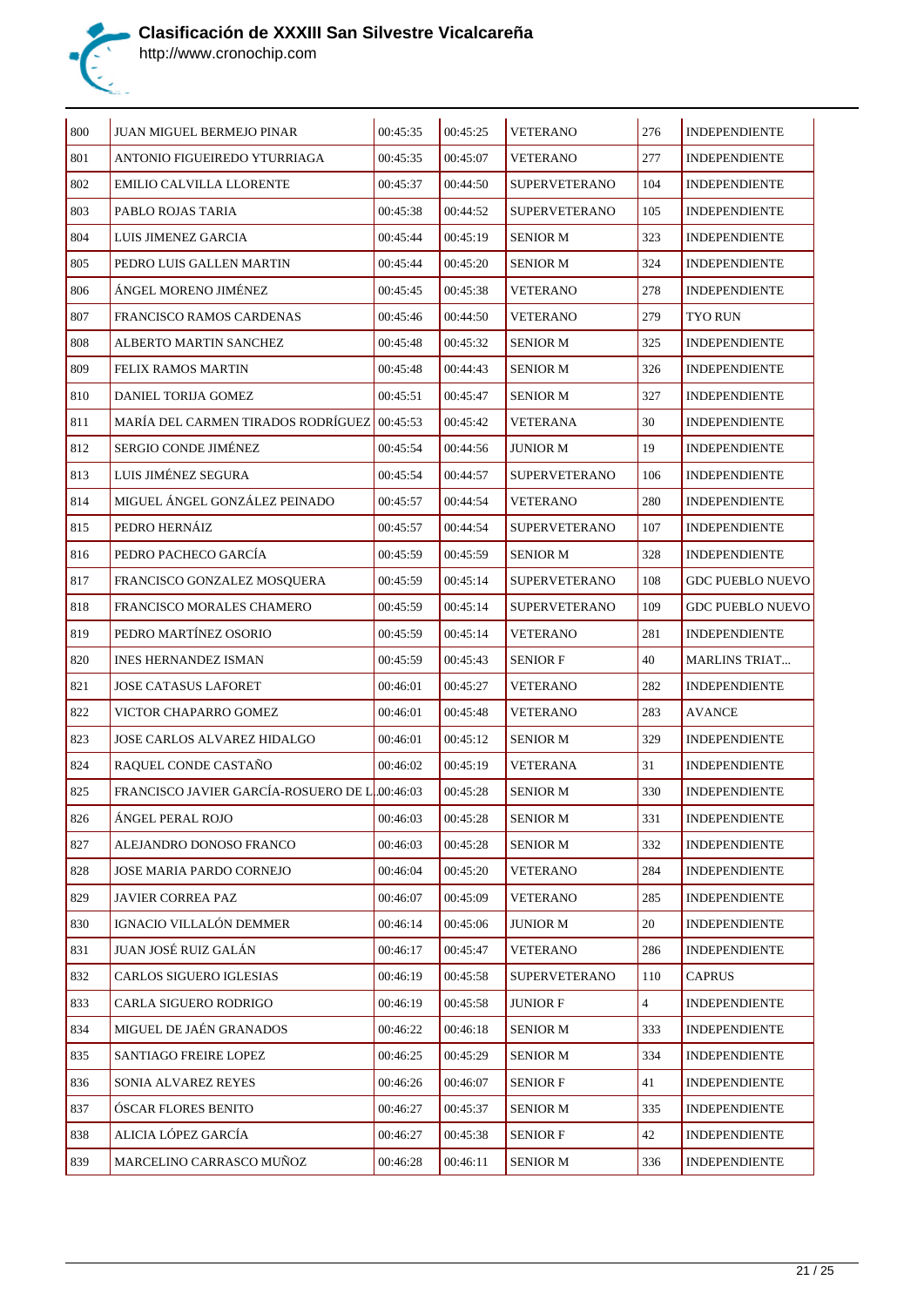

| 840 | JOSÉ LUIS JIMÉNEZ ALTARES        | 00:46:29 | 00:45:34 | <b>SENIOR M</b>      | 337 | <b>INDEPENDIENTE</b> |
|-----|----------------------------------|----------|----------|----------------------|-----|----------------------|
| 841 | JOSE LUIS MENDEZ GARCIA-ABAD     | 00:46:29 | 00:46:15 | <b>VETERANO</b>      | 287 | <b>AVANCE</b>        |
| 842 | ANTONIO SÁNCHEZ GONZÁLEZ         | 00:46:30 | 00:45:56 | <b>SUPERVETERANO</b> | 111 | <b>EDWARD</b>        |
| 843 | ISMAEL ORTUÑO GÓMEZ              | 00:46:38 | 00:45:42 | <b>SENIOR M</b>      | 338 | <b>INDEPENDIENTE</b> |
| 844 | ÓSCAR ESQUIVIAS GARCÍA           | 00:46:56 | 00:46:26 | VETERANO             | 288 | <b>INDEPENDIENTE</b> |
| 845 | RICARDO MARTÍN MÉNDEZ            | 00:46:58 | 00:45:53 | <b>SENIOR M</b>      | 339 | <b>INDEPENDIENTE</b> |
| 846 | DAVID SANCHEZ SERNA              | 00:46:58 | 00:45:54 | <b>SENIOR M</b>      | 340 | <b>INDEPENDIENTE</b> |
| 847 | MIGUEL ÁNGEL GONZÁLEZ LÓPEZ      | 00:47:01 | 00:46:57 | <b>VETERANO</b>      | 289 | <b>INDEPENDIENTE</b> |
| 848 | LAURA YUSTA ESTEBAN              | 00:47:01 | 00:46:56 | <b>SENIOR F</b>      | 43  | <b>INDEPENDIENTE</b> |
| 849 | GUILLERMO YAGUE FERNANDEZ        | 00:47:08 | 00:46:19 | <b>SENIOR M</b>      | 341 | <b>INDEPENDIENTE</b> |
| 850 | FRANCISCO VALENCIA GUERRERO      | 00:47:10 | 00:46:17 | VETERANO             | 290 | <b>INDEPENDIENTE</b> |
| 851 | MIGUEL BLANCO GRANDE             | 00:47:17 | 00:46:47 | <b>SENIOR M</b>      | 342 | <b>INDEPENDIENTE</b> |
| 852 | DANIEL MARTÍNEZ DE IBARRETA      | 00:47:19 | 00:47:16 | <b>SENIOR M</b>      | 343 | <b>INDEPENDIENTE</b> |
| 853 | MIGUEL ANGEL SANCHO DUESAIGUES   | 00:47:22 | 00:47:15 | <b>SUPERVETERANO</b> | 112 | TROTON.ES            |
| 854 | <b>ENRIQUE REY DE ANTONIO</b>    | 00:47:30 | 00:46:57 | <b>VETERANO</b>      | 291 | <b>INDEPENDIENTE</b> |
| 855 | ALBERTO ESPEJO PEDRAJA           | 00:47:33 | 00:46:52 | <b>SUPERVETERANO</b> | 113 | <b>INDEPENDIENTE</b> |
| 856 | MARIA JOSE MELENDEZ RODRIGUEZ    | 00:47:33 | 00:46:53 | VETERANA             | 32  | <b>INDEPENDIENTE</b> |
| 857 | IVÁN MORENO GARCÍA               | 00:47:35 | 00:46:47 | <b>SENIOR M</b>      | 344 | <b>INDEPENDIENTE</b> |
| 858 | LUIS MIGUEL BERMEJO BRAVO        | 00:47:37 | 00:47:23 | <b>SENIOR M</b>      | 345 | <b>INDEPENDIENTE</b> |
| 859 | RUBEN SAEZ VAQUERO               | 00:47:37 | 00:47:22 | <b>SENIOR M</b>      | 346 | <b>INDEPENDIENTE</b> |
| 860 | CÉSAR SÁNCHEZ SÁNCHEZ            | 00:47:38 | 00:46:38 | <b>SENIOR M</b>      | 347 | <b>INDEPENDIENTE</b> |
| 861 | ANTONIO ARIAS MARTÍN             | 00:47:39 | 00:46:53 | <b>VETERANO</b>      | 292 | <b>INDEPENDIENTE</b> |
| 862 | <b>MARÍA LUISA BUENO ARBAS</b>   | 00:47:40 | 00:46:54 | VETERANA             | 33  | <b>INDEPENDIENTE</b> |
| 863 | PEDRO VILLALBA CANTERO           | 00:47:41 | 00:47:31 | <b>SUPERVETERANO</b> | 114 | <b>INDEPENDIENTE</b> |
| 864 | ALEJANDRO BARAMBIO PEREL         | 00:47:41 | 00:47:32 | <b>SUPERVETERANO</b> | 115 | <b>INDEPENDIENTE</b> |
| 865 | ANDRÉS TENDERO GÓMEZ             | 00:47:43 | 00:47:07 | <b>SENIOR M</b>      | 348 | <b>INDEPENDIENTE</b> |
| 866 | JOAQUIN REQUENA MARTINEZ         | 00:47:43 | 00:47:33 | <b>VETERANO</b>      | 293 | <b>INDEPENDIENTE</b> |
| 867 | BELEN ORTIZ CORBATON             | 00:47:43 | 00:47:33 | <b>VETERANA</b>      | 34  | <b>INDEPENDIENTE</b> |
| 868 | DANIEL GONZÁLEZ DELGADO          | 00:47:47 | 00:47:10 | <b>SENIOR M</b>      | 349 | <b>INDEPENDIENTE</b> |
| 869 | MARTA MADRID SÁNCHEZ             | 00:47:47 | 00:46:50 | <b>SENIOR F</b>      | 44  | <b>INDEPENDIENTE</b> |
| 870 | ÓSCAR SÁNCHEZ ALONSO             | 00:47:51 | 00:47:44 | <b>SENIOR M</b>      | 350 | <b>INDEPENDIENTE</b> |
| 871 | <b>GEMA DEL RÍO GIL</b>          | 00:47:52 | 00:47:20 | <b>SENIOR F</b>      | 45  | <b>INDEPENDIENTE</b> |
| 872 | JUAN FRANCISCO DE LA CRUZ MORENO | 00:47:57 | 00:46:54 | <b>SENIOR M</b>      | 351 | INDEPENDIENTE        |
| 873 | FRANCISCO JOSÉ PELAYO SEPTIÉN    | 00:47:57 | 00:46:54 | <b>SENIOR M</b>      | 352 | <b>INDEPENDIENTE</b> |
| 874 | ELENA NOGUEROLES LA GUÍA         | 00:48:00 | 00:46:54 | <b>VETERANA</b>      | 35  | <b>INDEPENDIENTE</b> |
| 875 | MANUEL DURÁN NIETO               | 00:48:01 | 00:47:38 | <b>SUPERVETERANO</b> | 116 | <b>INDEPENDIENTE</b> |
| 876 | MARIA VICTORIA AGUILERA PASTOR   | 00:48:02 | 00:47:02 | <b>SENIOR F</b>      | 46  | <b>INDEPENDIENTE</b> |
| 877 | PABLO COLINAS MARTIN             | 00:48:11 | 00:47:57 | <b>SENIOR M</b>      | 353 | <b>INDEPENDIENTE</b> |
| 878 | FRANCISCO JAVIER TORRES GUILLÉN  | 00:48:12 | 00:47:46 | <b>VETERANO</b>      | 294 | <b>INDEPENDIENTE</b> |
| 879 | EDUARDO TERUEL TORO              | 00:48:12 | 00:47:45 | <b>VETERANO</b>      | 295 | <b>INDEPENDIENTE</b> |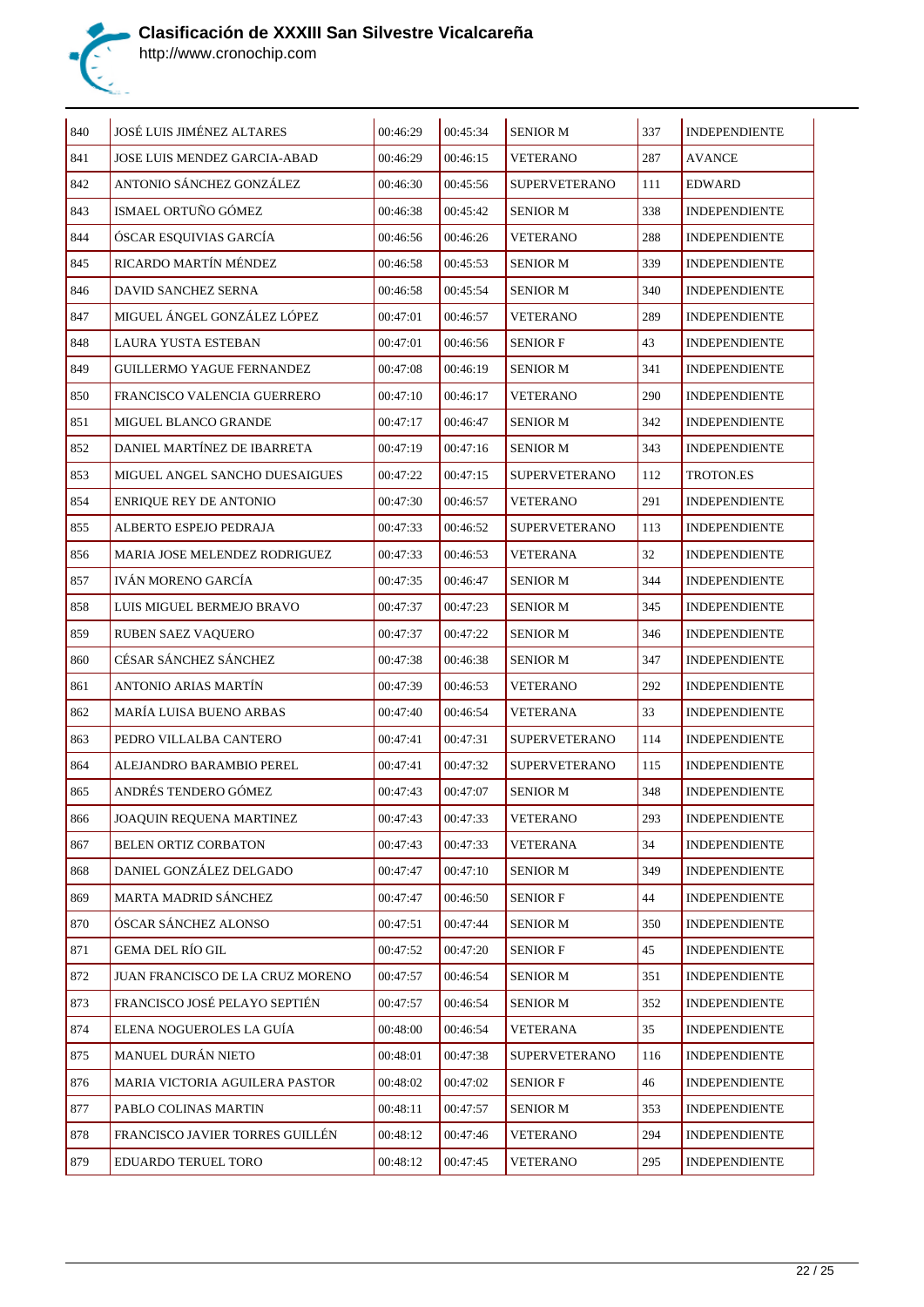

| 880 | DANIEL GONZÁLEZ CUEVAS               | 00:48:15 | 00:47:38 | <b>SENIOR M</b>      | 354 | <b>INDEPENDIENTE</b>    |
|-----|--------------------------------------|----------|----------|----------------------|-----|-------------------------|
| 881 | IGNACIO LÓPEZ DE LA TORRE            | 00:48:15 | 00:47:22 | <b>SENIOR M</b>      | 355 | <b>INDEPENDIENTE</b>    |
| 882 | ARTURO VERGARA PARDILLO              | 00:48:16 | 00:47:38 | <b>SENIOR M</b>      | 356 | <b>INDEPENDIENTE</b>    |
| 883 | MARÍA TERESA CUEVAS ALONSO           | 00:48:18 | 00:47:41 | <b>SENIOR F</b>      | 47  | <b>INDEPENDIENTE</b>    |
| 884 | ALMUDENA FERNANDEZ MIGUEL            | 00:48:18 | 00:47:35 | VETERANA             | 36  | <b>ATLETISMO CAPRUS</b> |
| 885 | <b>JUAN LUIS HORTELANO OLIVARES</b>  | 00:48:21 | 00:48:16 | <b>VETERANO</b>      | 296 | <b>BUEN BEBER Y </b>    |
| 886 | <b>LUCIA AVILES</b>                  | 00:48:21 | 00:48:16 | <b>SENIOR F</b>      | 48  | <b>INDEPENDIENTE</b>    |
| 887 | <b>FLORIN OGLEJAN</b>                | 00:48:24 | 00:47:54 | SENIOR M             | 357 | <b>INDEPENDIENTE</b>    |
| 888 | JOSÉ LUIS DE LA CHICA BOLIBAR        | 00:48:26 | 00:47:15 | <b>VETERANO</b>      | 297 | <b>INDEPENDIENTE</b>    |
| 889 | LUIS JESÚS MOLINA TRIGUEROS          | 00:48:33 | 00:47:32 | <b>SENIOR M</b>      | 358 | GGM                     |
| 890 | RUBÉN PIRIZ PANERO                   | 00:48:36 | 00:48:20 | <b>SENIOR M</b>      | 359 | <b>INDEPENDIENTE</b>    |
| 891 | <b>MARINA GUERRERO GARCIA</b>        | 00:48:36 | 00:47:48 | <b>SUPERVETERANA</b> | 11  | <b>INDEPENDIENTE</b>    |
| 892 | <b>JAVIER MORENO GRECIANO</b>        | 00:48:42 | 00:48:08 | <b>VETERANO</b>      | 298 | <b>INDEPENDIENTE</b>    |
| 893 | MONTSERRAT FERNÁNDEZ VALERO          | 00:48:46 | 00:48:12 | <b>SENIOR F</b>      | 49  | <b>INDEPENDIENTE</b>    |
| 894 | AMAYA CORTÉS BLASCO                  | 00:48:54 | 00:48:39 | <b>SENIOR F</b>      | 50  | <b>INDEPENDIENTE</b>    |
| 895 | RAFA SANTAMARIA LOPEZ                | 00:48:55 | 00:48:06 | <b>SENIOR M</b>      | 360 | <b>INDEPENDIENTE</b>    |
| 896 | <b>GEMA MARIA JIMENEZ HARO</b>       | 00:49:02 | 00:48:41 | <b>SENIOR F</b>      | 51  | <b>INDEPENDIENTE</b>    |
| 897 | MIGUEL ÁNGEL PRIETO MIÑANO           | 00:49:03 | 00:48:30 | <b>VETERANO</b>      | 299 | <b>INDEPENDIENTE</b>    |
| 898 | <b>MANUEL PALAO DEL RÍO</b>          | 00:49:03 | 00:48:35 | <b>VETERANO</b>      | 300 | <b>INDEPENDIENTE</b>    |
| 899 | JOSÉ MANUEL ROMERO CALATAYUD         | 00:49:08 | 00:48:37 | <b>VETERANO</b>      | 301 | <b>INDEPENDIENTE</b>    |
| 900 | NICANOR ÁLVAREZ LOZANO               | 00:49:13 | 00:48:15 | <b>SUPERVETERANO</b> | 117 | UA COSLADA              |
| 901 | SARA ÁLVAREZ CUESTA                  | 00:49:13 | 00:48:15 | <b>SENIOR F</b>      | 52  | UA COSLADA              |
| 902 | ÀNGEL MONTERO MOLINA                 | 00:49:14 | 00:48:51 | <b>SUPERVETERANO</b> | 118 | <b>INDEPENDIENTE</b>    |
| 903 | PATRICIA DAVILA PEÑAS                | 00:49:14 | 00:48:44 | <b>SENIOR F</b>      | 53  | <b>INDEPENDIENTE</b>    |
| 904 | <b>JUAN JIMÉNEZ</b>                  | 00:49:33 | 00:48:37 | <b>SUPERVETERANO</b> | 119 | <b>INDEPENDIENTE</b>    |
| 905 | MARÍA DEL CARMEN SERENO NÚÑEZ        | 00:49:35 | 00:49:24 | <b>VETERANA</b>      | 37  | <b>INDEPENDIENTE</b>    |
| 906 | CONCEPCION IBAÑEZ GONZALEZ           | 00:49:37 | 00:49:28 | <b>SENIOR F</b>      | 54  | INDEPENDIENTE           |
| 907 | NOELIA MEDIANERO ABAD                | 00:49:37 | 00:49:28 | <b>SENIOR F</b>      | 55  | <b>INDEPENDIENTE</b>    |
| 908 | <b>RAUL BARRIOS CASTRO</b>           | 00:49:42 | 00:49:14 | <b>JUNIOR M</b>      | 21  | <b>INDEPENDIENTE</b>    |
| 909 | <b>MAURO PÉREZ ORTELANO</b>          | 00:49:55 | 00:49:15 | <b>SENIOR M</b>      | 361 | <b>INDEPENDIENTE</b>    |
| 910 | <b>MANUEL ZAPATA</b>                 | 00:50:02 | 00:49:30 | <b>SENIOR M</b>      | 362 | <b>INDEPENDIENTE</b>    |
| 911 | MIRIAM VEGA MARTÍN                   | 00:50:06 | 00:50:06 | <b>VETERANA</b>      | 38  | <b>INDEPENDIENTE</b>    |
| 912 | MÂ <sup>ª</sup> VICTORIA VEGA MORERA | 00:50:10 | 00:50:01 | <b>VETERANA</b>      | 39  | C.A. BARAJAS            |
| 913 | MÂ <sup>ª</sup> JOSE VEGA MORERA     | 00:50:10 | 00:50:01 | <b>VETERANA</b>      | 40  | C.A. BARAJAS            |
| 914 | <b>RAUL GOMEZ GIJON</b>              | 00:50:20 | 00:49:26 | <b>SENIOR M</b>      | 363 | <b>INDEPENDIENTE</b>    |
| 915 | JOSÉ CARLOS OJEDA GARCÍA DEL MORAL   | 00:50:22 | 00:49:53 | <b>SUPERVETERANO</b> | 120 | ATLETISMO CAPRUS        |
| 916 | MARÍA FERNÁNDEZ ARRANZ               | 00:50:24 | 00:50:01 | <b>SENIOR F</b>      | 56  | <b>INDEPENDIENTE</b>    |
| 917 | RUBÉN GÓMEZ CAÑETE                   | 00:50:26 | 00:49:47 | <b>SENIOR M</b>      | 364 | <b>INDEPENDIENTE</b>    |
| 918 | LAURA HERAS ZURDO                    | 00:50:26 | 00:49:47 | <b>SENIOR F</b>      | 57  | <b>INDEPENDIENTE</b>    |
| 919 | JOSÉ MANUEL GARCÍA MUÑOZ             | 00:50:37 | 00:49:43 | <b>VETERANO</b>      | 302 | <b>INDEPENDIENTE</b>    |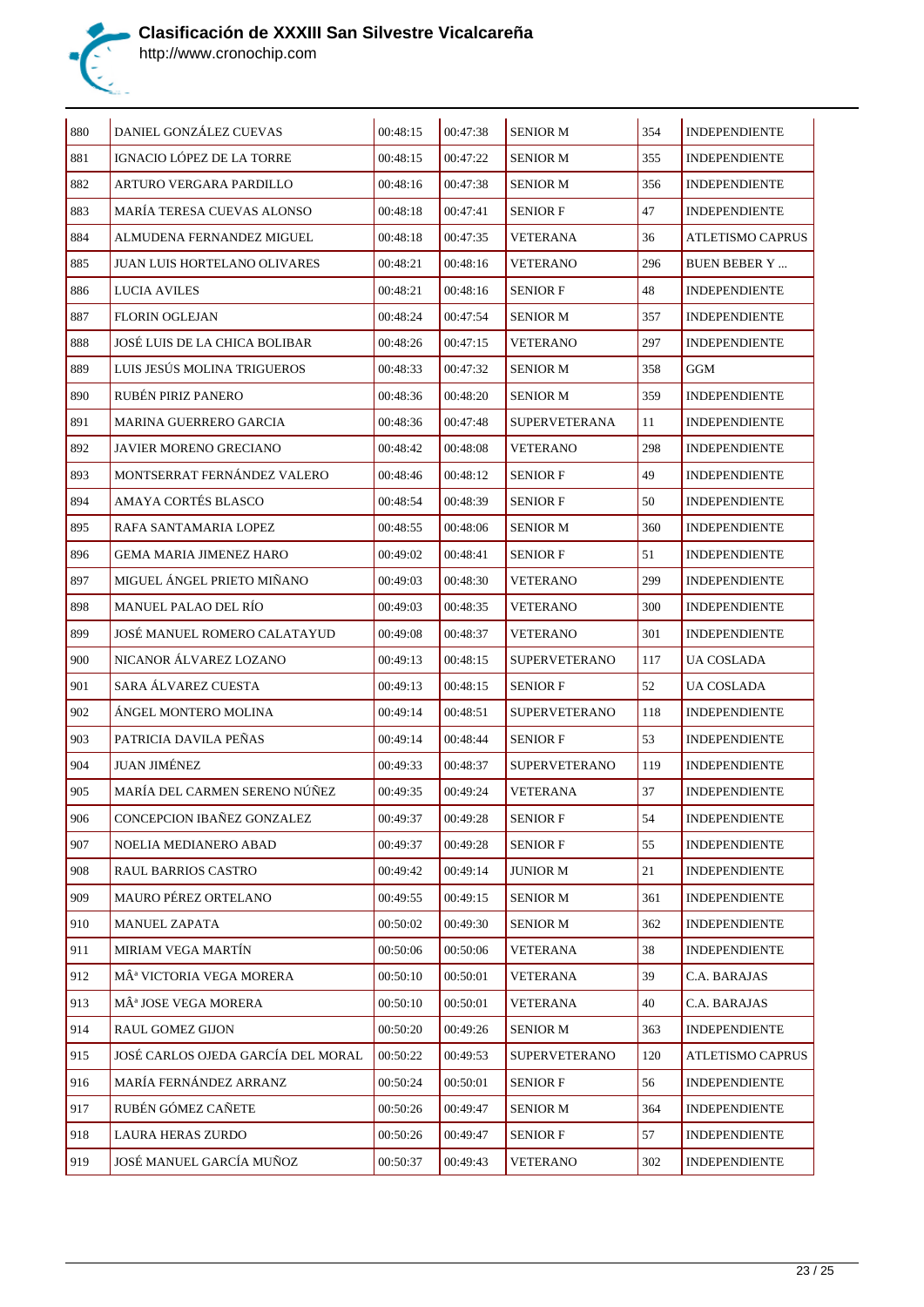

| 920 | FRANCISCO JOSE MENDEZ MORLA      | 00:50:41 | 00:49:57 | <b>VETERANO</b>      | 303 | <b>INDEPENDIENTE</b>  |
|-----|----------------------------------|----------|----------|----------------------|-----|-----------------------|
| 921 | PEDRO LEDESMA EGEA               | 00:50:41 | 00:50:29 | <b>VETERANO</b>      | 304 | <b>INDEPENDIENTE</b>  |
| 922 | <b>EMILIO TORRES RIVERA</b>      | 00:50:43 | 00:49:53 | <b>SENIOR M</b>      | 365 | <b>INDEPENDIENTE</b>  |
| 923 | ANA BELEN MATE RODRIGUEZ         | 00:50:43 | 00:49:59 | <b>SENIOR F</b>      | 58  | <b>INDEPENDIENTE</b>  |
| 924 | AMELIA VICENTE RAMOS             | 00:50:45 | 00:50:02 | VETERANA             | 41  | <b>EL ALTILLO</b>     |
| 925 | <b>JOSÉ VICENTE PEREA ROMERO</b> | 00:50:56 | 00:50:32 | <b>SUPERVETERANO</b> | 121 | <b>INDEPENDIENTE</b>  |
| 926 | SANDRA TORIBIO VARGAS            | 00:51:07 | 00:50:55 | <b>SENIOR F</b>      | 59  | <b>INDEPENDIENTE</b>  |
| 927 | JESÚS MARTÍN MARTÍN              | 00:51:11 | 00:50:19 | <b>VETERANO</b>      | 305 | <b>INDEPENDIENTE</b>  |
| 928 | MARÍA ANTONIA MÁRQUEZ AGUEDO     | 00:51:12 | 00:50:19 | <b>VETERANA</b>      | 42  | <b>INDEPENDIENTE</b>  |
| 929 | EDUARDO RIOBO BAO                | 00:51:28 | 00:50:23 | <b>SENIOR M</b>      | 366 | <b>INDEPENDIENTE</b>  |
| 930 | CARMEN MONTERO BONILLA           | 00:51:28 | 00:50:23 | <b>SENIOR F</b>      | 60  | <b>INDEPENDIENTE</b>  |
| 931 | <b>JOSE LUIS SELMA MARTINEZ</b>  | 00:51:33 | 00:51:00 | <b>SUPERVETERANO</b> | 122 | <b>INDEPENDIENTE</b>  |
| 932 | SALVADOR SELMA MARTINEZ          | 00:51:33 | 00:51:01 | <b>SUPERVETERANO</b> | 123 | <b>INDEPENDIENTE</b>  |
| 933 | ROBERTO VILLALÓN MARIÑO          | 00:51:35 | 00:50:27 | <b>VETERANO</b>      | 306 | <b>EMT</b>            |
| 934 | SONIA DEMMER PÉREZ               | 00:51:35 | 00:50:28 | VETERANA             | 43  | <b>INDEPENDIENTE</b>  |
| 935 | <b>JOSE FRONTAN GONZALEZ</b>     | 00:51:43 | 00:51:05 | <b>VETERANO</b>      | 307 | <b>INDEPENDIENTE</b>  |
| 936 | ARANCHA REBOLLO PÉREZ            | 00:51:45 | 00:51:29 | <b>SENIOR F</b>      | 61  | <b>INDEPENDIENTE</b>  |
| 937 | VÍCTOR SÁNCHEZ CHOMILLAS         | 00:51:49 | 00:51:08 | <b>SENIOR M</b>      | 367 | <b>INDEPENDIENTE</b>  |
| 938 | PALOMA MARTIN BENITO             | 00:51:49 | 00:51:30 | VETERANA             | 44  | <b>INDEPENDIENTE</b>  |
| 939 | JOSÉ MORENO BERROCAL             | 00:51:55 | 00:50:37 | <b>SENIOR M</b>      | 368 | <b>INDEPENDIENTE</b>  |
| 940 | ROBERTO MOLERO SÁNCHEZ           | 00:51:55 | 00:50:37 | <b>VETERANO</b>      | 308 | <b>INDEPENDIENTE</b>  |
| 941 | SALVADOR FRÍAS NARANJO           | 00:52:00 | 00:50:58 | <b>SUPERVETERANO</b> | 124 | <b>INDEPENDIENTE</b>  |
| 942 | FERNANDO SERNA MARTÍN            | 00:52:03 | 00:51:12 | <b>VETERANO</b>      | 309 | <b>INDEPENDIENTE</b>  |
| 943 | EVA MARÍA POVEDA PLAZA           | 00:52:10 | 00:51:03 | VETERANA             | 45  | <b>INDEPENDIENTE</b>  |
| 944 | MANUEL LUCAS LÓPEZ               | 00:52:11 | 00:51:04 | <b>VETERANO</b>      | 310 | <b>INDEPENDIENTE</b>  |
| 945 | JOSÉ MANUEL MAILLO FERNÁNDEZ     | 00:52:15 | 00:51:45 | <b>SENIOR M</b>      | 369 | <b>INDEPENDIENTE</b>  |
| 946 | ROSARIO OCAÑA CANALEJAS          | 00:52:15 | 00:51:46 | <b>SENIOR F</b>      | 62  | INDEPENDIENTE         |
| 947 | VICENTE JIMÉNEZ JIMÉNEZ          | 00:52:19 | 00:51:26 | <b>VETERANO</b>      | 311 | <b>INDEPENDIENTE</b>  |
| 948 | DANIEL CIFUENTES NOVILLO         | 00:52:19 | 00:51:25 | <b>VETERANO</b>      | 312 | <b>INDEPENDIENTE</b>  |
| 949 | DIONI SERRANO LESMA              | 00:52:19 | 00:51:26 | SENIOR M             | 370 | <b>INDEPENDIENTE</b>  |
| 950 | M. JOSÉ RUIZ LÓPEZ               | 00:52:19 | 00:51:41 | <b>SENIOR F</b>      | 63  | <b>INDEPENDIENTE</b>  |
| 951 | JESÚS SARDIÑA VALERO             | 00:52:20 | 00:51:44 | <b>VETERANO</b>      | 313 | <b>INDEPENDIENTE</b>  |
| 952 | IGNACIO SARDIÑA VALERO           | 00:52:20 | 00:51:41 | <b>VETERANO</b>      | 314 | INDEPENDIENTE         |
| 953 | PAY RUIZ LÓPEZ                   | 00:52:20 | 00:51:42 | <b>VETERANA</b>      | 46  | <b>INDEPENDIENTE</b>  |
| 954 | ANA GONZÁLEZ SÁNCHEZ             | 00:52:20 | 00:51:41 | <b>SENIOR F</b>      | 64  | <b>INDEPENDIENTE</b>  |
| 955 | FÉLIX SARDIÑA VALERO             | 00:52:21 | 00:51:41 | <b>VETERANO</b>      | 315 | <b>INDEPENDIENTE</b>  |
| 956 | MARÍA JOSÉ LIANES LIANES         | 00:52:32 | 00:52:21 | <b>VETERANA</b>      | 47  | <b>JUAN DE VALDÉS</b> |
| 957 | LAURA BAZTAN GUTIÉRREZ           | 00:52:39 | 00:52:28 | <b>SENIOR F</b>      | 65  | <b>INDEPENDIENTE</b>  |
| 958 | <b>BALBINA ALONSO MATE</b>       | 00:53:01 | 00:52:21 | VETERANA             | 48  | <b>INDEPENDIENTE</b>  |
| 959 | ALBERTO ABIA SANZ                | 00:53:02 | 00:52:04 | <b>VETERANO</b>      | 316 | <b>INDEPENDIENTE</b>  |